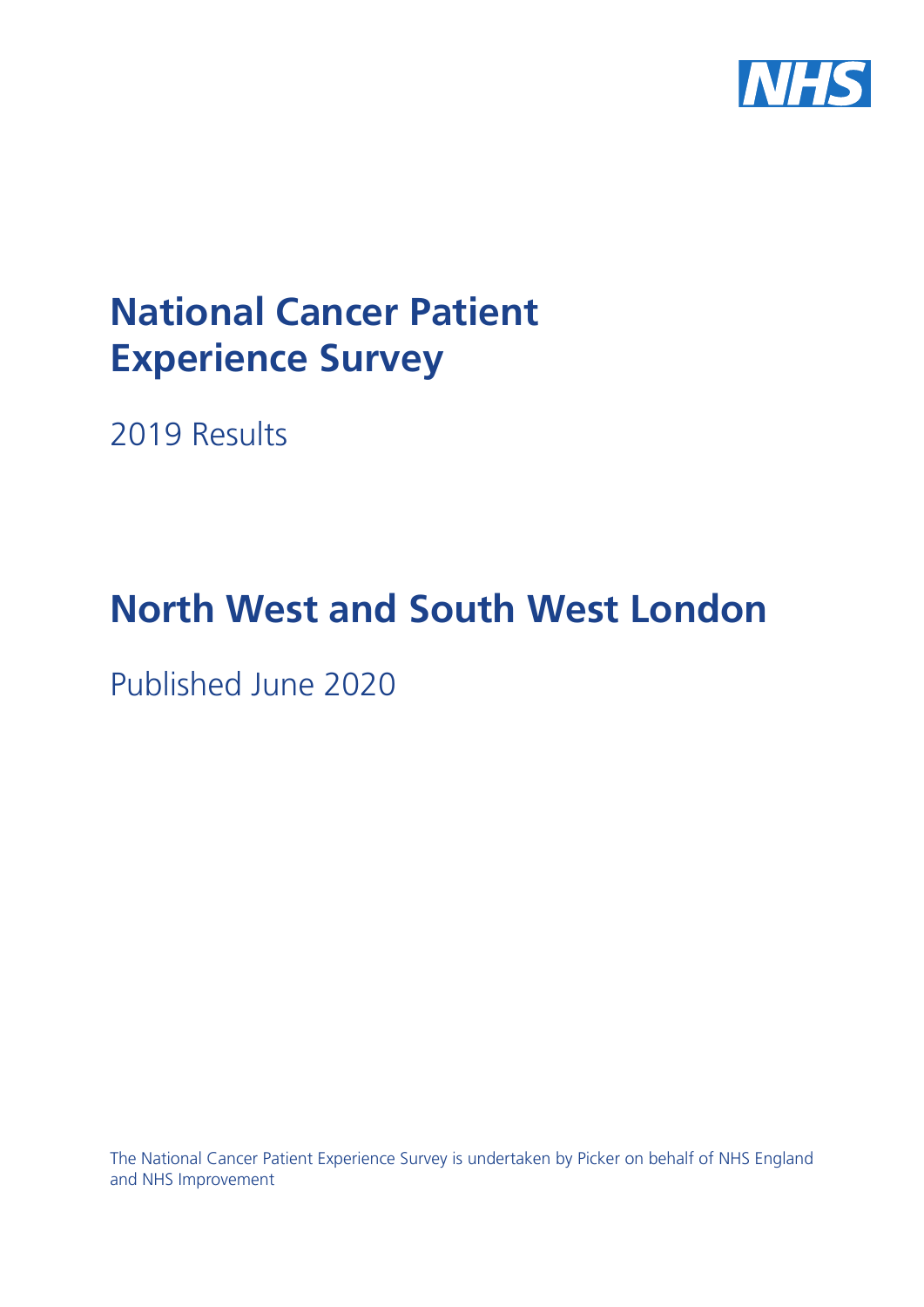# **Executive Summary** Case Mix Adjusted scores

#### **Cancer Dashboard Questions**

The following seven questions are included in phase 1 of the Cancer Dashboard developed by Public Health England and NHS England:

Q61. Patient's average rating of care scored from very poor to very good

| $\Omega$ | $\overline{2}$                                                | 3 | 4 | 5 | 6 | 7 | 8   | 9 | 10                                                                                            |
|----------|---------------------------------------------------------------|---|---|---|---|---|-----|---|-----------------------------------------------------------------------------------------------|
|          |                                                               |   |   |   |   |   | 8.8 |   |                                                                                               |
| $81\%$   |                                                               |   |   |   |   |   |     |   | Q18. Patient definitely involved as much as they wanted in decisions about care and treatment |
|          |                                                               |   |   |   |   |   |     |   | Q19. Patient given the name of a CNS who would support them through their treatment           |
| 83%      | Q20. Patient found it very or quite easy to contact their CNS |   |   |   |   |   |     |   |                                                                                               |
|          |                                                               |   |   |   |   |   |     |   | Q39. Patient always felt they were treated with respect and dignity while in hospital         |
|          | leaving hospital                                              |   |   |   |   |   |     |   | Q41. Hospital staff told patient who to contact if worried about condition or treatment after |
| 56%      | treatment                                                     |   |   |   |   |   |     |   | Q55. General practice staff definitely did everything they could to support patient during    |

#### **Questions Outside Expected Range**

|                                                                                                   |            | Case Mix Adjusted Scores   |                            |                   |
|---------------------------------------------------------------------------------------------------|------------|----------------------------|----------------------------|-------------------|
|                                                                                                   | 2019 Score | Lower<br>Expected<br>Range | Upper<br>Expected<br>Range | National<br>Score |
| Q31. Patient had confidence and trust in all doctors treating them                                | 87%        | 82%                        | 86%                        | 84%               |
| Q34. Patient thought there were always or nearly always enough nurses on duty to care for<br>them | 70%        | 60%                        | 69%                        | 64%               |
| Q60. Someone discussed with patient whether they would like to take part in cancer<br>research    | 39%        | 23%                        | 37%                        | 30%               |

|                                                                                                       |            | Case Mix Adjusted Scores   |                            |                   |
|-------------------------------------------------------------------------------------------------------|------------|----------------------------|----------------------------|-------------------|
|                                                                                                       | 2019 Score | Lower<br>Expected<br>Range | Upper<br>Expected<br>Range | National<br>Score |
| Q35. All hospital staff asked patient what name they prefer to be called by                           | 60%        | 65%                        | 77%                        | 71%               |
| Q52. Patient definitely given enough support from health or social services during treatment          | 46%        | 46%                        | 58%                        | 52%               |
| Q54. GP given enough information about patient's condition and treatment                              | 94%        | 94%                        | 96%                        | 95%               |
| Q59. Patient felt length of time for attending clinics and appointments for cancer was about<br>right | 65%        | 66%                        | 73%                        | 69%               |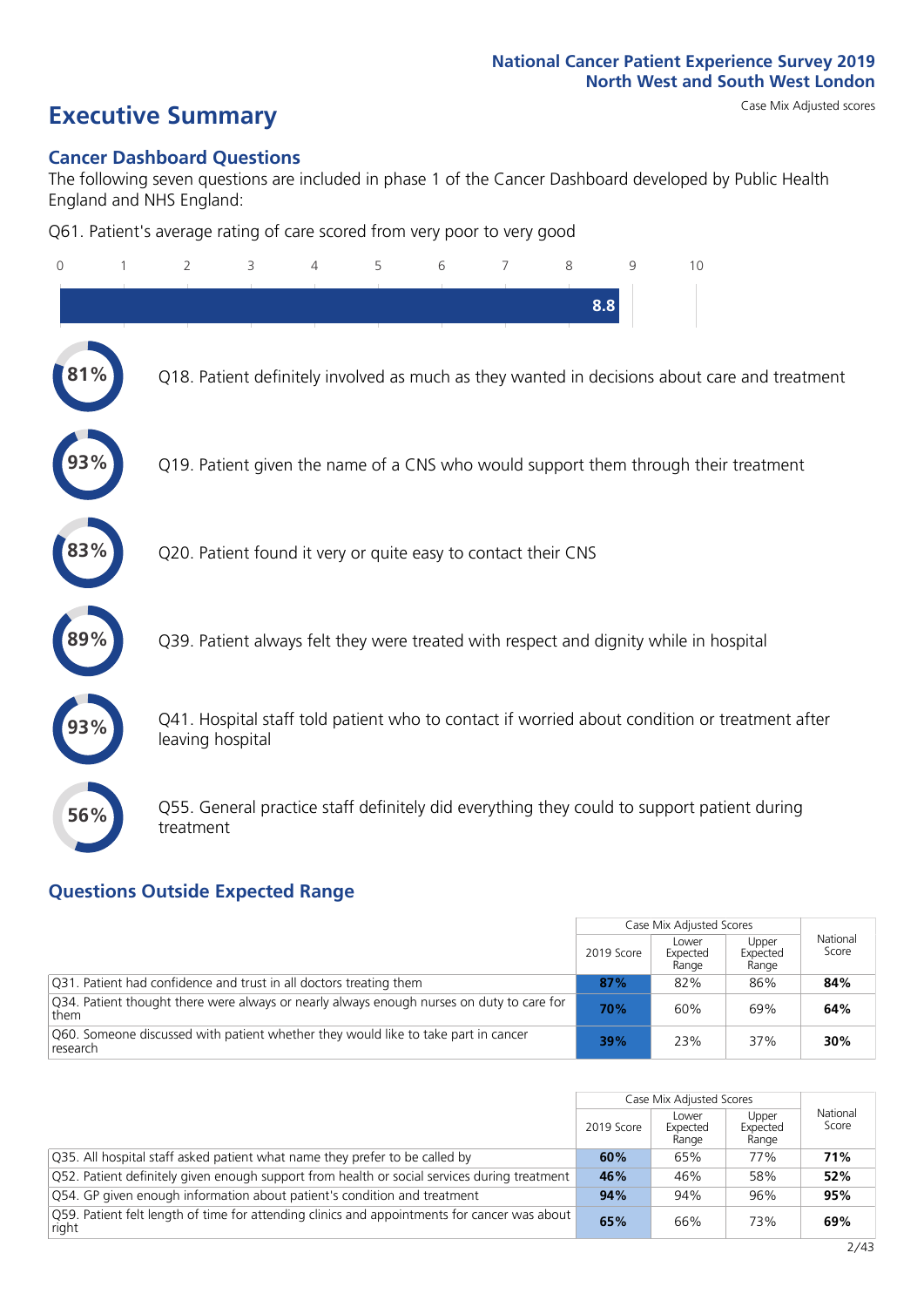### **Introduction**

The National Cancer Patient Experience Survey 2019 is the ninth iteration of the survey first undertaken in 2010. It has been designed to monitor national progress on cancer care; to provide information to drive local quality improvements; to assist commissioners and providers of cancer care; and to inform the work of the various charities and stakeholder groups supporting cancer patients.

The survey was overseen by a national Cancer Patient Experience Advisory Group. This Advisory Group set the principles and objectives of the survey programme and guided questionnaire development. The survey was commissioned and managed by NHS England. The survey provider, Picker, is responsible for designing, running and analysing the survey.

The 2019 survey involved 143 NHS Trusts. Out of 111,366 people, 67,858 people responded to the survey, yielding a response rate of 61%.

### **Methodology**

#### **Eligibility, fieldwork and survey methods**

The sample for the survey included all adult (aged 16 and over) NHS patients, with a confirmed primary diagnosis of cancer, discharged from an NHS Trust after an inpatient episode or day case attendance for cancer related treatment in the months of April, May and June 2019. The fieldwork for the survey was undertaken between December 2019 and March 2020.

As in the previous four years, the survey used a mixed mode methodology. Questionnaires were sent by post, with two reminders where necessary, but also included an option to complete the questionnaire online. A Freephone helpline and email was available for respondents to opt out, ask questions about the survey, enable them to complete their questionnaire over the phone and provide access to a translation and interpreting facility for those whose first language was not English.

#### **Case-mix adjustment**

Both unadjusted and adjusted scores are presented in this report. Case-mix adjusted scores allows us to account for the impact that differing patient populations might have on results. By using the case-mix adjusted estimates we can obtain a greater understanding of how a Cancer Alliance is performing given their patient population. The factors taken into account in this case-mix adjustment are gender, age, ethnic group, deprivation, and tumour group.

#### **Scoring methodology**

Fifty-two questions from the questionnaire are scored as these questions relate directly to patient experience. For all but one question (Q61), scores are presented as the percentage of positive responses out of all scored responses. For Q61, respondents rate their overall care on a scale of 0 to 10, of which the average was calculated for this question's presented score. The percentages in this report have been rounded to the nearest percentage point. Therefore, in some cases the figures do not appear to add up to 100%.

#### **Statistical significance**

In the reporting of 2019 results, appropriate statistical tests have been undertaken to identify unadjusted scores for which the change over time is 'statistically significant'. Thirty-seven scored questions in 2019 have been compared with those of 2018 and a statistically significant change between the two years has been reported where identified.

For the scored questions that are comparable beyond 2018, statistically significant change over the five years has also been reported where identified. A statistically significant difference means that the change in the result is very unlikely to have occurred by sampling variation.

#### **Suppression**

#### **Question-level suppression**

For scores where the base size per question is  $<$ 21, the score will be suppressed and replaced with an asterisk (\*). The base size will include neutral response options.

#### **Double suppression**

If any group within a particular sub-group breakdown (such as the tumour group breakdown) has <21 responses, then the figure for this particular group is suppressed and replaced with an asterisk (\*). If there is only one group within the sub-group breakdown that has <21 respondents, and is therefore suppressed, the group with the next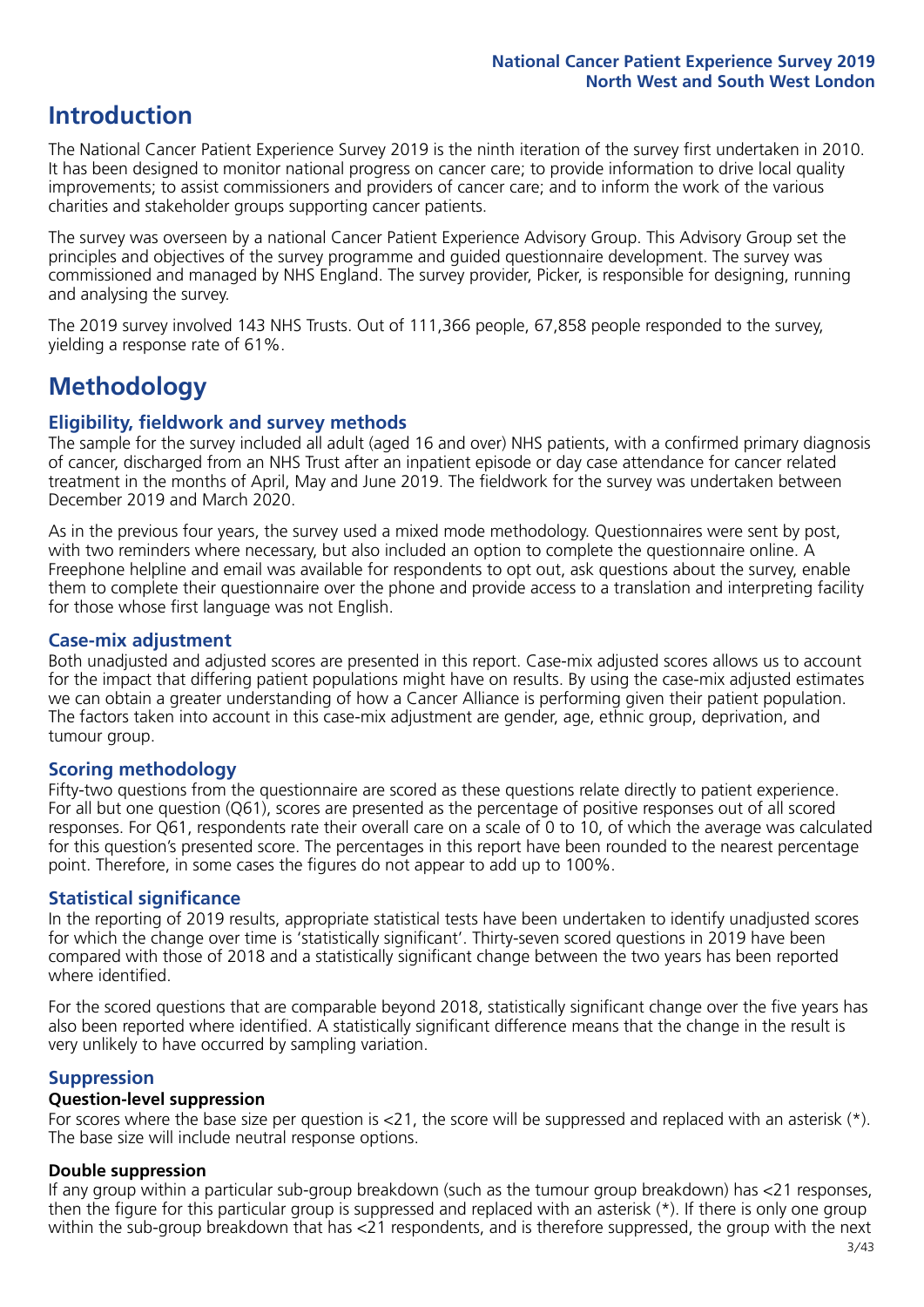lowest number of respondents is also supressed and replaced with an asterisk (\*) (regardless if it is greater than or less than 21).

### **Understanding the results**

This report shows how this Alliance scored for each question in the survey, compared with national results and previous year's results. It is aimed at helping individual Alliances to understand their performance and identify areas for local improvement. Below is a description of the type of results presented within this report and how to understand them.

#### **Expected range charts**

The expected range charts in this report show a bar with the lowest and highest score received for each question nationally. Within this bar, an expected range is given (in grey) and a black diamond represents the actual score for this Alliance.

Alliances whose score is above the upper limit of the expected range (in the dark blue) are positive outliers, with a score statistically significantly higher than the national mean. This indicates that the Alliance performs better than what Alliances of the same size and demographics are expected to perform. The opposite is true if the score is below the lower limit of the expected range (in the light blue); these are negative outliers. For scores within the expected range (in the grey), the score is what we would expect given the Alliance's size and demographics.

#### **Comparability tables**

The comparability tables show the 2018 and 2019 unadjusted scores for this Alliance for each scored question. If there is a significant change from 2018 and 2019 or overall from 2016 to 2019, an arrow will be presented for the direction of change. The adjusted 2019 score will also be presented for each scored question along with the lower and upper expected range and national score. Scores above the upper limit of the expected range will be highlighted dark blue, scores below the lower limit of the expected range will be highlighted light blue, and scores within the lower and upper limit of the expected ranges will be highlighted grey.

#### **Tumour type tables**

The tumour type tables show the unadjusted scores for each scored question for each of the 13 tumour groups. The national score for that tumour group is also shown. Unadjusted scores for the same tumour type across different Alliances may not be comparable, as they do not account for the impact that differing patient populations might have on results. Central nervous system is abbreviated as 'CNS' and lower gastrointestinal tract is abbreviated as 'LGT' throughout this report.

#### **Year on year charts**

The year on year charts show four columns representing the unadjusted scores of the last four years (2016, 2017, 2018 and 2019) for each scored question.

#### **Notes on specific questions**

Following the development phase of the 2019 survey, several changes were made to the questionnaire. Six scored questions were amended (Q5, Q18, Q30, Q35, Q56 and Q60) and one non-scored question (Q29) was amended that impacted the comparability of questions Q30 to Q41. Of all questions changed or impacted by change, only Q60 is presented with historical comparisons; though the results should be interpreted with caution.

#### **Unadjusted data and case-mix adjusted data**

Unadjusted data should be used to see the actual responses from patients relating to the Alliance. Case-mix adjusted data, together with expected ranges, should be used to understand whether the results are significantly higher or lower than national results taking account of the patient mix.

### **Further information**

This research was carried out in accordance with the international standard for organisations conducting social research (accreditation to ISO20252:2012; certificate number GB08/74322). The 2019 survey data has been produced and published in line with the Code of Practice for Official Statistics.

For more information on the methodology, please see the Technical Document. It can be viewed along with the 2019 questionnaire and survey guidance on the website at [www.ncpes.co.uk](https://www.ncpes.co.uk/supporting-documents). For all other outputs at National, Trust, CCG and Cancer Alliance level, please see the PDF reports, Excel tables and dashboards at [www.ncpes.co.uk.](https://www.ncpes.co.uk/current-results)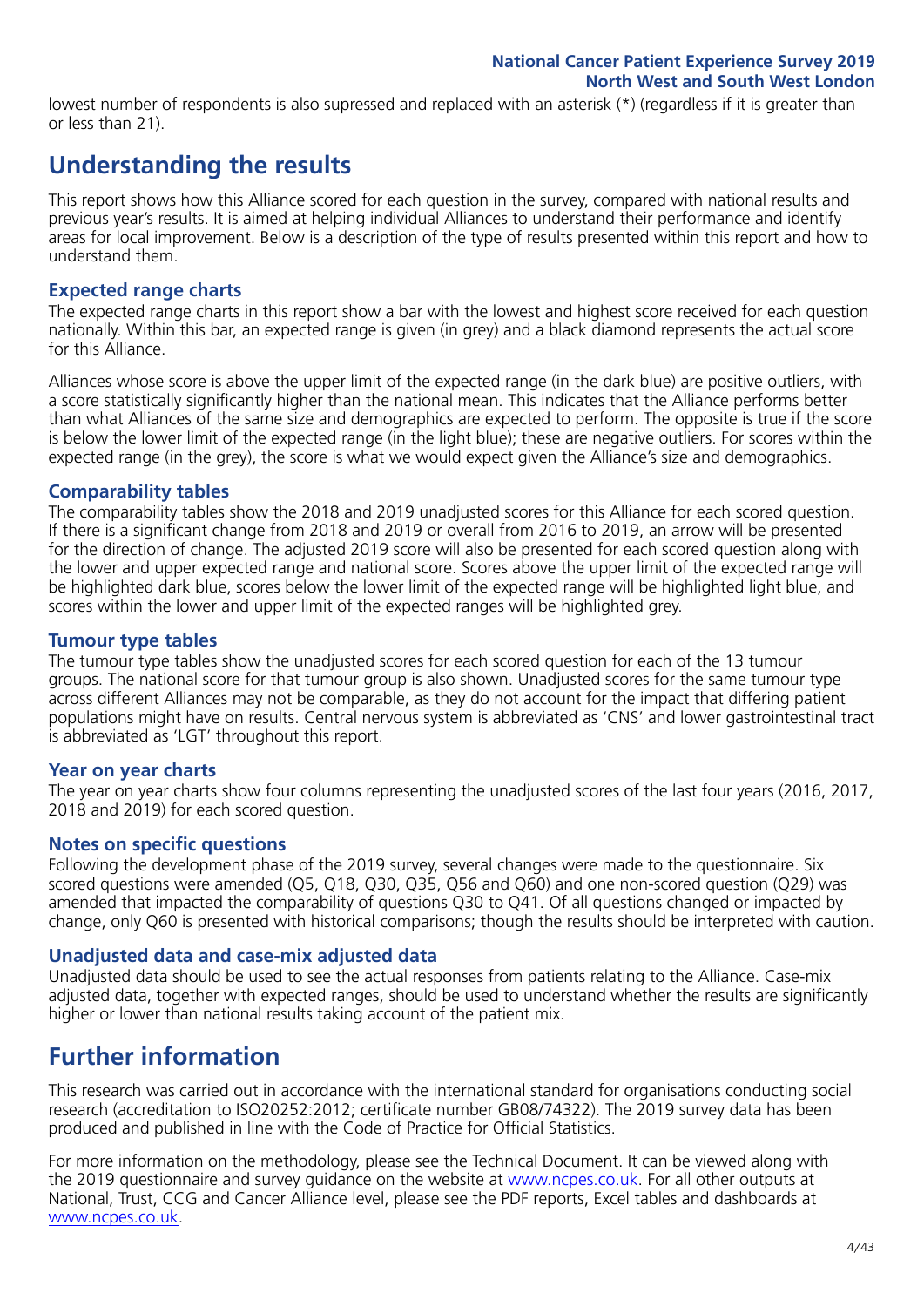### **Response Rate**

#### **Overall Response Rate**

3,483 patients responded out of a total of 6,715 patients, resulting in a response rate of 52%.

|          | Sample Size | Adjusted<br>Sample | Completed | Response Rate |
|----------|-------------|--------------------|-----------|---------------|
| Alliance | 7.229       | 6.715              | 3,483     | 52%           |
| National | 119,855     | 111.366            | 67,858    | 61%           |

#### **Respondents by Survey Type**

|                            | Number of<br>Respondents |
|----------------------------|--------------------------|
| Online                     | 363                      |
| Paper                      | 3,119                    |
| Phone                      | 0                        |
| <b>Translation Service</b> |                          |

#### **Respondents by Tumour Group**

|                      | Number of<br>Respondents |
|----------------------|--------------------------|
| Brain / CNS          | 23                       |
| <b>Breast</b>        | 778                      |
| Colorectal / LGT     | 308                      |
| Gynaecological       | 176                      |
| Haematological       | 609                      |
| <b>Head and Neck</b> | 78                       |
| Lung                 | 217                      |
| Prostate             | 320                      |
| Sarcoma              | 35                       |
| Skin                 | 96                       |
| <b>Upper Gastro</b>  | 119                      |
| Urological           | 253                      |
| Other                | 471                      |

#### **Respondents by Age and Gender**

Respondents year of birth has been used to determine age. This information has been amalgamated into 8 age bands. The age and gender distribution for the Alliance was as follows:

|        | Age 16-24 | Age 25-34 | Age 35-44 | Age 45-54 | Age 55-64 | Age 65-74 | Age 75-84 | Age 85+ | Total |
|--------|-----------|-----------|-----------|-----------|-----------|-----------|-----------|---------|-------|
| Male   |           | 19        | 31        | 91        | 342       | 536       | 402       | 94      | 1,518 |
| Female | 14        | 32        | 121       | 286       | 501       | 587       | 347       |         | 1,965 |
| Total  |           | 51        | 152       | 377       | 843       | ,123      | 749       | 171     | 3,483 |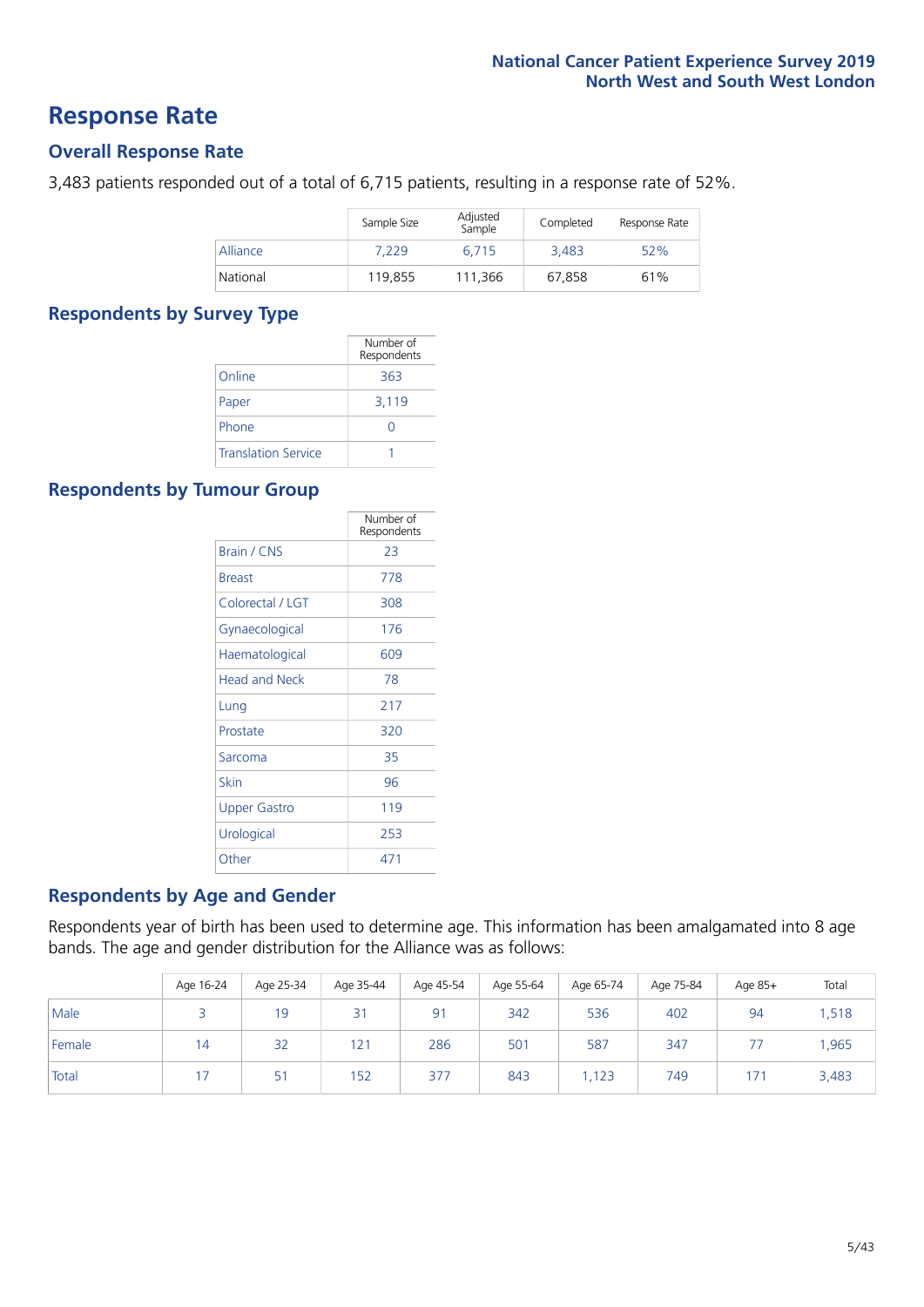# **Expected Range Charts**

| Lower Expected Range<br>Average                                                                         |    |     |     |     | Upper Expected Range |     |     |     |     | Case Mix Adjusted Score |          |
|---------------------------------------------------------------------------------------------------------|----|-----|-----|-----|----------------------|-----|-----|-----|-----|-------------------------|----------|
| <b>SEEING YOUR GP</b>                                                                                   | 0% | 10% | 20% | 30% | 40%                  | 50% | 60% | 70% | 80% |                         | 90% 100% |
| Q1. Saw GP once or twice before being told they needed to go to<br>hospital                             |    |     |     |     |                      |     |     |     | 78% |                         |          |
| Q2. Patient thought they were seen as soon as necessary                                                 |    |     |     |     |                      |     |     |     | 84% |                         |          |
| <b>DIAGNOSTIC TESTS</b>                                                                                 | 0% | 10% | 20% | 30% | 40%                  | 50% | 60% | 70% | 80% |                         | 90% 100% |
| O5. Received all the information needed about the test                                                  |    |     |     |     |                      |     |     |     |     |                         | 95%      |
| Q6. The length of time waiting for the test to be done was about<br>right                               |    |     |     |     |                      |     |     |     |     | 89%                     |          |
| Q7. Test results explained in completely understandable way                                             |    |     |     |     |                      |     |     |     | 78% |                         |          |
| <b>FINDING OUT WHAT WAS WRONG WITH YOU</b>                                                              | 0% | 10% | 20% | 30% | 40%                  | 50% | 60% | 70% | 80% |                         | 90% 100% |
| Q10. Patient told they could bring a family member or friend when<br>first told they had cancer         |    |     |     |     |                      |     |     |     | 76% |                         |          |
| Q11. Patient felt they were told sensitively that they had cancer                                       |    |     |     |     |                      |     |     |     |     | 85%                     |          |
| Q12. Patient completely understood the explanation of what was<br>wrong                                 |    |     |     |     |                      |     |     | 72% |     |                         |          |
| Q13. Patient given easy to understand written information about<br>the type of cancer they had          |    |     |     |     |                      |     |     | 73% |     |                         |          |
| <b>DECIDING THE BEST TREATMENT FOR YOU</b>                                                              | 0% | 10% | 20% | 30% | 40%                  | 50% | 60% | 70% | 80% |                         | 90% 100% |
| Q14. Patient felt that treatment options were completely explained                                      |    |     |     |     |                      |     |     |     | 83% |                         |          |
| Q15. Patient felt possible side effects were definitely explained in<br>an understandable way           |    |     |     |     |                      |     |     | 72% |     |                         |          |
| Q16. Patient definitely given practical advice and support in dealing<br>with side effects of treatment |    |     |     |     |                      |     |     | 66% |     |                         |          |
| Q17. Patient definitely told about side effects that could affect<br>them in the future                 |    |     |     |     |                      |     | 57% |     |     |                         |          |
| Q18. Patient definitely involved as much as they wanted in<br>decisions about care and treatment        |    |     |     |     |                      |     |     |     | 81% |                         |          |
| <b>CLINICAL NURSE SPECIALIST (CNS)</b>                                                                  | 0% | 10% | 20% | 30% | 40%                  | 50% | 60% | 70% | 80% |                         | 90% 100% |
| Q19. Patient given the name of a CNS who would support them<br>through their treatment                  |    |     |     |     |                      |     |     |     |     | 93%                     |          |
| Q20. Patient found it very or quite easy to contact their CNS                                           |    |     |     |     |                      |     |     |     | 83% |                         |          |
| Q21. Patient got understandable answers to important questions<br>all or most of the time               |    |     |     |     |                      |     |     |     |     | 85%                     |          |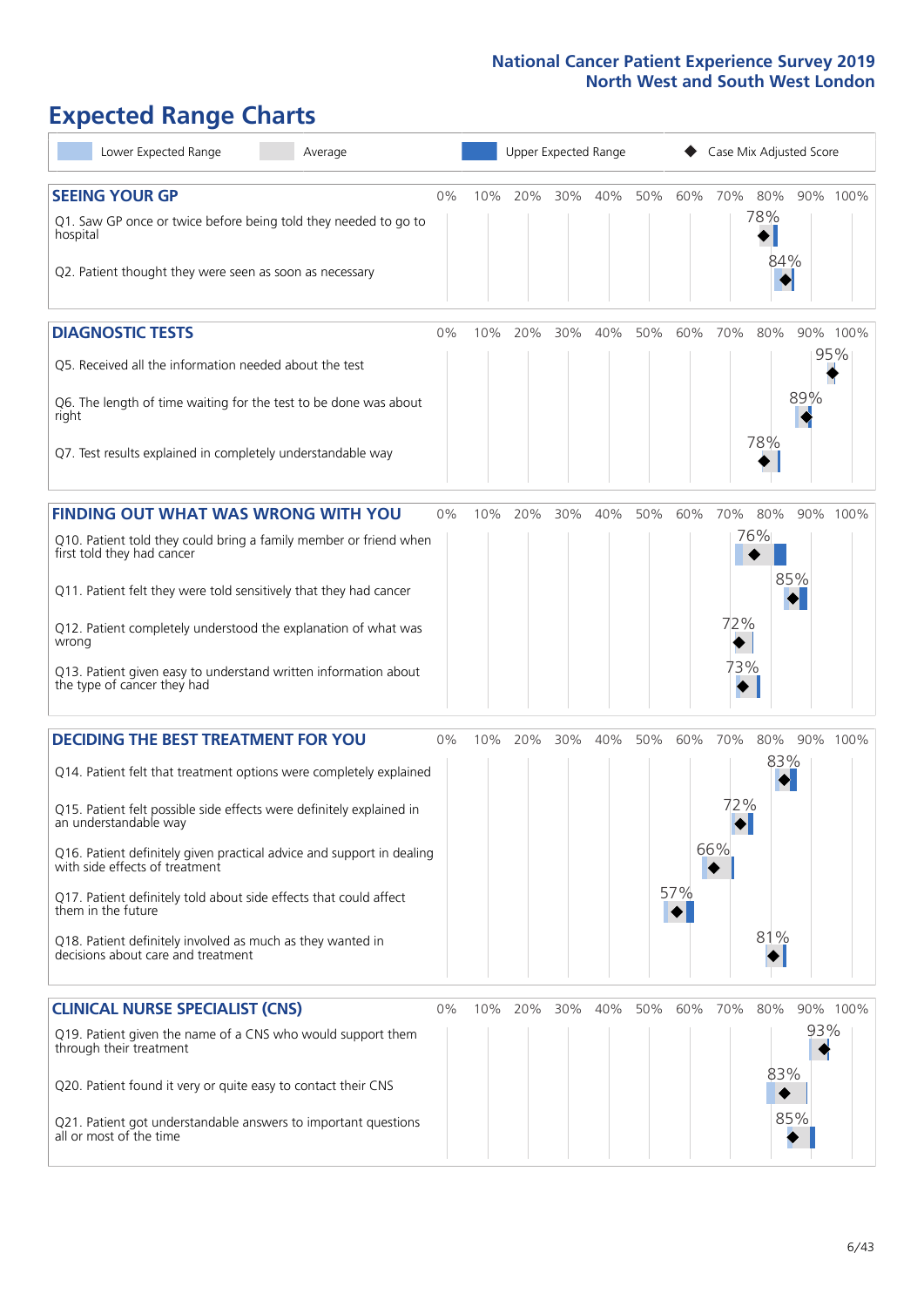# **Expected Range Charts**

| Lower Expected Range<br>Average                                                                                   |    |     |     |     | Upper Expected Range |     |     |                        | Case Mix Adjusted Score |     |          |
|-------------------------------------------------------------------------------------------------------------------|----|-----|-----|-----|----------------------|-----|-----|------------------------|-------------------------|-----|----------|
| <b>SUPPORT FOR PEOPLE WITH CANCER</b>                                                                             | 0% | 10% | 20% | 30% | 40%                  | 50% | 60% | 70%                    | 80%                     | 88% | 90% 100% |
| Q22. Hospital staff gave information about support or self-help<br>groups for people with cancer                  |    |     |     |     |                      |     |     |                        | 83%                     |     |          |
| Q23. Hospital staff discussed or gave information about the impact<br>cancer could have on day to day activities  |    |     |     |     |                      |     |     |                        |                         |     |          |
| Q24. Hospital staff gave information on getting financial help or<br>possible benefits                            |    |     |     |     |                      |     | 61% |                        |                         |     |          |
| Q25. Hospital staff told patient they could get free prescriptions                                                |    |     |     |     |                      |     |     |                        | 83%                     |     |          |
| <b>OPERATIONS</b>                                                                                                 | 0% | 10% | 20% | 30% | 40%                  | 50% | 60% | 70%                    | 80%                     |     | 90% 100% |
| Q27. Beforehand, patient had all the information needed about the<br>operation                                    |    |     |     |     |                      |     |     |                        |                         |     | 95%      |
| Q28. Afterwards, staff completely explained how operation had<br>gone in understandable way                       |    |     |     |     |                      |     |     |                        | 78%                     |     |          |
| <b>HOSPITAL CARE AS AN INPATIENT</b>                                                                              | 0% | 10% | 20% | 30% | 40%                  | 50% | 60% | 70%                    | 80%                     |     | 90% 100% |
| Q30. Hospital staff didn't talk in front of patient as if patient wasn't<br>there                                 |    |     |     |     |                      |     |     |                        | 81%                     |     |          |
| Q31. Patient had confidence and trust in all doctors treating them                                                |    |     |     |     |                      |     |     |                        |                         | 87% |          |
| Q32. Patient's family or someone close definitely felt able to talk to<br>a doctor                                |    |     |     |     |                      |     |     | 73%<br>$\blacklozenge$ |                         |     |          |
| Q33. Patient had confidence and trust in all the ward nurses<br>treating them                                     |    |     |     |     |                      |     |     | 73%                    |                         |     |          |
| Q34. Patient thought there were always or nearly always enough<br>nurses on duty to care for them                 |    |     |     |     |                      |     |     | 70%                    |                         |     |          |
| Q35. All hospital staff asked patient what name they prefer to be<br>called by                                    |    |     |     |     |                      |     | 60% |                        |                         |     |          |
| Q36. Patient always given enough privacy when discussing<br>condition or treatment                                |    |     |     |     |                      |     |     |                        | 84%                     |     |          |
| Q37. Patient definitely found hospital staff to discuss worries or<br>fears during their inpatient visit          |    |     |     |     |                      | 52% |     |                        |                         |     |          |
| Q38. Hospital staff definitely did everything they could to help<br>control pain                                  |    |     |     |     |                      |     |     |                        | 83%                     |     |          |
| Q39. Patient always felt they were treated with respect and dignity<br>while in hospital                          |    |     |     |     |                      |     |     |                        |                         | 89% |          |
| Q40. Patient given clear written information about what should or<br>should not do after leaving hospital         |    |     |     |     |                      |     |     |                        | 85%                     |     |          |
| Q41. Hospital staff told patient who to contact if worried about<br>condition or treatment after leaving hospital |    |     |     |     |                      |     |     |                        |                         | 93% |          |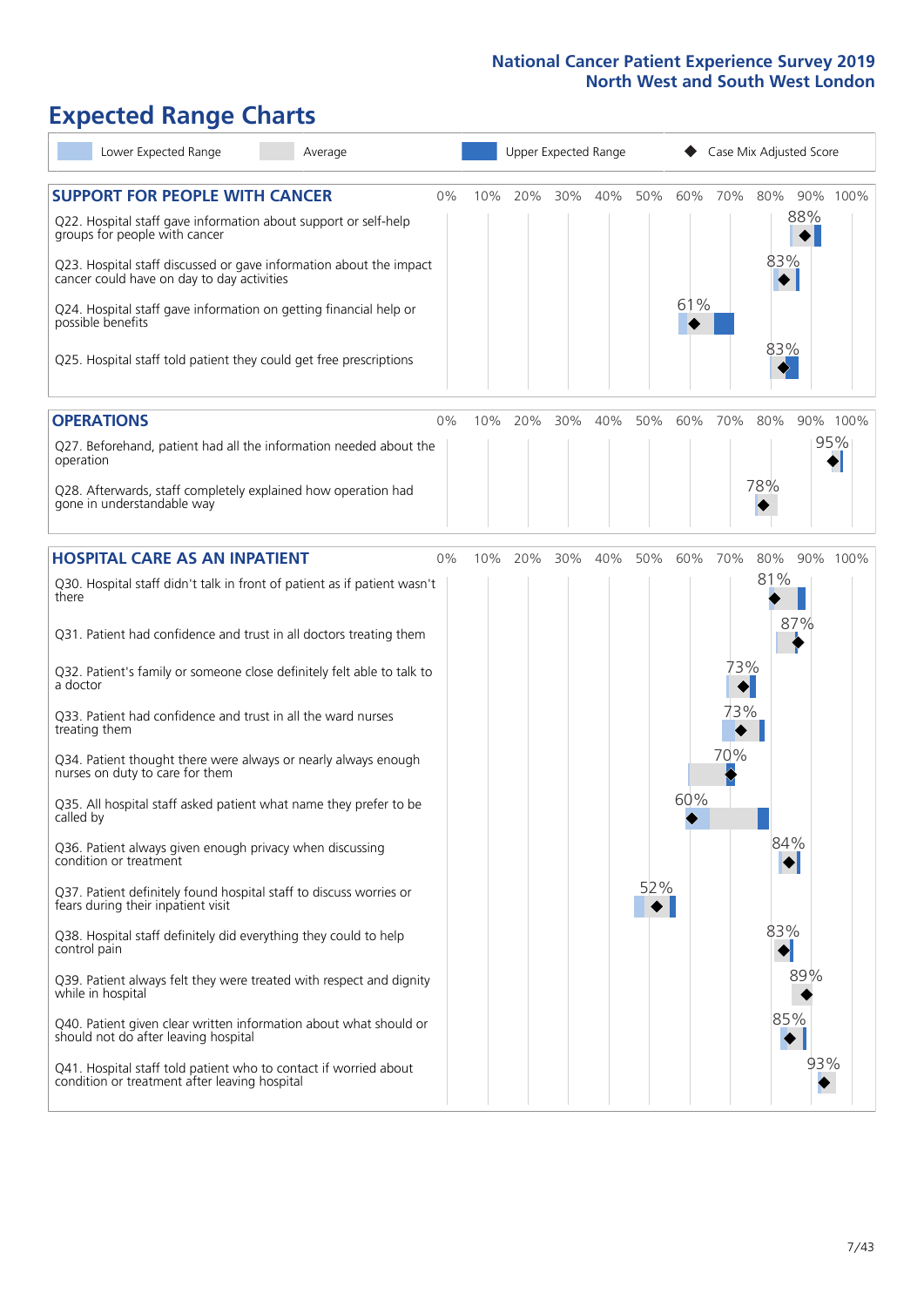# **Expected Range Charts**

|           | Lower Expected Range                                                                                                  | Average |          |     |     |     | Upper Expected Range |     |     | Case Mix Adjusted Score |     |     |          |
|-----------|-----------------------------------------------------------------------------------------------------------------------|---------|----------|-----|-----|-----|----------------------|-----|-----|-------------------------|-----|-----|----------|
|           | <b>HOSPITAL CARE AS A DAY PATIENT / OUTPATIENT 0%</b>                                                                 |         |          | 10% | 20% | 30% | 40%                  | 50% | 60% | 70%<br>69%              | 80% |     | 90% 100% |
|           | Q43. Patient definitely found hospital staff to discuss worries or<br>fears during their outpatient or day case visit |         |          |     |     |     |                      |     |     |                         |     |     | 96%      |
|           | Q44. Cancer doctor had the right documents at patient's last<br>outpatient appointment                                |         |          |     |     |     |                      |     |     |                         | 84% |     |          |
|           | Q46. Beforehand patient completely had all information needed<br>about radiotherapy treatment                         |         |          |     |     |     |                      |     | 59% |                         |     |     |          |
|           | Q47. Patient completely given understandable information about<br>whether radiotherapy was working                    |         |          |     |     |     |                      |     |     |                         | 83% |     |          |
|           | Q49. Beforehand patient completely had all information needed<br>about chemotherapy treatment                         |         |          |     |     |     |                      |     |     | 68%                     |     |     |          |
|           | Q50. Patient given enough information about whether<br>chemotherapy was working in a completely understandable way    |         |          |     |     |     |                      |     |     |                         |     |     |          |
|           | <b>HOME CARE AND SUPPORT</b>                                                                                          |         | $0\%$    | 10% | 20% | 30% | 40%                  | 50% | 60% | 70%                     | 80% |     | 90% 100% |
|           | Q51. Hospital staff definitely gave family or someone close all the<br>information needed to help care at home        |         |          |     |     |     |                      |     | 57% |                         |     |     |          |
|           | Q52. Patient definitely given enough support from health or social<br>services during treatment                       |         |          |     |     |     |                      | 46% |     |                         |     |     |          |
|           | Q53. Patient definitely given enough support from health or social<br>services after treatment                        |         |          |     |     |     | 42%                  |     |     |                         |     |     |          |
|           | <b>CARE FROM YOUR GENERAL PRACTICE</b>                                                                                |         | $0\%$    | 10% | 20% | 30% | 40%                  | 50% | 60% | 70%                     | 80% |     | 90% 100% |
| treatment | Q54. GP given enough information about patient's condition and                                                        |         |          |     |     |     |                      |     |     |                         |     | 94% |          |
|           | Q55. General practice staff definitely did everything they could to<br>support patient during treatment               |         |          |     |     |     |                      |     | 56% |                         |     |     |          |
|           | <b>YOUR OVERALL NHS CARE</b>                                                                                          |         | 0%       | 10% | 20% | 30% | 40%                  | 50% | 60% | 70%                     | 80% |     | 90% 100% |
|           | Q56. Different people treating and caring for patient always work<br>well together to give best possible care         |         |          |     |     |     |                      |     |     | 71%                     |     |     |          |
|           | Q57. Patient given a care plan                                                                                        |         |          |     |     |     | 38%                  |     |     |                         |     |     |          |
|           | Q58. Overall the administration of care was good or very good                                                         |         |          |     |     |     |                      |     |     |                         |     | 89% |          |
|           | Q59. Patient felt length of time for attending clinics and<br>appointments for cancer was about right                 |         |          |     |     |     |                      |     |     | 65%                     |     |     |          |
|           | Q60. Someone discussed with patient whether they would like to<br>take part in cancer research                        |         |          |     |     |     | 39%                  |     |     |                         |     |     |          |
|           |                                                                                                                       |         | $\Omega$ |     | 2   | 3   | 4                    | 5   | 6   |                         | 8   | 9   | 10       |
| good      | Q61. Patient's average rating of care scored from very poor to very                                                   |         |          |     |     |     |                      |     |     |                         |     | 8.8 |          |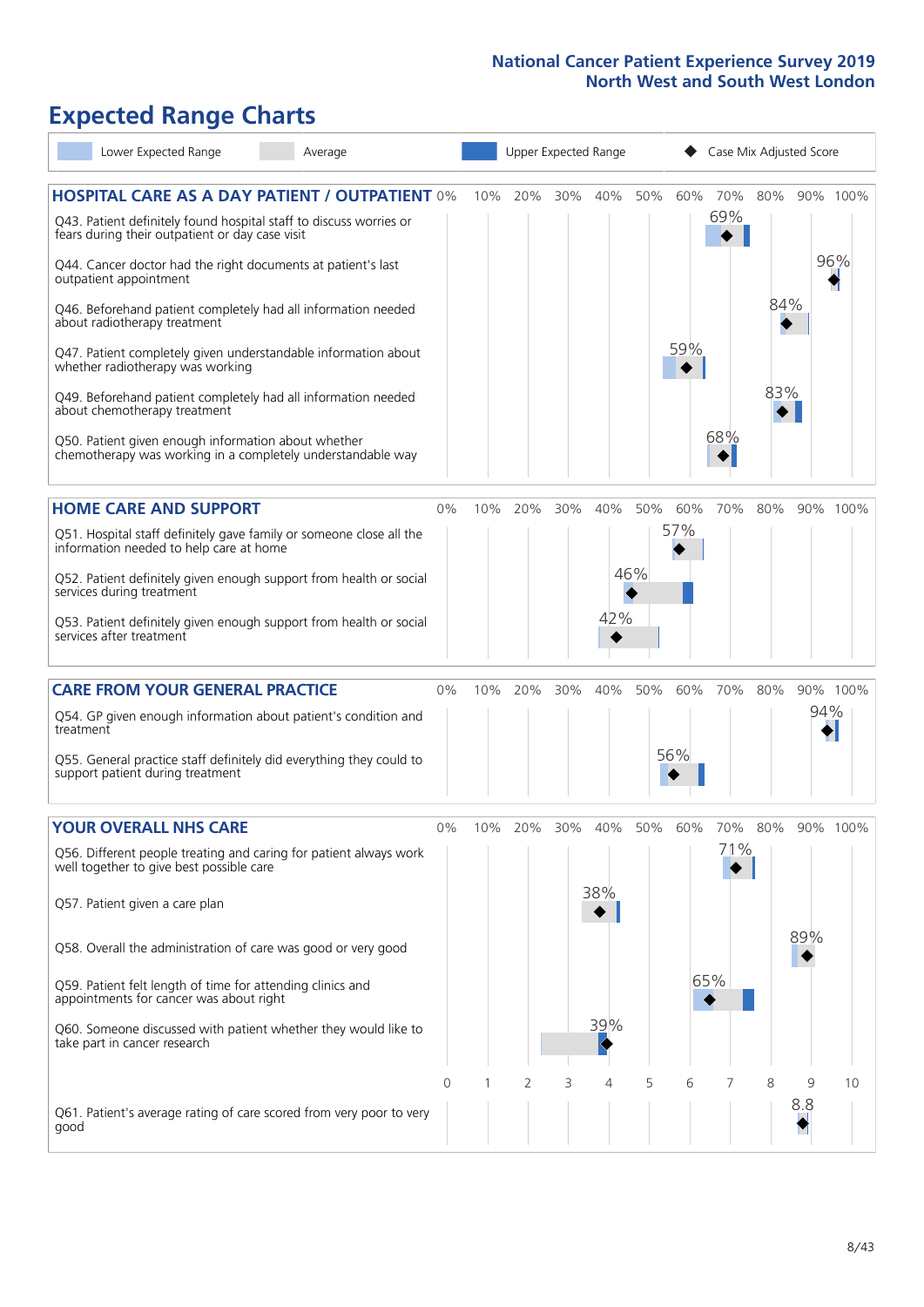### **Comparability Tables**

\* Indicates where a score has been suppressed because there are less than 21 responses.

\*\* No score available for 2018.

 $\triangle$  or  $\nabla$ 

Change 2018-2019: Indicates where 2019 score is significantly higher or lower than 2018 score Change Overall: Indicates significant change overall (2016, 2017, 2018 and 2019).

Adjusted Score below Lower Expected Range Adjusted Score between Upper and Lower Expected Ranges Adjusted Score above Upper Expected Range

|                                                                             | Case Mix Adjusted Scores<br>Unadjusted Scores |               |           |               |                                                    |         |               |                |                                     |                   |
|-----------------------------------------------------------------------------|-----------------------------------------------|---------------|-----------|---------------|----------------------------------------------------|---------|---------------|----------------|-------------------------------------|-------------------|
|                                                                             | 2018<br>n                                     | 2018<br>Score | 2019<br>n | 2019<br>Score | $\sim$   Change   Change   $\sim$<br>2018-<br>2019 | Overall | 2019<br>Score | Lower<br>Range | Upper<br>Expected Expected<br>Range | National<br>Score |
| <b>SEEING YOUR GP</b>                                                       |                                               |               |           |               |                                                    |         |               |                |                                     |                   |
| Q1. Saw GP once or twice before being told they needed to go<br>to hospital | 2410                                          | 75%           | 2361      | 76%           |                                                    |         | 78%           | 77%            | 81%                                 | 79%               |
| Q2. Patient thought they were seen as soon as necessary                     | 3502                                          | 80%           | 3370      | 82%           |                                                    |         | 84%           | 83%            | 85%                                 | 84%               |

| <b>DIAGNOSTIC TESTS</b>                                                   |      |     |      |     |  |     |     |     |     |
|---------------------------------------------------------------------------|------|-----|------|-----|--|-----|-----|-----|-----|
| Q5. Received all the information needed about the test                    | $**$ | **  | 2827 | 95% |  | 95% | 94% | 96% | 95% |
| Q6. The length of time waiting for the test to be done was<br>about right | 3017 | 86% | 2915 | 88% |  | 89% | 87% | 89% | 88% |
| Q7. Test results explained in completely understandable way               | 3022 | 77% | 2909 | 76% |  | 78% | 78% | 82% | 80% |

| <b>FINDING OUT WHAT WAS WRONG WITH YOU</b>                                                      |      |     |          |     |   |     |     |     |     |
|-------------------------------------------------------------------------------------------------|------|-----|----------|-----|---|-----|-----|-----|-----|
| Q10. Patient told they could bring a family member or friend<br>when first told they had cancer | 3219 | 77% | 3113 75% |     |   | 76% | 73% | 81% | 77% |
| Q11. Patient felt they were told sensitively that they had cancer                               | 3515 | 82% | 3427     | 85% | A | 85% | 85% | 87% | 86% |
| Q12. Patient completely understood the explanation of what<br>was wrong                         | 3557 | 71% | 3425     | 70% |   | 72% | 71% | 75% | 73% |
| Q13. Patient given easy to understand written information<br>about the type of cancer they had  | 3139 | 72% | 3036     | 71% |   | 73% | 72% | 77% | 74% |

| <b>DECIDING THE BEST TREATMENT FOR YOU</b>                                                              |      |     |      |     |  |     |     |     |     |
|---------------------------------------------------------------------------------------------------------|------|-----|------|-----|--|-----|-----|-----|-----|
| Q14. Patient felt that treatment options were completely<br>explained                                   | 3207 | 81% | 3092 | 82% |  | 83% | 82% | 85% | 83% |
| Q15. Patient felt possible side effects were definitely explained<br>in an understandable way           | 3421 | 72% | 3317 | 72% |  | 72% | 71% | 74% | 73% |
| Q16. Patient definitely given practical advice and support in<br>dealing with side effects of treatment | 3398 | 64% | 3290 | 65% |  | 66% | 64% | 70% | 67% |
| Q17. Patient definitely told about side effects that could affect<br>them in the future                 | 3234 | 54% | 3121 | 56% |  | 57% | 54% | 59% | 57% |
| Q18. Patient definitely involved as much as they wanted in<br>decisions about care and treatment        | $**$ | **  | 3383 | 79% |  | 81% | 79% | 83% | 81% |

| <b>CLINICAL NURSE SPECIALIST (CNS)</b>                                                                |      |     |      |     |  |     |     |     |     |
|-------------------------------------------------------------------------------------------------------|------|-----|------|-----|--|-----|-----|-----|-----|
| Q19. Patient given the name of a CNS who would support them $\vert$ 3424  <br>through their treatment |      | 93% | 3287 | 93% |  | 93% | 90% | 94% | 92% |
| Q20. Patient found it very or quite easy to contact their CNS                                         | 2910 | 81% | 2795 | 82% |  | 83% | 81% | 89% | 85% |
| Q21. Patient got understandable answers to important<br>questions all or most of the time             | 2767 | 84% | 2643 | 84% |  | 85% | 85% | 90% | 87% |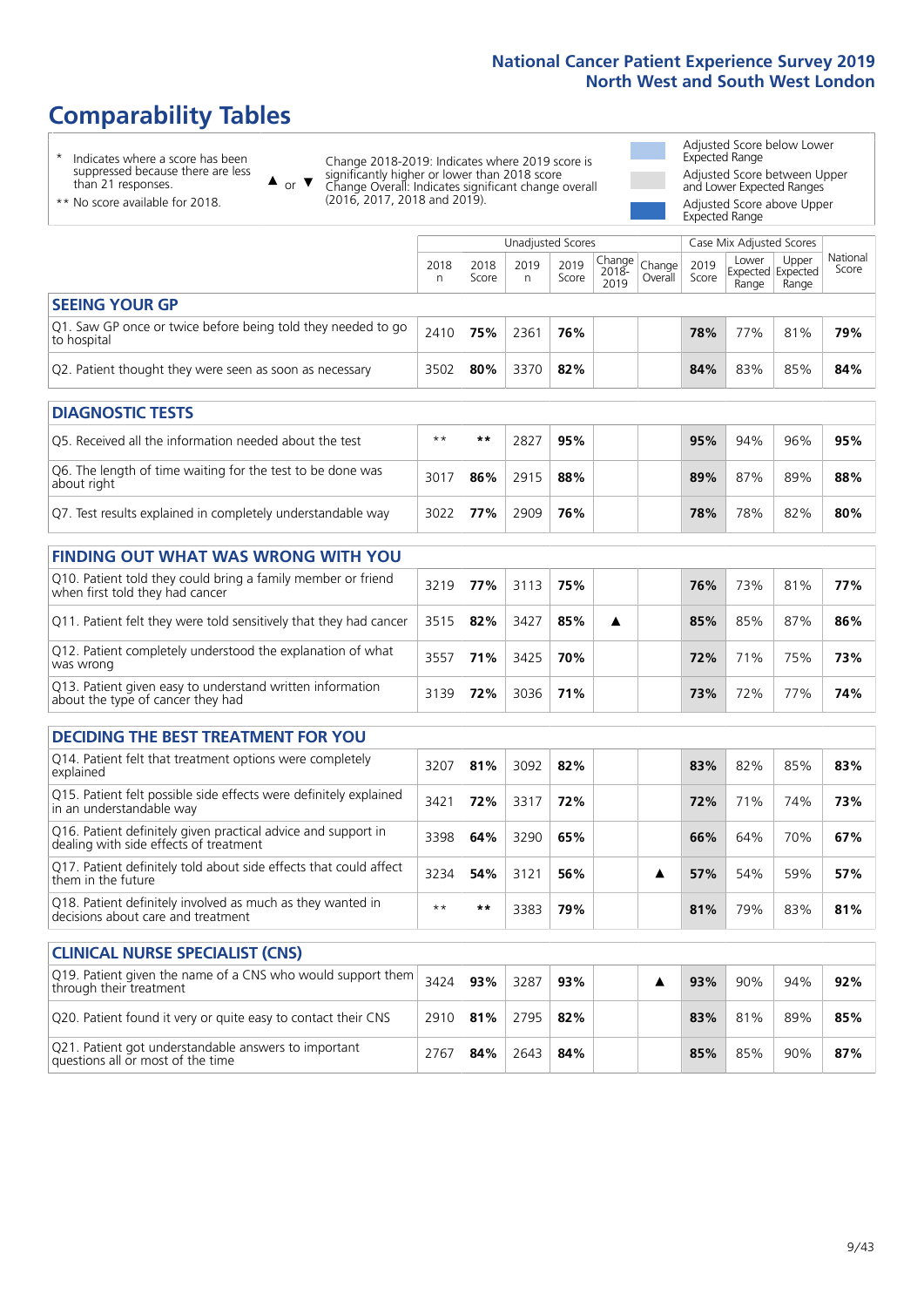### **Comparability Tables**

\* Indicates where a score has been suppressed because there are less than 21 responses.

\*\* No score available for 2018.

 $\triangle$  or  $\nabla$ 

Change 2018-2019: Indicates where 2019 score is significantly higher or lower than 2018 score Change Overall: Indicates significant change overall (2016, 2017, 2018 and 2019).

Adjusted Score below Lower Expected Range Adjusted Score between Upper and Lower Expected Ranges Adjusted Score above Upper Expected Range

|                                                                                                                   | <b>Unadjusted Scores</b> |               |            |               |                         |                   |               | Case Mix Adjusted Scores            |                |                   |
|-------------------------------------------------------------------------------------------------------------------|--------------------------|---------------|------------|---------------|-------------------------|-------------------|---------------|-------------------------------------|----------------|-------------------|
|                                                                                                                   | 2018<br>n                | 2018<br>Score | 2019<br>n. | 2019<br>Score | Change<br>2018-<br>2019 | Change<br>Overall | 2019<br>Score | Lower<br>Expected Expected<br>Range | Upper<br>Range | National<br>Score |
| <b>SUPPORT FOR PEOPLE WITH CANCER</b>                                                                             |                          |               |            |               |                         |                   |               |                                     |                |                   |
| Q22. Hospital staff gave information about support or self-help<br>groups for people with cancer                  | 2759                     | 86%           | 2688       | 88%           |                         | ▲                 | 88%           | 85%                                 | 91%            | 88%               |
| Q23. Hospital staff discussed or gave information about the<br>impact cancer could have on day to day activities  | 2451                     | 81%           | 2389       | 82%           |                         |                   | 83%           | 82%                                 | 86%            | 84%               |
| Q24. Hospital staff gave information on getting financial help or<br>possible benefits                            | 1871                     | 59%           | 1824       | 61%           |                         | ▲                 | 61%           | 59%                                 | 66%            | 63%               |
| Q25. Hospital staff told patient they could get free prescriptions                                                | 1925                     | 80%           | 1876       | 83%           |                         |                   | 83%           | 80%                                 | 84%            | 82%               |
| <b>OPERATIONS</b>                                                                                                 |                          |               |            |               |                         |                   |               |                                     |                |                   |
| Q27. Beforehand, patient had all the information needed about<br>the operation                                    | 1765                     | 95%           | 1604       | 95%           |                         |                   | 95%           | 95%                                 | 97%            | 96%               |
| Q28. Afterwards, staff completely explained how operation had<br>gone in understandable way                       | 1749                     | 77%           | 1599       | 77%           |                         |                   | 78%           | 77%                                 | 82%            | 79%               |
| <b>HOSPITAL CARE AS AN INPATIENT</b>                                                                              |                          |               |            |               |                         |                   |               |                                     |                |                   |
| Q30. Hospital staff didn't talk in front of patient as if patient<br>wasn't there                                 | $* *$                    | **            | 1562       | 79%           |                         |                   | 81%           | 81%                                 | 87%            | 84%               |
| Q31. Patient had confidence and trust in all doctors treating<br>them                                             | $* *$                    | $***$         | 1589       | 86%           |                         |                   | 87%           | 82%                                 | 86%            | 84%               |
| Q32. Patient's family or someone close definitely felt able to talk<br>to a doctor                                | $* *$                    | $***$         | 1341       | 73%           |                         |                   | 73%           | 70%                                 | 75%            | 72%               |
| Q33. Patient had confidence and trust in all the ward nurses<br>treating them                                     | $\star\star$             | **            | 1584       | 71%           |                         |                   | 73%           | 71%                                 | 77%            | 74%               |
| Q34. Patient thought there were always or nearly always<br>enough nurses on duty to care for them                 | $* *$                    | $***$         | 1579       | 69%           |                         |                   | 70%           | 60%                                 | 69%            | 64%               |
| Q35. All hospital staff asked patient what name they prefer to<br>be called by                                    | $* *$                    | $***$         | 1551       | 58%           |                         |                   | 60%           | 65%                                 | 77%            | 71%               |
| Q36. Patient always given enough privacy when discussing<br>condition or treatment                                | $**$                     | $***$         | 1581       | 84%           |                         |                   | 84%           | 83%                                 | 86%            | 85%               |
| Q37. Patient definitely found hospital staff to discuss worries or<br>fears during their inpatient visit          | $**$                     | **            | 1222       | 50%           |                         |                   | 52%           | 49%                                 | 55%            | 52%               |
| Q38. Hospital staff definitely did everything they could to help<br>control pain                                  | $* *$                    | $***$         | 1423       | 82%           |                         |                   | 83%           | 81%                                 | 85%            | 83%               |
| Q39. Patient always felt they were treated with respect and<br>dignity while in hospital                          | $***$                    | **            | 1585       | 88%           |                         |                   | 89%           | 85%                                 | 90%            | 88%               |
| Q40. Patient given clear written information about what should<br>or should not do after leaving hospital         | $**$                     | $***$         | 1457       | 84%           |                         |                   | 85%           | 84%                                 | 88%            | 86%               |
| Q41. Hospital staff told patient who to contact if worried about<br>condition or treatment after leaving hospital | $**$                     | **            | 1504       | 93%           |                         |                   | 93%           | 92%                                 | 96%            | 94%               |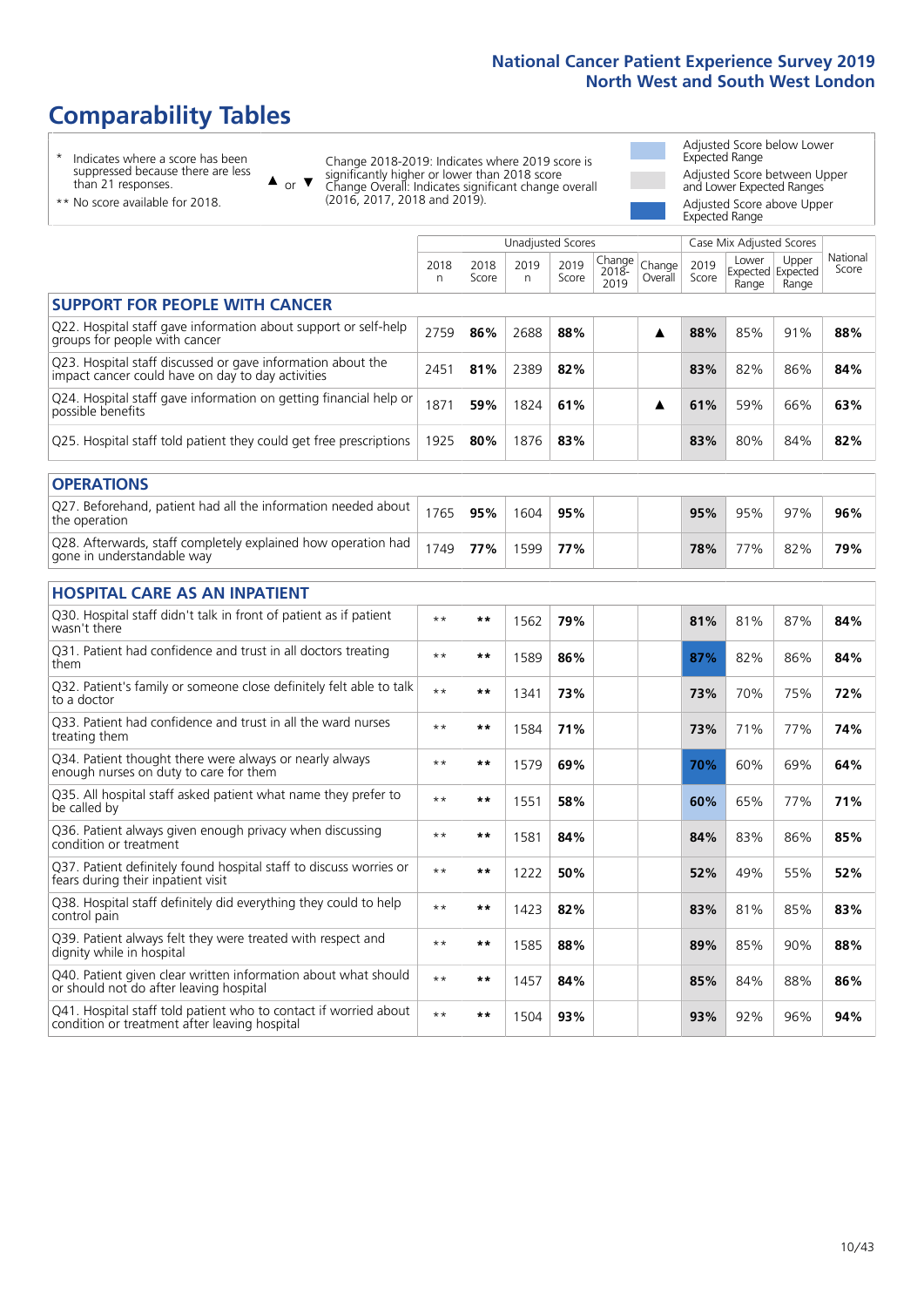Unadjusted Scores **Case Mix Adjusted Scores** 

### **Comparability Tables**

\* Indicates where a score has been suppressed because there are less than 21 responses.

 $\triangle$  or  $\nabla$ 

Change 2018-2019: Indicates where 2019 score is significantly higher or lower than 2018 score Change Overall: Indicates significant change overall (2016, 2017, 2018 and 2019).

Adjusted Score below Lower Expected Range Adjusted Score between Upper and Lower Expected Ranges Adjusted Score above Upper Expected Range

| ** No score available for 2018. |  |
|---------------------------------|--|
|---------------------------------|--|

|                                                                                                                       | 2018<br>n | 2018<br>Score | 2019<br>n | 2019<br>Score | Change<br>$2018 -$<br>2019 | Change<br>Overall | 2019<br>Score | Lower<br>Expected Expected<br>Range | Upper<br>Range | National<br>Score |
|-----------------------------------------------------------------------------------------------------------------------|-----------|---------------|-----------|---------------|----------------------------|-------------------|---------------|-------------------------------------|----------------|-------------------|
| <b>HOSPITAL CARE AS A DAY PATIENT / OUTPATIENT</b>                                                                    |           |               |           |               |                            |                   |               |                                     |                |                   |
| Q43. Patient definitely found hospital staff to discuss worries or<br>fears during their outpatient or day case visit | 2664      | 66%           | 2570      | 67%           |                            |                   | 69%           | 68%                                 | 73%            | 71%               |
| Q44. Cancer doctor had the right documents at patient's last<br>outpatient appointment                                | 3130      | 95%           | 3014      | 95%           |                            |                   | 96%           | 95%                                 | 97%            | 96%               |
| Q46. Beforehand patient completely had all information needed<br>about radiotherapy treatment                         | 994       | 84%           | 971       | 83%           |                            |                   | 84%           | 84%                                 | 89%            | 86%               |
| Q47. Patient completely given understandable information<br>about whether radiotherapy was working                    | 875       | 59%           | 862       | 60%           |                            |                   | 59%           | 57%                                 | 63%            | 60%               |
| Q49. Beforehand patient completely had all information needed<br>about chemotherapy treatment                         | 1829      | 82%           | 1729      | 83%           |                            |                   | 83%           | 83%                                 | 86%            | 84%               |
| Q50. Patient given enough information about whether<br>chemotherapy was working in a completely understandable way    | 1694      | 68%           | 1602      | 68%           |                            |                   | 68%           | 65%                                 | 70%            | 68%               |
| <b>HOME CARE AND SUPPORT</b>                                                                                          |           |               |           |               |                            |                   |               |                                     |                |                   |
| Q51. Hospital staff definitely gave family or someone close all<br>the information needed to help care at home        | 2759      | 58%           | 2656      | 57%           |                            |                   | 57%           | 56%                                 | 63%            | 60%               |
| Q52. Patient definitely given enough support from health or<br>social services during treatment                       | 1703      | 44%           | 1639      | 44%           |                            |                   | 46%           | 46%                                 | 58%            | 52%               |
| Q53. Patient definitely given enough support from health or<br>social services after treatment                        | 1162      | 39%           | 1118      | 41%           |                            |                   | 42%           | 38%                                 | 52%            | 45%               |
| <b>CARE FROM YOUR GENERAL PRACTICE</b>                                                                                |           |               |           |               |                            |                   |               |                                     |                |                   |
| Q54. GP given enough information about patient's condition<br>and treatment                                           | 3048      | 92%           | 2942      | 93%           |                            | ▼                 | 94%           | 94%                                 | 96%            | 95%               |
| Q55. General practice staff definitely did everything they could<br>to support patient during treatment               | 2349      | 56%           | 2273      | 55%           |                            |                   | 56%           | 55%                                 | 62%            | 58%               |
| <b>YOUR OVERALL NHS CARE</b>                                                                                          |           |               |           |               |                            |                   |               |                                     |                |                   |
| Q56. Different people treating and caring for patient always<br>work well together to give best possible care         | $**$      | $***$         | 3280      | 70%           |                            |                   | 71%           | 70%                                 | 75%            | 73%               |
| Q57. Patient given a care plan                                                                                        | 2655      | 36%           | 2542      | 39%           |                            | ▲                 | 38%           | 33%                                 | 42%            | 38%               |
| Q58. Overall the administration of care was good or very good                                                         | 3517      | 88%           | 3398      | 89%           |                            |                   | 89%           | 87%                                 | 91%            | 89%               |
| Q59. Patient felt length of time for attending clinics and<br>appointments for cancer was about right                 | 3498      | 62%           | 3381      | 63%           |                            |                   | 65%           | 66%                                 | 73%            | 69%               |
| Q60. Someone discussed with patient whether they would like<br>to take part in cancer research                        | 3296      | 45%           | 3144      | 41%           | ▼                          |                   | 39%           | 23%                                 | 37%            | 30%               |
| Q61. Patient's average rating of care scored from very poor to<br>very good                                           | 3467      | 8.7           | 3326      | 8.7           |                            |                   | 8.8           | 8.7                                 | 8.9            | 8.8               |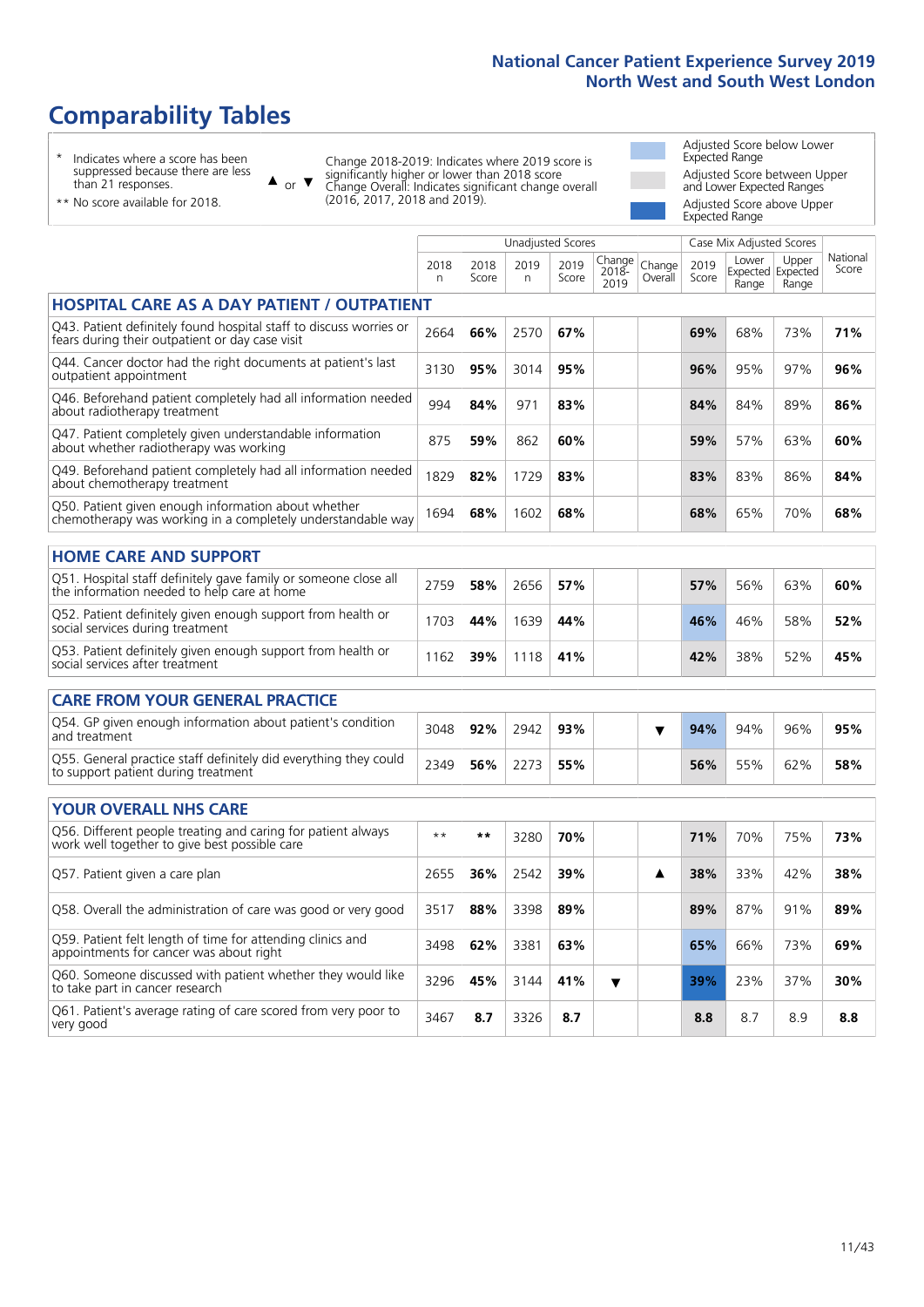### **Tumour Type Tables**

- \* Indicates where a score has been suppressed because there are less than 21 responses.
- n.a. Indicates that there were no respondents for that tumour group.

| <b>SEEING YOUR GP</b>                                      |                                                                  |              |               |                             |              |                |                  |      | <b>Tumour Group</b> |         |      |                 |                                                           |       |                |
|------------------------------------------------------------|------------------------------------------------------------------|--------------|---------------|-----------------------------|--------------|----------------|------------------|------|---------------------|---------|------|-----------------|-----------------------------------------------------------|-------|----------------|
|                                                            |                                                                  | Brain<br>CNS | <b>Breast</b> | Colorectal<br>LGT           | Gynaecologic | Haematological | Head and<br>Neck | pung | Prostate            | Sarcoma | Skin | Upper<br>Gastro | Jrological                                                | Other | All<br>Cancers |
| Q1. Saw GP once or twice before being told they            | Alliance                                                         |              |               | 92% 68% 72% 64% 56% 68% 83% |              |                |                  |      |                     |         |      |                 | 88% 60% 79% 75% 76%                                       |       |                |
| needed to go to hospital                                   | National I                                                       | 59%          |               | 94% 75% 77%                 |              |                |                  |      |                     |         |      |                 | 67%   79%   71%   82%   71%   90%   74%   83%   74%   79% |       |                |
| Q2. Patient thought they were seen as soon as<br>necessary | Alliance                                                         |              |               |                             |              |                |                  |      |                     |         |      |                 | 95% 88% 80% 77% 81% 74% 83% 87% 73% 77% 71% 86% 76% 82%   |       |                |
|                                                            | National 79% 89% 83% 81% 82% 81% 84% 86% 69% 85% 79% 85% 79% 84% |              |               |                             |              |                |                  |      |                     |         |      |                 |                                                           |       |                |

#### **DIAGNOSTIC TESTS** Tumour Group

|                                                                |                                                                  | Brain   | <b>Breast</b> | Colorectal | Gynaecological | Haematological | Head and<br>Neck | Lung                    | Prostate | Sarcoma | Skin | Upper<br>Gastro | Jrologica                                               | Other | All<br>Cancers |
|----------------------------------------------------------------|------------------------------------------------------------------|---------|---------------|------------|----------------|----------------|------------------|-------------------------|----------|---------|------|-----------------|---------------------------------------------------------|-------|----------------|
| Q5. Received all the information needed about                  | <b>Alliance</b>                                                  |         |               | 96% 97%    | 91%            |                |                  | 94% 90% 93%             | 96%      |         |      |                 | 97% 94% 95% 95% 95%                                     |       |                |
| the test                                                       | National 93%                                                     |         |               | 95% 95%    |                |                |                  | 93% 95% 93% 95% 95% 93% |          |         |      |                 | 96% 95% 95% 95% 95%                                     |       |                |
| Q6. The length of time waiting for the test to be              | <b>Alliance</b>                                                  |         |               | 92% 85%    |                |                |                  | 80% 87% 82% 89% 87%     |          |         |      |                 | 79% 81% 91% 90% 88%                                     |       |                |
| done was about right                                           | <b>National</b>                                                  |         |               |            |                |                |                  |                         |          |         |      |                 | 84% 91% 88% 86% 89% 88% 87% 87% 81% 87% 84% 87% 86% 88% |       |                |
| Q7. Test results explained in completely<br>understandable way | Alliance                                                         | $\star$ | 79%           | 79%        |                |                |                  | 70% 74% 71% 78% 76%     |          |         |      |                 | 82% 68% 79% 73% 76%                                     |       |                |
|                                                                | National 71% 83% 82% 77% 77% 79% 80% 80% 78% 84% 75% 80% 76% 80% |         |               |            |                |                |                  |                         |          |         |      |                 |                                                         |       |                |

| <b>FINDING OUT WHAT WAS WRONG WITH YOU</b>        |                                                                      |                 |                                             |                       |                |               |                  |                         | Tumour Group |         |                                                           |                 |            |             |                |
|---------------------------------------------------|----------------------------------------------------------------------|-----------------|---------------------------------------------|-----------------------|----------------|---------------|------------------|-------------------------|--------------|---------|-----------------------------------------------------------|-----------------|------------|-------------|----------------|
|                                                   |                                                                      | Brain           | <b>Breast</b>                               | olorectal<br>LGT<br>Û | Gynaecological | Haematologica | Head and<br>Neck | Lung                    | Prostate     | Sarcoma | Skin                                                      | Upper<br>Gastro | Irological | Other       | All<br>Cancers |
| Q10. Patient told they could bring a family       | Alliance                                                             | 91%             | 82%                                         | 79%                   | 70%            |               |                  | 69% 70% 73% 76% 86% 69% |              |         |                                                           | 75%             | <b>70%</b> | 75%         | 75%            |
| member or friend when first told they had cancer  | National 85% 82% 82% 71% 71% 71% 77% 79% 79% 69% 76% 76% 75% 75% 77% |                 |                                             |                       |                |               |                  |                         |              |         |                                                           |                 |            |             |                |
| Q11. Patient felt they were told sensitively that | Alliance                                                             | 87% 87% 87% 81% |                                             |                       |                |               |                  |                         |              |         | 85% 87% 84% 84% 83% 89% 77%                               |                 |            | 82% 84%     | 85%            |
| they had cancer                                   | National 79% 89% 87% 82% 84% 87% 83% 86% 84% 89% 81% 84% 83% 86%     |                 |                                             |                       |                |               |                  |                         |              |         |                                                           |                 |            |             |                |
| Q12. Patient completely understood the            | Alliance                                                             | $ 78\% 73\% $   |                                             |                       | 76% 64%        |               |                  |                         |              |         | 60% 66% 74% 75% 69% 76% 60%                               |                 |            | 78% 69%     | 170%           |
| explanation of what was wrong                     | National                                                             |                 | 66% 77%                                     | 79%                   | 73%            |               |                  |                         |              |         | 60%   78%   76%   79%   67%   80%   70%   77%   70%   73% |                 |            |             |                |
| Q13. Patient given easy to understand written     | Alliance                                                             |                 | 57% 76% 66% 61% 71% 59% 61% 82% 77% 77% 59% |                       |                |               |                  |                         |              |         |                                                           |                 |            | 75% 68% 71% |                |
| information about the type of cancer they had     | National 66% 78% 73% 71% 76% 69% 67% 83% 67% 84% 67% 74% 65% 74%     |                 |                                             |                       |                |               |                  |                         |              |         |                                                           |                 |            |             |                |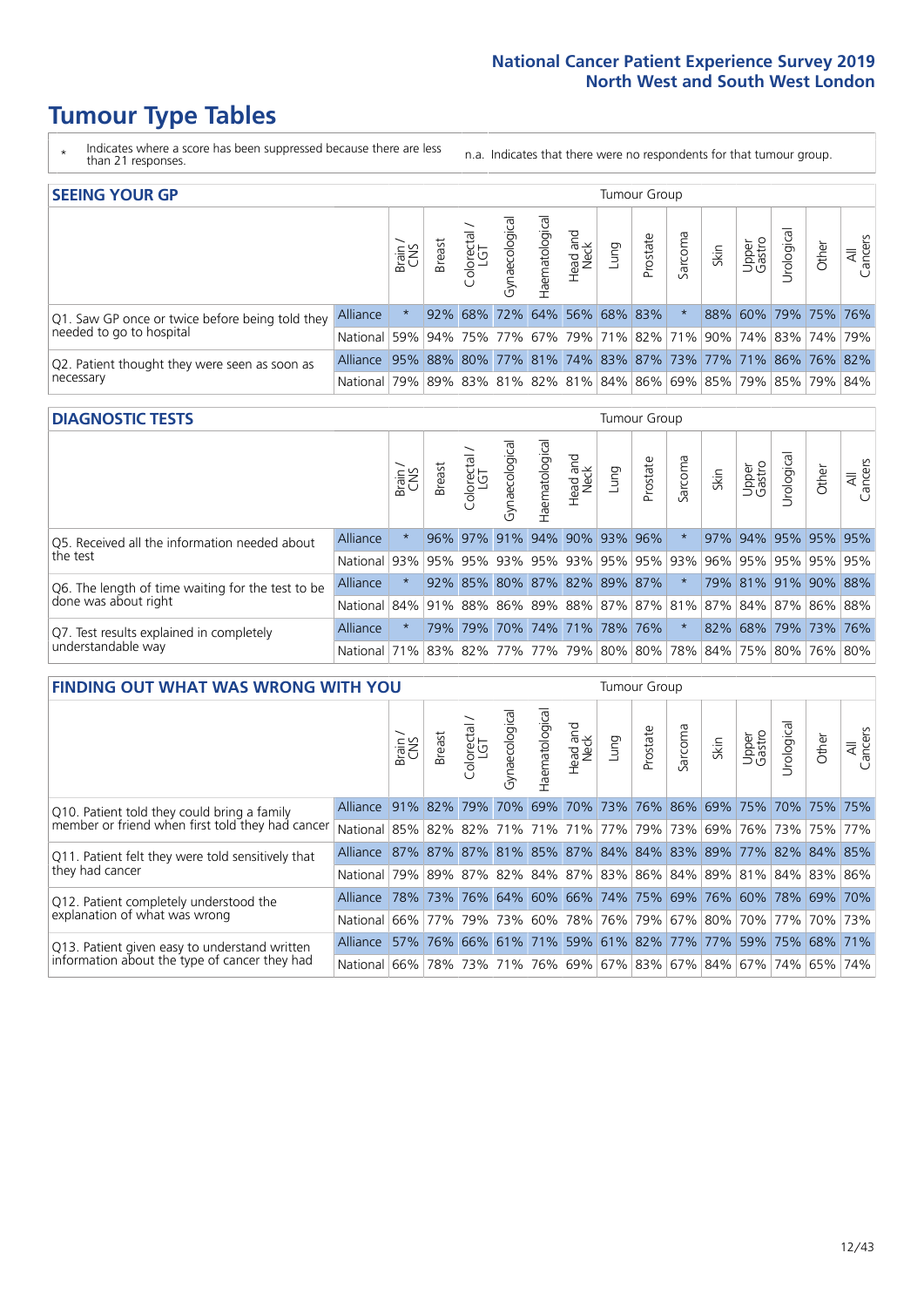### **Tumour Type Tables**

\* Indicates where a score has been suppressed because there are less than 21 responses.

n.a. Indicates that there were no respondents for that tumour group.

| <b>DECIDING THE BEST TREATMENT FOR YOU</b>                                                       |                                                                  |       |                 |            |                |                |                         |      | <b>Tumour Group</b> |              |                                                         |                 |                 |         |                |
|--------------------------------------------------------------------------------------------------|------------------------------------------------------------------|-------|-----------------|------------|----------------|----------------|-------------------------|------|---------------------|--------------|---------------------------------------------------------|-----------------|-----------------|---------|----------------|
|                                                                                                  |                                                                  | Brain | Breast          | Colorectal | Gynaecological | Haematological | Head and<br>Neck        | Lung | Prostate            | arcoma<br>vĀ | Skin                                                    | Upper<br>Gastro | Jrologica       | Other   | All<br>Cancers |
| Q14. Patient felt that treatment options were                                                    | Alliance                                                         |       | 91% 85% 81% 82% |            |                |                | 81% 85% 87% 79%         |      |                     | 77%          | 85%                                                     | 75%             | 81% 81%         |         | 82%            |
| completely explained                                                                             | National 85%                                                     |       | 85%             | 85%        |                |                |                         |      |                     |              | 85% 82% 87% 84% 83% 83% 89%                             |                 | 81% 83% 79% 83% |         |                |
| Q15. Patient felt possible side effects were                                                     | Alliance                                                         | 78%   | 73%             | <b>73%</b> |                |                | 65% 70% 69% 73% 71% 84% |      |                     |              |                                                         |                 | 76% 70% 73% 73% |         | 72%            |
| definitely explained in an understandable way                                                    | National I                                                       | 69%   | 74%             | 76%        |                |                | 75% 69% 73% 74% 73%     |      |                     |              | 73% 77%                                                 | 72%             |                 | 71% 70% | 73%            |
| Q16. Patient definitely given practical advice and                                               | Alliance                                                         |       |                 |            |                |                |                         |      |                     |              | 62% 66% 69% 57% 61% 65% 69% 64% 79% 74% 63% 66% 67% 65% |                 |                 |         |                |
| support in dealing with side effects of treatment                                                | National 63%                                                     |       | 70%             | 70%        |                |                |                         |      |                     |              | 69%   65%   70%   69%   65%   66%   71%                 |                 | 66% 63% 64%     |         | 67%            |
| Q17. Patient definitely told about side effects                                                  | Alliance                                                         |       |                 |            |                |                |                         |      |                     |              | 57% 57% 62% 48% 50% 57% 62% 65% 68% 58% 54% 57% 54%     |                 |                 |         | 56%            |
| that could affect them in the future                                                             | National 62%                                                     |       |                 | 57% 59%    |                |                |                         |      |                     |              | 56% 51% 64% 56% 66% 54% 66% 53%                         |                 |                 | 56% 52% | 57%            |
| Q18. Patient definitely involved as much as they<br>wanted in decisions about care and treatment | Alliance                                                         |       | 96% 78% 81%     |            |                |                |                         |      |                     |              | 75% 77% 73% 81% 81% 79% 87% 81% 82% 78% 79%             |                 |                 |         |                |
|                                                                                                  | National 79% 81% 83% 81% 80% 81% 81% 84% 81% 87% 79% 79% 78% 81% |       |                 |            |                |                |                         |      |                     |              |                                                         |                 |                 |         |                |

#### **CLINICAL NURSE SPECIALIST (CNS)** Tumour Group

|                                                                                           |                                                                  | Brain<br>CNS | <b>Breast</b> | Colorectal<br>LGT | Gynaecologic | ᠊ᢛ<br>Ü<br>aematologi | Head and<br>Neck | Lung | Prostate | Sarcoma | Skin | Upper<br>Gastro             | ᅙ<br>Irologica | Other                                                   | All<br>Cancers |
|-------------------------------------------------------------------------------------------|------------------------------------------------------------------|--------------|---------------|-------------------|--------------|-----------------------|------------------|------|----------|---------|------|-----------------------------|----------------|---------------------------------------------------------|----------------|
| Q19. Patient given the name of a CNS who                                                  | Alliance 100% 96% 96% 98%                                        |              |               |                   |              |                       |                  |      |          |         |      | 90% 92% 97% 91% 94% 84% 91% |                | 85% 95% 93%                                             |                |
| would support them through their treatment                                                | National 95% 95% 92% 95% 92% 91% 94% 91% 91% 91% 93% 85% 89%     |              |               |                   |              |                       |                  |      |          |         |      |                             |                |                                                         | 92%            |
| Q20. Patient found it very or quite easy to                                               | Alliance                                                         |              |               |                   |              |                       |                  |      |          |         |      |                             |                | 78% 82% 90% 71% 88% 75% 83% 78% 86% 90% 74% 88% 76% 82% |                |
| contact their CNS                                                                         | National l                                                       |              |               |                   |              |                       |                  |      |          |         |      |                             |                | 86% 84% 88% 85% 87% 86% 86% 80% 86% 90% 85% 83% 83% 85% |                |
| Q21. Patient got understandable answers to<br>important questions all or most of the time | Alliance                                                         |              | 65% 83% 86%   |                   | 79%          |                       |                  |      |          |         |      | 86% 82% 84% 84% 96% 94% 80% |                | 89% 83% 84%                                             |                |
|                                                                                           | National 82% 87% 89% 86% 89% 88% 86% 87% 87% 93% 86% 87% 86% 87% |              |               |                   |              |                       |                  |      |          |         |      |                             |                |                                                         |                |

| <b>SUPPORT FOR PEOPLE WITH CANCER</b>                                                             |                                          |         |               |                             |                |                                 |                        |      | Tumour Group |          |                         |                 |           |                 |                |
|---------------------------------------------------------------------------------------------------|------------------------------------------|---------|---------------|-----------------------------|----------------|---------------------------------|------------------------|------|--------------|----------|-------------------------|-----------------|-----------|-----------------|----------------|
|                                                                                                   |                                          | Brain   | <b>Breast</b> | ╮<br>olorectal.<br>LGT<br>Ũ | Gynaecological | Haematological                  | ad and<br>Neck<br>Head | Lung | Prostate     | Sarcoma  | Skin                    | Upper<br>Gastro | Jrologica | Other           | All<br>Cancers |
| Q22. Hospital staff gave information about<br>support or self-help groups for people with         | Alliance                                 | 86%     | 91%           | 89%                         |                | 82% 86% 85% 87% 94%             |                        |      |              | 90%      | 89%                     | 87%             |           | 82% 84%         | 88%            |
| cancer                                                                                            | National                                 | 92%     | 92%           | 88%                         |                | 87% 86% 88% 87% 91%             |                        |      |              | 86%      | $90\%$                  |                 |           | 88% 81% 83%     | 88%            |
| Q23. Hospital staff discussed or gave information<br>about the impact cancer could have on day to | Alliance                                 | $\star$ |               | 84% 82%                     |                | 75% 83% 81% 81% 89%             |                        |      |              | $\star$  | 79%                     |                 |           | 84% 79% 79% 82% |                |
| day activities                                                                                    | National 84%                             |         |               |                             |                | 86% 85% 82% 84% 84% 83% 88% 81% |                        |      |              |          |                         | 86% 83%         |           | 78% 79%         | 84%            |
| Q24. Hospital staff gave information on getting                                                   | Alliance                                 | $\star$ |               | 64% 64%                     |                | 62% 60% 64% 67% 58%             |                        |      |              |          |                         | 67% 56% 47%     |           | 58% 61%         |                |
| financial help or possible benefits                                                               | National                                 | 78%     |               |                             |                | 68% 61% 66% 61% 67% 72% 55%     |                        |      |              | 64%      | 60%                     |                 | 64% 47%   | 59%             | 63%            |
| Q25. Hospital staff told patient they could get<br>free prescriptions                             | Alliance                                 | $\star$ |               | 77% 87%                     |                | 79% 86% 85% 87% 89%             |                        |      |              | $^\star$ | 83%                     |                 |           | 88% 82% 83% 83% |                |
|                                                                                                   | National 82% 81% 83% 79% 87% 84% 86% 80% |         |               |                             |                |                                 |                        |      |              |          | 78% 71% 84% 73% 81% 82% |                 |           |                 |                |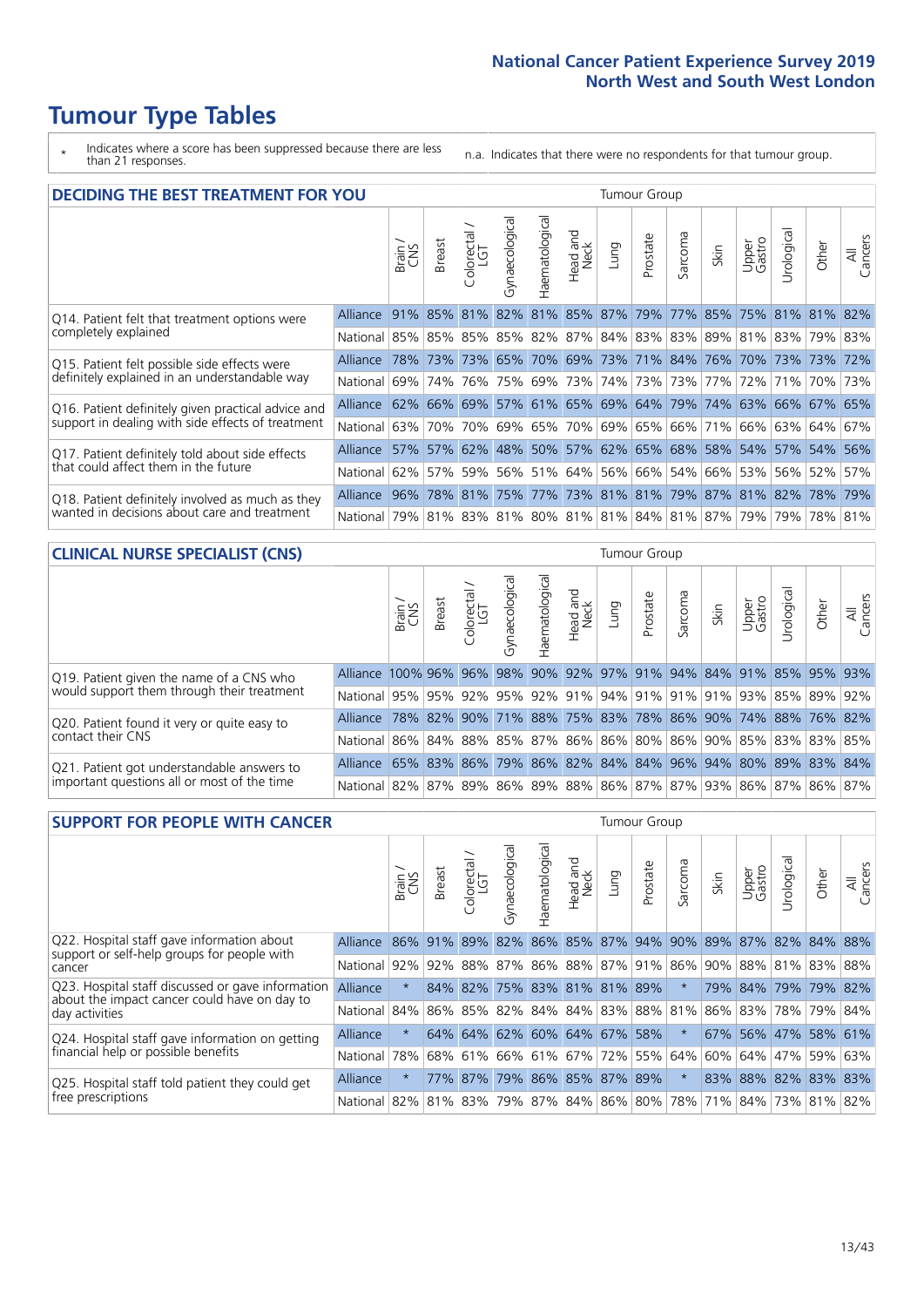### **Tumour Type Tables**

- \* Indicates where a score has been suppressed because there are less than 21 responses.
- n.a. Indicates that there were no respondents for that tumour group.

| <b>OPERATIONS</b><br>Tumour Group                |                 |               |               |                   |                        |                |                             |      |          |         |      |                 |           |                                                  |                |
|--------------------------------------------------|-----------------|---------------|---------------|-------------------|------------------------|----------------|-----------------------------|------|----------|---------|------|-----------------|-----------|--------------------------------------------------|----------------|
|                                                  |                 | Brain         | <b>Breast</b> | Colorectal<br>LGT | ᠊ᢛ<br>haecologic<br>ĞΪ | Haematological | Head and<br>Neck            | Lung | Prostate | Sarcoma | Skin | Upper<br>Gastro | Urologica | Other                                            | All<br>Cancers |
| Q27. Beforehand, patient had all the information | <b>Alliance</b> |               |               | 97% 97%           |                        |                | 94% 96% 88% 95% 96%         |      |          |         |      |                 |           | 90% 88% 95% 95% 95%                              |                |
| needed about the operation                       | <b>National</b> |               | 96% 97% 96%   |                   |                        |                |                             |      |          |         |      |                 |           | 96% 94% 96% 95% 97% 95% 96% 96% 95% 95% 95% 96%  |                |
| Q28. Afterwards, staff completely explained how  | Alliance        | $\star$       |               |                   |                        |                | 76% 81% 66% 73% 71% 79% 83% |      |          | $\star$ |      |                 |           | 80% 83% 78% 77% 77%                              |                |
| operation had gone in understandable way         | National        | <u>176% l</u> |               | 79% 83%           |                        |                |                             |      |          |         |      |                 |           | 79%  78%  79%  79%  78%  80%  82%  79%  76%  77% | 79%            |

#### **HOSPITAL CARE AS AN INPATIENT THE CARE AS AN INPATIENT Tumour Group** Gynaecological Gynaecological Haematological Haematological Colorectal / Urological Head and Prostate Sarcoma Breast Lung Upper Gastro Brain / CNS Neck Skin  $\overline{5}$ Alliance \* 76% 75% 78% 79% 73% 70% 93% \* 83% 78% 85% 79% 79% Q30. Hospital staff didn't talk in front of patient as if patient wasn't there National 81% 86% 81% 83% 84% 83% 81% 88% 86% 86% 81% 83% 82% 84% Q31. Patient had confidence and trust in all Alliance \* 85% 83% 79% 89% 89% 83% 90% \* 92% 85% 89% 85% 86% doctors treating them National 82% 83% 85% 83% 82% 82% 83% 83% 89% 86% 85% 81% 85% 80% 84% Q32. Patient's family or someone close definitely Alliance \* 74% 74% 64% 78% 68% 79% 76% \* 91% 70% 72% 66% 73% felt able to talk to a doctor National 67% 72% 73% 72% 74% 75% 74% 72% 71% 74% 73% 71% 69% 72% Q33. Patient had confidence and trust in all the Alliance \* 67% 63% 63% 78% 77% 71% 83% \* 72% 80% 77% 68% 71% ward nurses treating them National 72% 73% 72% 71% 77% 75% 77% 79% 74% 75% 73% 77% 69% 74% Alliance \* 67% 62% 65% 72% 65% 71% 82% \* 65% 74% 74% 68% 69% Q34. Patient thought there were always or nearly always enough nurses on duty to care for them National 68% 64% 62% 63% 63% 65% 68% 72% 65% 70% 65% 66% 60% 64% Alliance \* 49% 53% 55% 67% 57% 57% 62% \* 70% 67% 59% 61% 58% Q35. All hospital staff asked patient what name they prefer to be called by National 68% 62% 74% 65% 72% 71% 76% 72% 74% 70% 78% 76% 69% 71% Q36. Patient always given enough privacy when Alliance \* 79% 86% 77% 90% 80% 83% 88% \* 91% 86% 86% 82% 84% discussing condition or treatment National 78% 84% 84% 87% 87% 87% 84% 87% 84% 84% 84% 84% 85% 82% 85% Alliance \* 49% 51% 42% 59% 46% 43% 53% \* \* 40% 57% 51% 50% Q37. Patient definitely found hospital staff to discuss worries or fears during their inpatient visit National 45% 51% 55% 51% 56% 52% 49% 53% 54% 51% 53% 49% 46% 52% Alliance \* 78% 83% 73% 82% 82% 74% 88% \* \* 91% 84% 83% 82% Q38. Hospital staff definitely did everything they could to help control pain National 85% 83% 84% 82% 82% 80% 84% 85% 83% 85% 82% 81% 82% 83% Alliance \* 83% 87% 84% 92% 85% 86% 95% \* 83% 95% 94% 87% 88% Q39. Patient always felt they were treated with respect and dignity while in hospital National 85% 87% 87% 85% 89% 87% 88% 91% 89% 89% 88% 90% 86% 88% Q40. Patient given clear written information Alliance \* 85% 82% 77% 85% 85% 82% 95% \* 92% 80% 87% 84% 84% about what should or should not do after leaving hospital National 80% 89% 86% 86% 83% 87% 82% 91% 85% 90% 82% 87% 83% 86% Q41. Hospital staff told patient who to contact Alliance \* 93% 91% 90% 95% 90% 93% 96% \* 96% 94% 94% 94% 93% if worried about condition or treatment after leaving hospital National 94% 95% 95% 93% 96% 93% 92% 96% 94% 95% 92% 92% 93% 94%

Other

₹ Cancers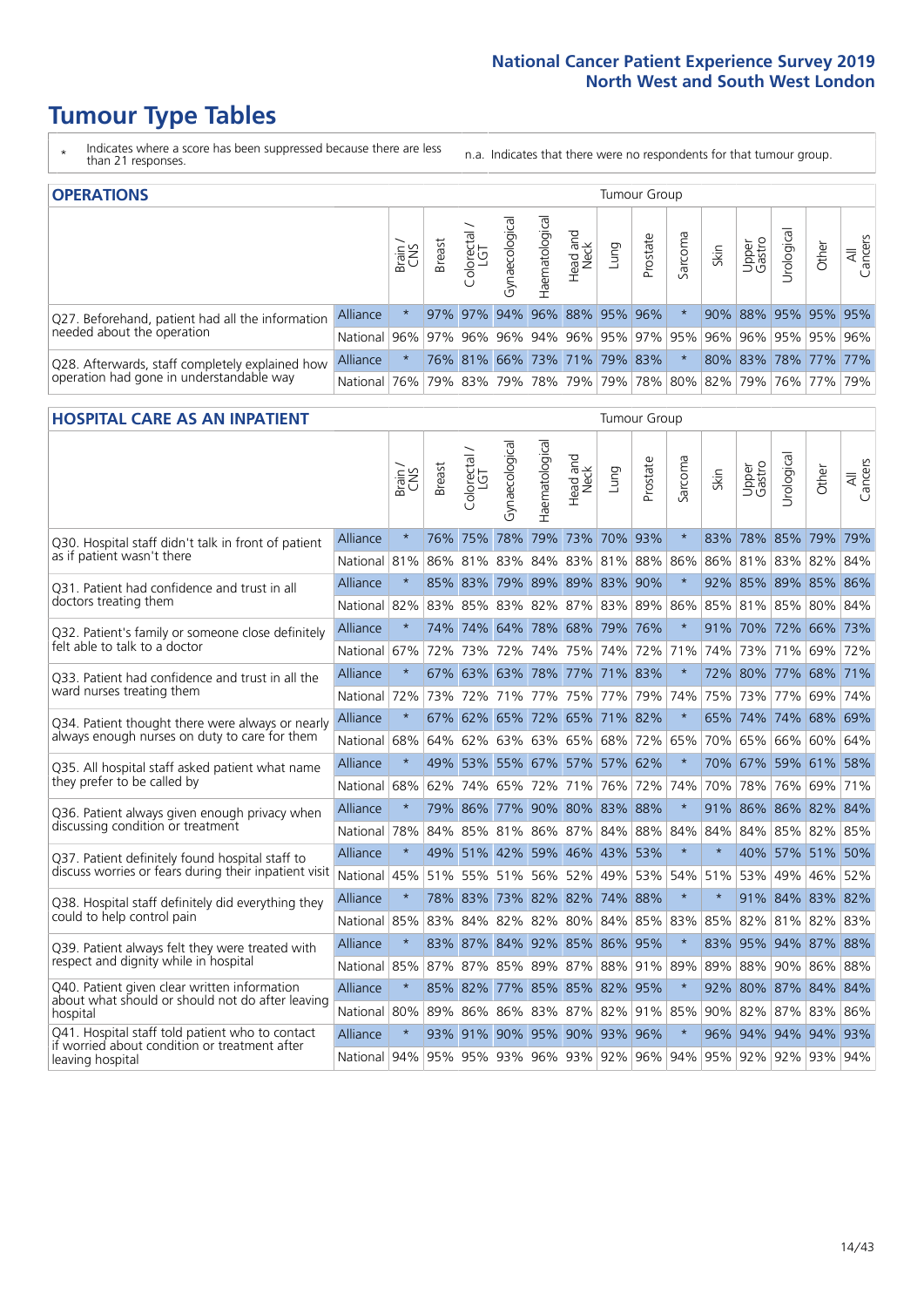# **Tumour Type Tables**

- \* Indicates where a score has been suppressed because there are less than 21 responses.
- n.a. Indicates that there were no respondents for that tumour group.

| <b>HOSPITAL CARE AS A DAY PATIENT / OUTPATIENT</b><br><b>Tumour Group</b>                              |          |         |               |                          |                |                |                  |                             |          |         |         |                 |                 |          |                |
|--------------------------------------------------------------------------------------------------------|----------|---------|---------------|--------------------------|----------------|----------------|------------------|-----------------------------|----------|---------|---------|-----------------|-----------------|----------|----------------|
|                                                                                                        |          | Brain   | <b>Breast</b> | ∽<br>Colorectal /<br>LGT | Gynaecological | Haematological | Head and<br>Neck | Lung                        | Prostate | Sarcoma | Skin    | Upper<br>Gastro | Urological      | Other    | All<br>Cancers |
| Q43. Patient definitely found hospital staff to<br>discuss worries or fears during their outpatient or | Alliance | 52%     | 64%           | 66%                      | 68%            | 74%            | 64%              | 66%                         | 73%      | 86%     | 70%     | 56%             | 63%             | 66%      | 67%            |
| day case visit                                                                                         | National | 66%     | 68%           | 73%                      | 70%            | 73%            | 72%              | 70%                         | 74%      | 72%     | 72%     | 71%             | 67%             | 68%      | 71%            |
| Q44. Cancer doctor had the right documents at                                                          | Alliance | 81%     | 95%           | 97%                      | 94%            |                |                  | 98% 98% 96%                 | 96%      | 94%     |         |                 | 93% 90% 95%     | 94%      | 95%            |
| patient's last outpatient appointment                                                                  | National | 94%     | 96%           | 96%                      | 96%            | 97%            |                  | 96% 96% 96%                 |          | 96%     | 96%     | 94%             | 96%             | 95%      | 96%            |
| Q46. Beforehand patient completely had<br>all information needed about radiotherapy                    | Alliance | $\star$ | 84%           |                          |                |                |                  | 76% 88% 83% 74% 90% 81%     |          | $\ast$  | $\star$ |                 | 86% 90% 83% 83% |          |                |
| treatment                                                                                              | National | 91%     |               | 88% 83%                  |                |                |                  | 88%   84%   86%   86%   88% |          | 88%     | 84%     | 86%             | 83% 84% 86%     |          |                |
| Q47. Patient completely given understandable<br>information about whether radiotherapy was             | Alliance | $\star$ | 59%           |                          |                |                |                  | 58% 61% 70% 57% 52% 61%     |          | $\ast$  | $\star$ | 50%             | 67%             | 56%      | 60%            |
| working                                                                                                | National | 56%     | 60%           | 57%                      | 61%            | 62%            |                  | 63% 59% 60%                 |          | 67%     | 57%     | 52%             | 59%             | 59%      | 60%            |
| Q49. Beforehand patient completely had all<br>information needed about chemotherapy                    | Alliance | $\star$ |               |                          |                |                |                  | 79% 82% 86% 84% 71% 79% 83% |          | $\star$ |         |                 | 85% 94% 84% 83% |          |                |
| treatment                                                                                              | National | 80%     | 82%           | 86%                      |                | 87% 85%        |                  | 79% 84% 86%                 |          | 86%     | 90%     |                 | 84% 85% 85%     |          | 84%            |
| Q50. Patient given enough information about<br>whether chemotherapy was working in a                   | Alliance | $\star$ |               |                          |                |                |                  | 62% 63% 66% 77% 50% 64% 61% |          | $\star$ | $\star$ |                 | 69% 83%         | $ 70\% $ | 68%            |
| National<br>completely understandable way                                                              |          |         | 54%           |                          |                |                |                  | 62% 64% 68% 75% 57% 67% 66% |          | 71%     | 79%     |                 | $61\%$ 68% 69%  |          | 68%            |
| <b>HOME CARE AND SUPPORT</b><br><b>Tumour Group</b>                                                    |          |         |               |                          |                |                |                  |                             |          |         |         |                 |                 |          |                |
|                                                                                                        |          |         |               |                          |                |                |                  |                             |          |         |         |                 |                 |          |                |

|                                                                                              |          | Brain    | <b>Breast</b>   | olorectal.<br>LGT<br>$\cup$ | ᢛ<br>Gynaecologic | Haematological | ad and<br>Neck<br>—<br>Head | Lung | Prostate | Sarcoma                                             | Skin    | Upper<br>Gastro | Urological      | Other                 | All<br>Cancers |
|----------------------------------------------------------------------------------------------|----------|----------|-----------------|-----------------------------|-------------------|----------------|-----------------------------|------|----------|-----------------------------------------------------|---------|-----------------|-----------------|-----------------------|----------------|
| Q51. Hospital staff definitely gave family or<br>someone close all the information needed to | Alliance | 65%      |                 | 54% 56%                     |                   |                | 52% 60% 65%                 |      | 56% 59%  |                                                     | 78% 71% |                 |                 | 59% 58% 52%           | 57%            |
| help care at home                                                                            | National |          | 58%   58%   63% |                             |                   |                |                             |      |          | 57% 62% 67% 59% 61% 62% 65%                         |         |                 |                 | 60%   59%   55%   60% |                |
| Q52. Patient definitely given enough support                                                 | Alliance |          |                 |                             |                   |                | 43% 47% 36% 45% 41% 40% 33% |      |          |                                                     |         |                 |                 | 57% 45% 44% 47% 44%   |                |
| from health or social services during treatment                                              | National | 42%      |                 |                             |                   |                |                             |      |          | 52% 60% 45% 51% 59% 50% 48% 53% 57% 54% 48% 51% 52% |         |                 |                 |                       |                |
| Q53. Patient definitely given enough support                                                 | Alliance | $\star$  | 37%             |                             |                   |                | 36% 35% 42% 57% 38% 36%     |      |          |                                                     |         |                 |                 | 55% 55% 39% 42% 41%   |                |
| from health or social services after treatment                                               | National | $ 39\% $ |                 |                             |                   |                | 41% 53% 39% 43% 56% 40% 46% |      |          |                                                     | 48% 59% |                 | 47%   44%   44% |                       | 45%            |

| <b>CARE FROM YOUR GENERAL PRACTICE</b><br><b>Tumour Group</b>                                 |              |         |               |                   |                   |                 |                  |      |                                 |         |                     |                 |           |                     |                |
|-----------------------------------------------------------------------------------------------|--------------|---------|---------------|-------------------|-------------------|-----------------|------------------|------|---------------------------------|---------|---------------------|-----------------|-----------|---------------------|----------------|
|                                                                                               |              | Brain   | <b>Breast</b> | Colorectal<br>LGT | ᢛ<br>Gynaecologic | Haematological  | Head and<br>Neck | Lung | Prostate                        | Sarcoma | Skin                | Upper<br>Gastro | Jrologica | Other               | All<br>Cancers |
| Q54. GP given enough information about                                                        | Alliance     | $\star$ |               |                   | 94% 90% 91%       | 93% 93% 92% 96% |                  |      |                                 |         |                     |                 |           | 97% 90% 92% 93% 93% |                |
| patient's condition and treatment                                                             | National 91% |         |               |                   |                   |                 |                  |      | 96% 95% 95% 96% 94% 94% 96% 94% |         | 96% 93% 95% 94% 95% |                 |           |                     |                |
| Q55. General practice staff definitely did<br>everything they could to support patient during | Alliance     | $\star$ |               |                   |                   |                 |                  |      | 57% 53% 49% 55% 58% 51% 62%     | $\star$ |                     |                 |           | 66% 52% 56% 49% 55% |                |
| treatment                                                                                     | National     | 55%     |               | 58% 59%           |                   |                 |                  |      | 56% 56% 59% 56% 64%             |         | 56% 65%             |                 |           | 59% 59% 55% 58%     |                |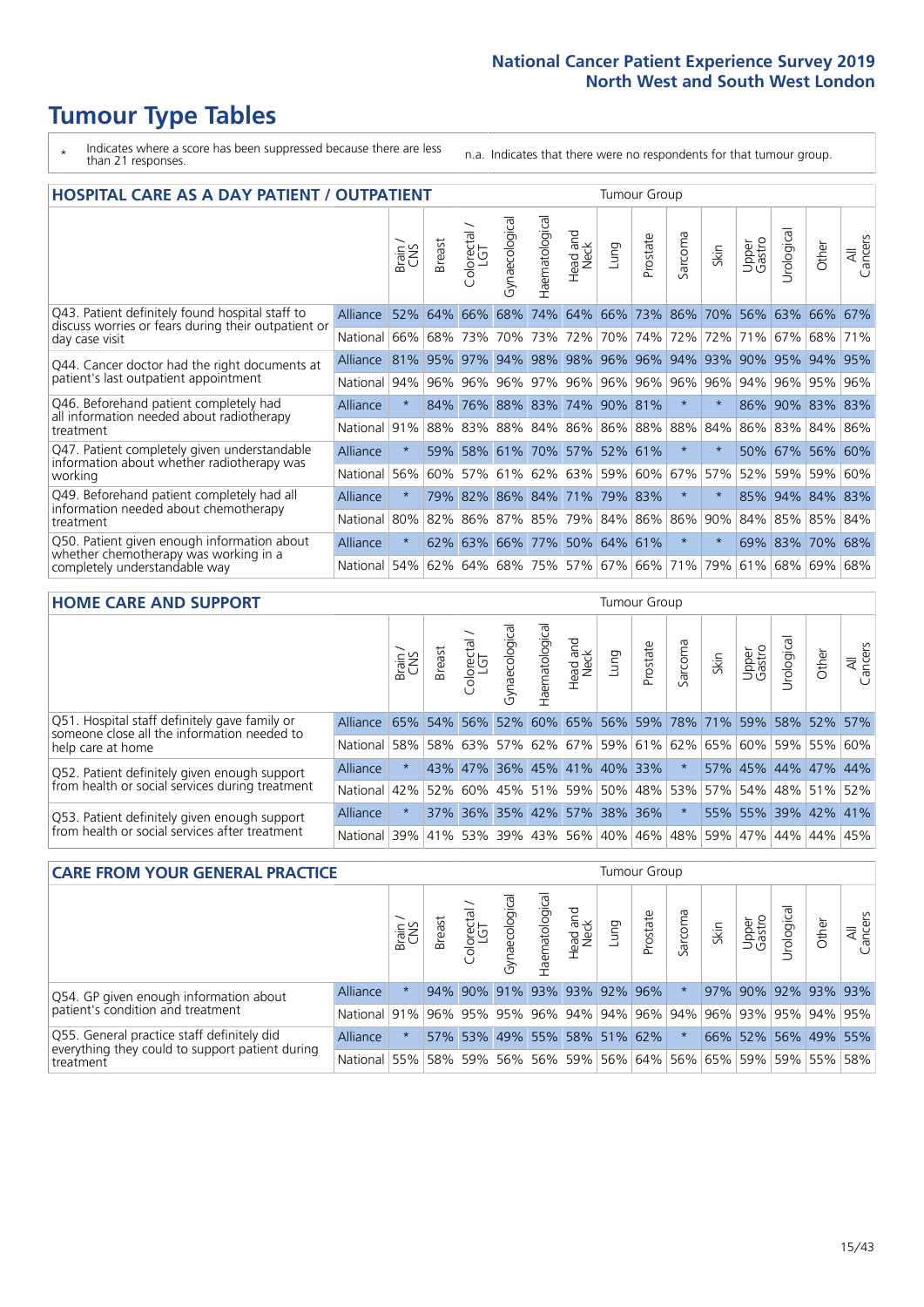### **Tumour Type Tables**

- \* Indicates where a score has been suppressed because there are less than 21 responses.
- n.a. Indicates that there were no respondents for that tumour group.

#### **YOUR OVERALL NHS CARE** THE CONSTRUCTION OF THE THROUP GROUP TUMOUR GROUP

| I YUN YENALE BI DIYANE<br>anour oroup                                                           |          |         |                     |                            |                |                |                                                         |                 |          |              |      |                     |                |         |                |
|-------------------------------------------------------------------------------------------------|----------|---------|---------------------|----------------------------|----------------|----------------|---------------------------------------------------------|-----------------|----------|--------------|------|---------------------|----------------|---------|----------------|
|                                                                                                 |          | Brain   | <b>Breast</b>       | ╮<br>olorectal<br>LGT<br>Û | Gynaecological | Haematological | aad and<br>Neck<br>Head                                 | Lung            | Prostate | arcoma<br>ιñ | Skin | Upper<br>Gastro     | लु<br>Urologic | Other   | All<br>Cancers |
| Q56. Different people treating and caring for                                                   | Alliance | 57%     | 70%                 | 66%                        | 62%            | 72%            | 67%                                                     | 69%             | 74%      | 80%          | 78%  | 67%                 | 74%            | 67%     | 70%            |
| patient always work well together to give best<br>possible care                                 | National | 60%     |                     | 73% 73%                    | 69%            |                | 75% 73%                                                 | 73% 75%         |          | 70%          | 79%  | 69%                 | 74%            | 68%     | 73%            |
| Q57. Patient given a care plan                                                                  | Alliance | $\star$ |                     | 45% 43%                    |                |                | 34% 36% 40% 32% 38%                                     |                 |          | $\star$      |      | 45% 35% 35% 33% 39% |                |         |                |
|                                                                                                 | National | 36%     | 41%                 | 40%                        | 34%            |                | 36% 39%                                                 | 36% 40%         |          | 34%          | 44%  | 36%                 | 33%            | 31%     | 38%            |
| Q58. Overall the administration of care was good                                                | Alliance |         | 91% 91% 83% 85% 90% |                            |                |                |                                                         | 88% 92% 89% 91% |          |              |      | 94% 84% 85%         |                | 91% 89% |                |
| or very good                                                                                    | National |         | 85% 90% 88%         |                            |                |                | 87% 91% 90% 90% 88% 88% 90%                             |                 |          |              |      | 86% 85%             |                | 87% 89% |                |
| Q59. Patient felt length of time for attending<br>clinics and appointments for cancer was about | Alliance |         |                     |                            |                |                | 39% 61% 63% 57% 64% 56% 64% 73% 63% 77% 57% 75% 56% 63% |                 |          |              |      |                     |                |         |                |
| right                                                                                           | National | 58%     |                     | 68% 73%                    | 66%            |                | $66\%$ 71%                                              | 71% 76%         |          | 68%          | 73%  | 66%                 | 75%            | 64%     | 69%            |
| Q60. Someone discussed with patient whether                                                     | Alliance | $\star$ | 41%                 | 48%                        |                |                | 51% 37% 34% 41% 43%                                     |                 |          | $\star$      | 29%  | 56% 23%             |                | 49%     | 41%            |
| they would like to take part in cancer research                                                 | National | 42%     | $30\%$              | 32%                        | 31%            |                | 33% 21%                                                 | 34% 31%         |          | 36%          | 20%  | 36%                 | 21%            | 32%     | 30%            |
| Q61. Patient's average rating of care scored from                                               | Alliance | 8.5     | 8.8                 | 8.5                        | 8.6            | 8.8            | 8.6                                                     | 8.7             | 8.8      | 8.9          | 9.0  | 8.5                 | 8.6            | 8.7     | 8.7            |
| very poor to very good                                                                          | National | 8.6     | 8.9                 | 8.8                        | 8.7            | 8.9            | 8.8                                                     | 8.8             | 8.8      | 8.8          | 8.9  | 8.7                 | 8.7            | 8.7     | 8.8            |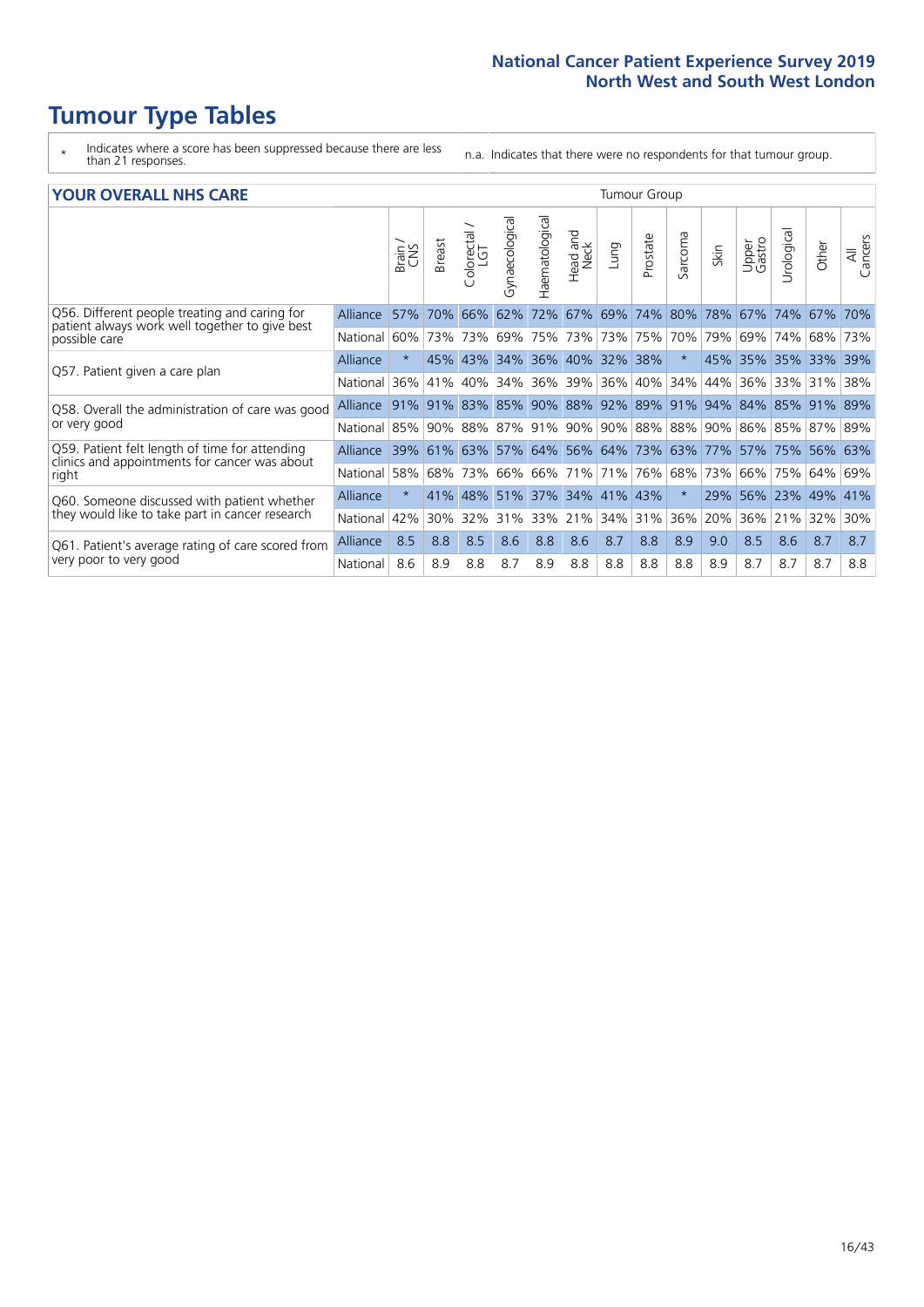### **Year on Year Charts**





#### **DIAGNOSTIC TESTS**





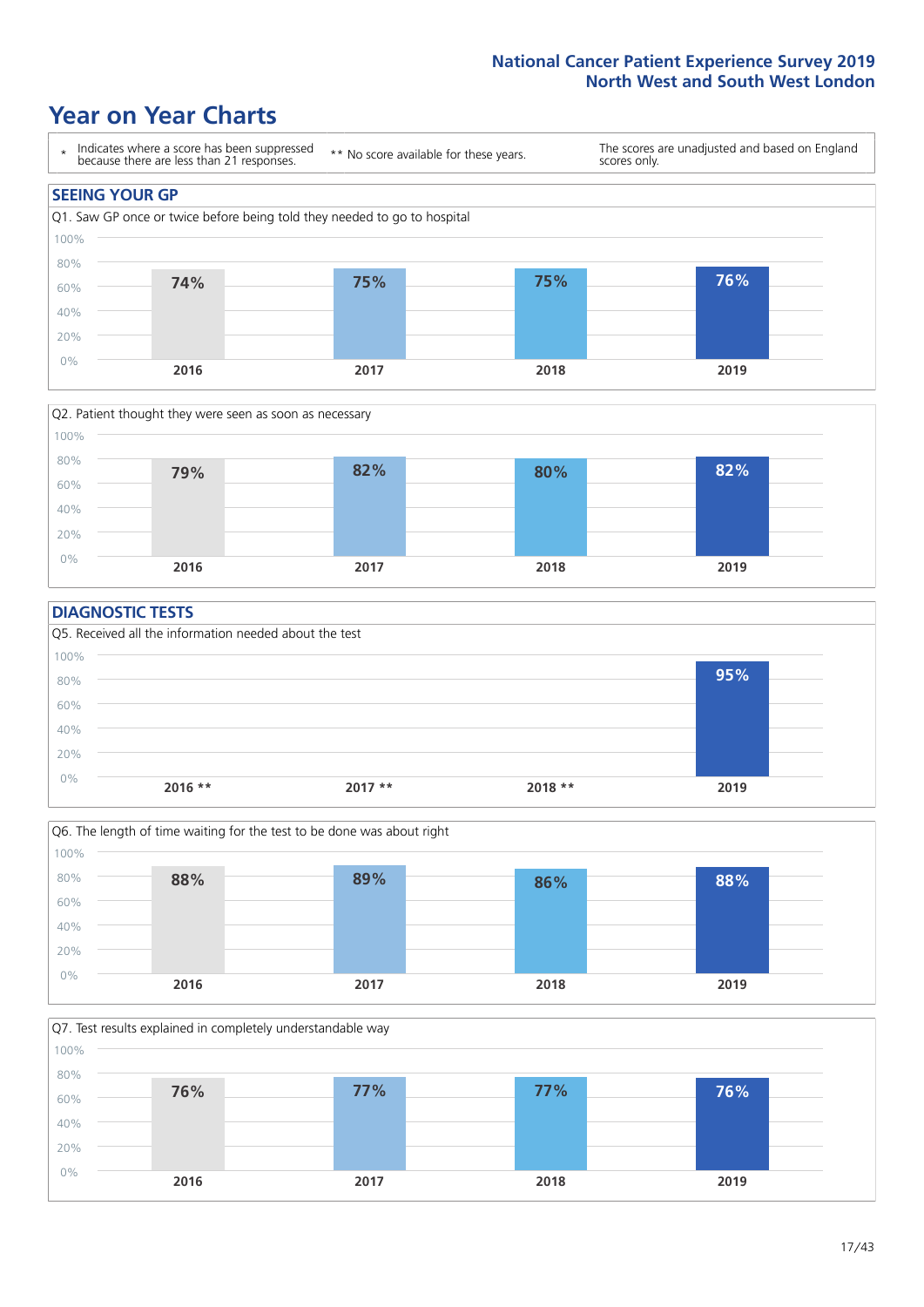### **Year on Year Charts**









#### **DECIDING THE BEST TREATMENT FOR YOU**

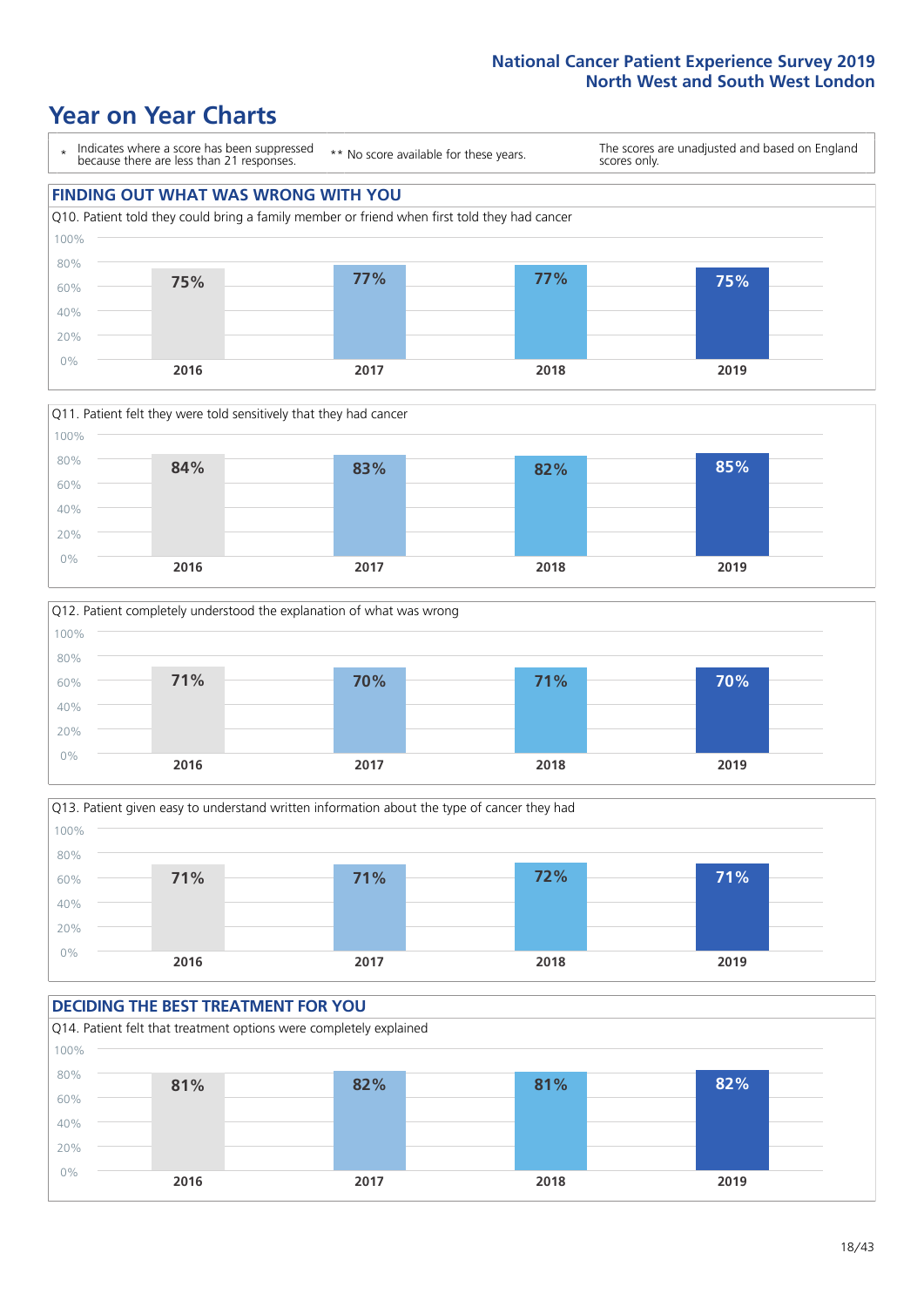### **Year on Year Charts**









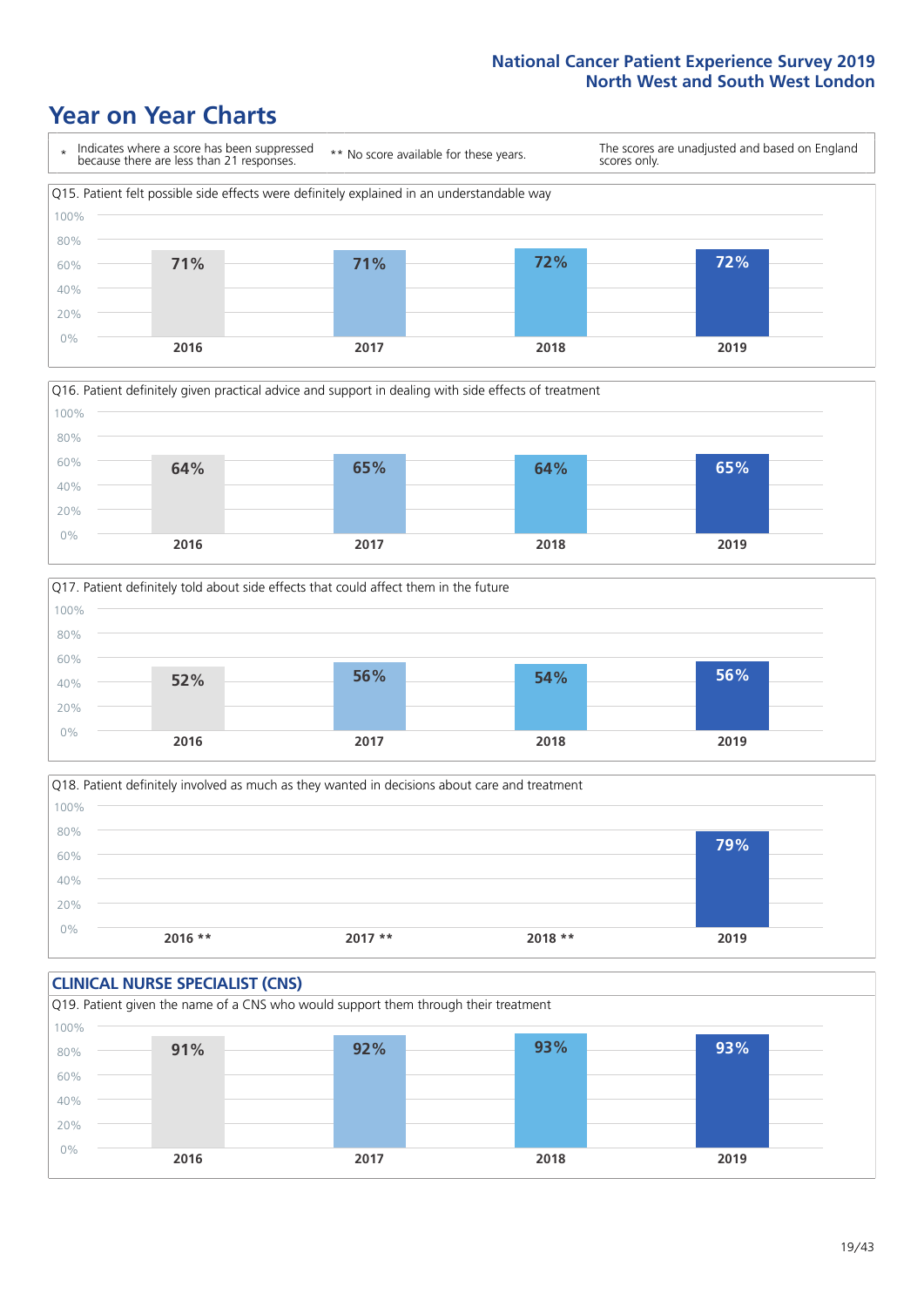### **Year on Year Charts**









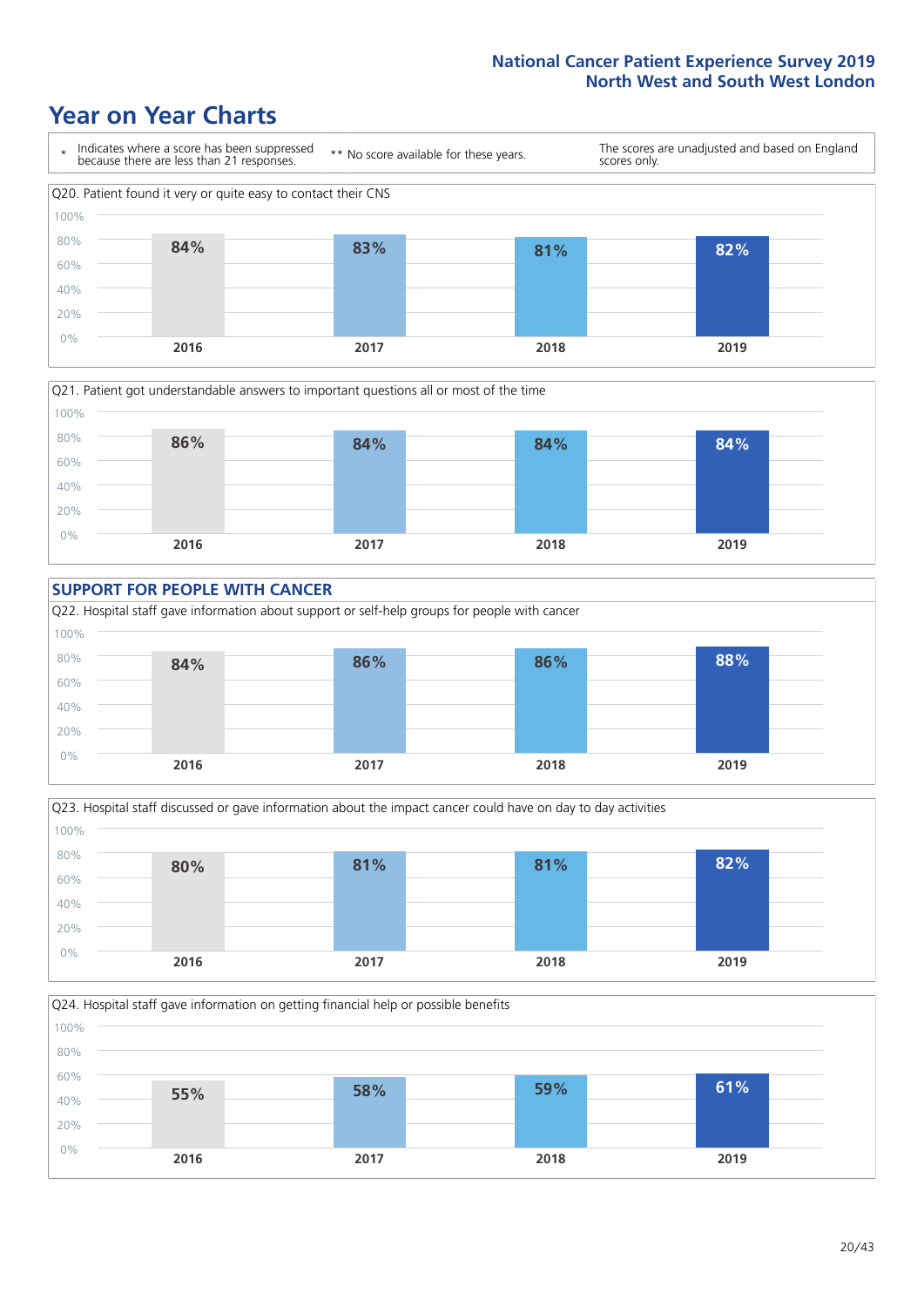### **Year on Year Charts**



#### **OPERATIONS**





#### **HOSPITAL CARE AS AN INPATIENT** Q30. Hospital staff didn't talk in front of patient as if patient wasn't there 0% 20% 40% 60% 80% 100% **2016 \*\* 2017 \*\* 2018 \*\* 2019 79%**

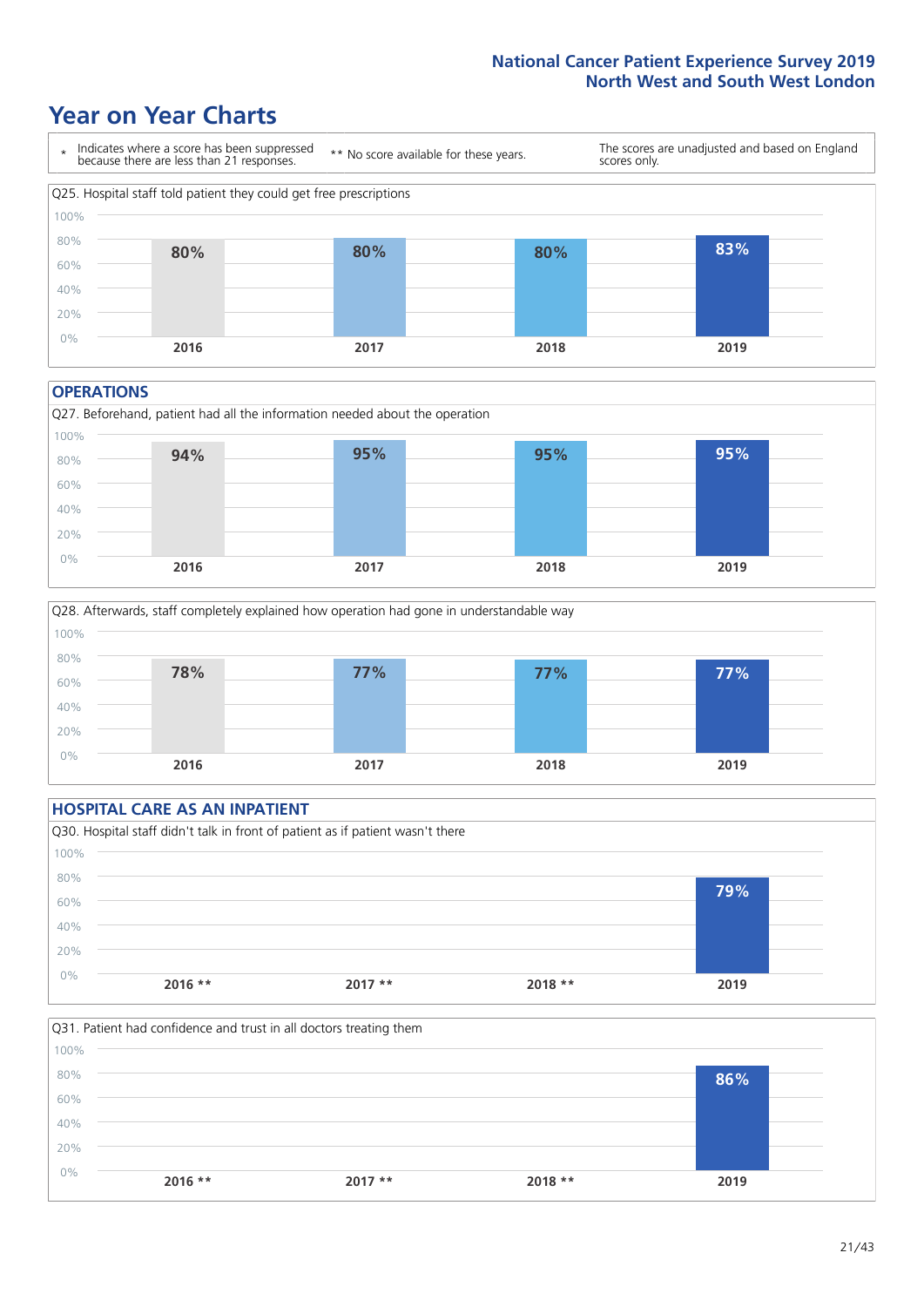### **Year on Year Charts**

|      | Indicates where a score has been suppressed<br>because there are less than 21 responses. | ** No score available for these years. | scores only. | The scores are unadjusted and based on England |
|------|------------------------------------------------------------------------------------------|----------------------------------------|--------------|------------------------------------------------|
|      | Q32. Patient's family or someone close definitely felt able to talk to a doctor          |                                        |              |                                                |
| 100% |                                                                                          |                                        |              |                                                |
| 80%  |                                                                                          |                                        |              |                                                |
| 60%  |                                                                                          |                                        |              | 73%                                            |
| 40%  |                                                                                          |                                        |              |                                                |
| 20%  |                                                                                          |                                        |              |                                                |
| 0%   | 2016 **                                                                                  | $2017**$                               | $2018**$     | 2019                                           |



|       |           | Q34. Patient thought there were always or nearly always enough nurses on duty to care for them |          |      |
|-------|-----------|------------------------------------------------------------------------------------------------|----------|------|
| 100%  |           |                                                                                                |          |      |
| 80%   |           |                                                                                                |          |      |
| 60%   |           |                                                                                                |          | 69%  |
| 40%   |           |                                                                                                |          |      |
| 20%   |           |                                                                                                |          |      |
| $0\%$ | $2016$ ** | $2017**$                                                                                       | $2018**$ | 2019 |
|       |           |                                                                                                |          |      |

Q35. All hospital staff asked patient what name they prefer to be called by  $0%$ 20% 40% 60% 80% 100% **2016 \*\* 2017 \*\* 2018 \*\* 2019 58%**

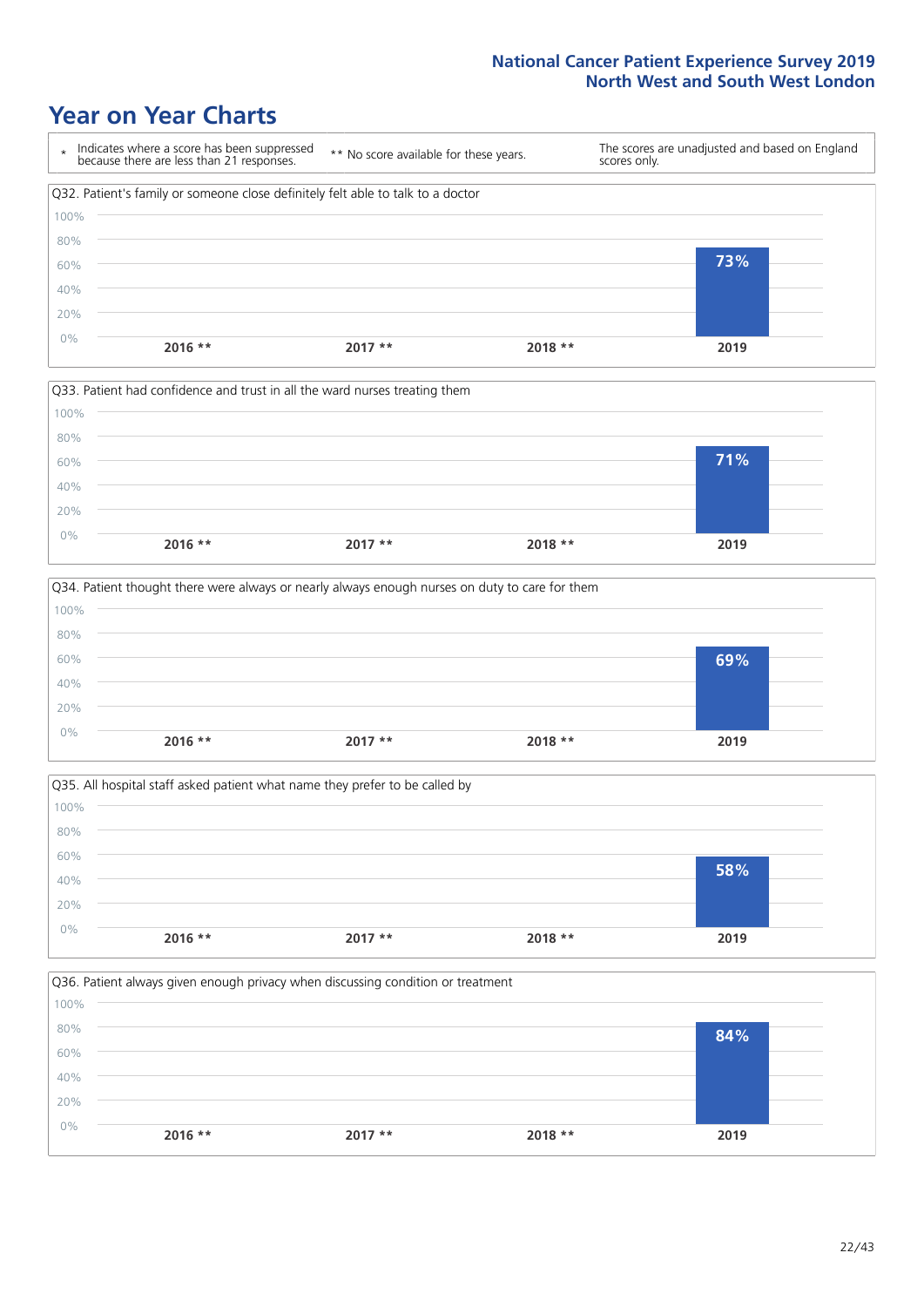### **Year on Year Charts**

|      | Indicates where a score has been suppressed<br>because there are less than 21 responses.              | ** No score available for these years. | scores only. | The scores are unadjusted and based on England |  |
|------|-------------------------------------------------------------------------------------------------------|----------------------------------------|--------------|------------------------------------------------|--|
|      | Q37. Patient definitely found hospital staff to discuss worries or fears during their inpatient visit |                                        |              |                                                |  |
| 100% |                                                                                                       |                                        |              |                                                |  |
| 80%  |                                                                                                       |                                        |              |                                                |  |
| 60%  |                                                                                                       |                                        |              |                                                |  |
| 40%  |                                                                                                       |                                        |              | 50%                                            |  |
| 20%  |                                                                                                       |                                        |              |                                                |  |
| 0%   | 2016 **                                                                                               | $2017**$                               | $2018**$     | 2019                                           |  |
|      |                                                                                                       |                                        |              |                                                |  |



|       | Q39. Patient always felt they were treated with respect and dignity while in hospital |          |          |      |  |  |  |  |  |
|-------|---------------------------------------------------------------------------------------|----------|----------|------|--|--|--|--|--|
| 100%  |                                                                                       |          |          |      |  |  |  |  |  |
| 80%   |                                                                                       |          |          | 88%  |  |  |  |  |  |
| 60%   |                                                                                       |          |          |      |  |  |  |  |  |
| 40%   |                                                                                       |          |          |      |  |  |  |  |  |
| 20%   |                                                                                       |          |          |      |  |  |  |  |  |
| $0\%$ | $2016$ **                                                                             | $2017**$ | $2018**$ | 2019 |  |  |  |  |  |
|       |                                                                                       |          |          |      |  |  |  |  |  |

|       | Q40. Patient given clear written information about what should or should not do after leaving hospital |          |          |      |  |  |  |  |  |
|-------|--------------------------------------------------------------------------------------------------------|----------|----------|------|--|--|--|--|--|
| 100%  |                                                                                                        |          |          |      |  |  |  |  |  |
| 80%   |                                                                                                        |          |          | 84%  |  |  |  |  |  |
| 60%   |                                                                                                        |          |          |      |  |  |  |  |  |
| 40%   |                                                                                                        |          |          |      |  |  |  |  |  |
| 20%   |                                                                                                        |          |          |      |  |  |  |  |  |
| $0\%$ | $2016$ **                                                                                              | $2017**$ | $2018**$ | 2019 |  |  |  |  |  |
|       |                                                                                                        |          |          |      |  |  |  |  |  |

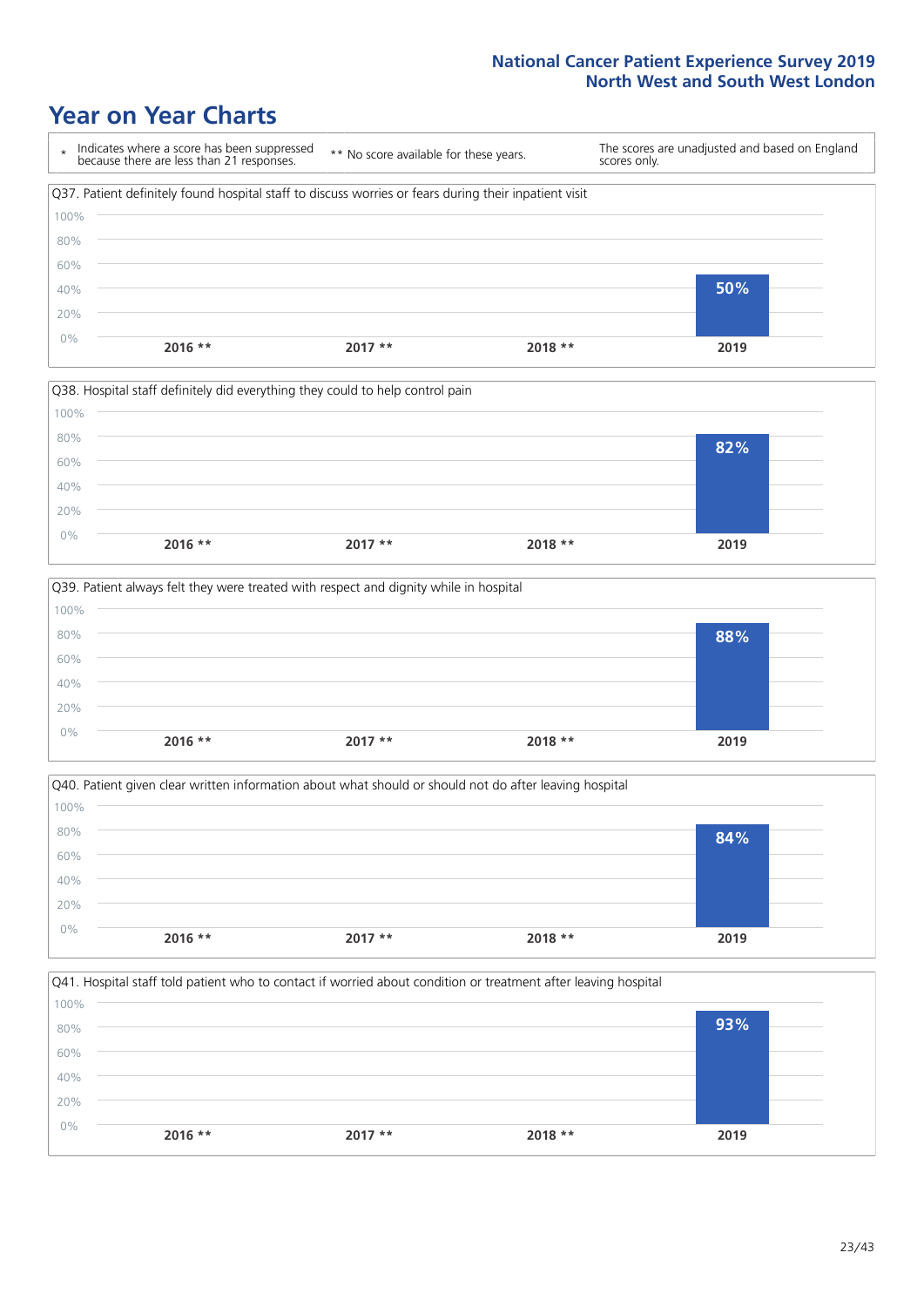### **Year on Year Charts**

\* Indicates where a score has been suppressed because there are less than 21 responses.

\*\* No score available for these years.

The scores are unadjusted and based on England scores only.

#### **HOSPITAL CARE AS A DAY PATIENT / OUTPATIENT**









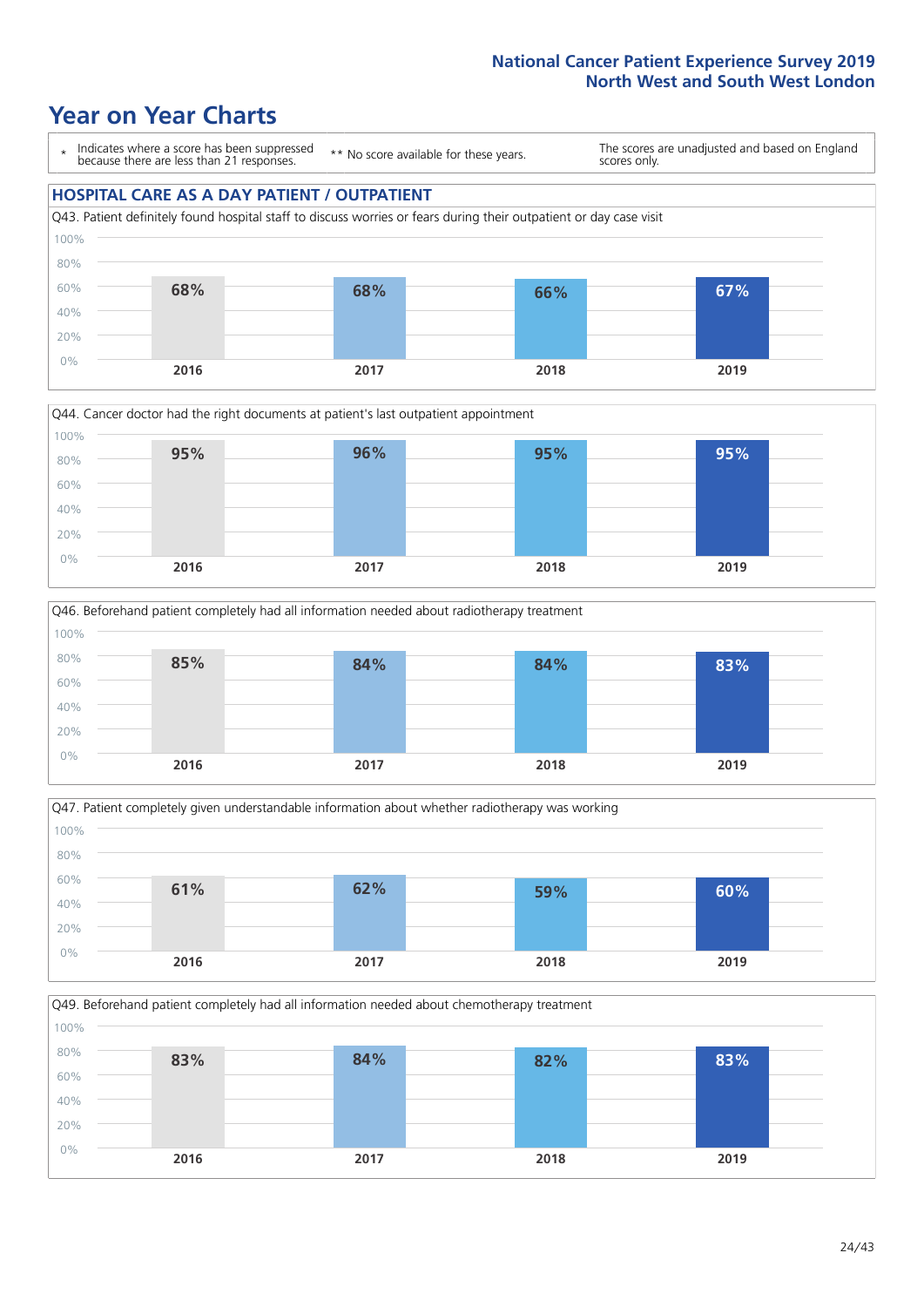### **Year on Year Charts**



#### **HOME CARE AND SUPPORT**







#### **CARE FROM YOUR GENERAL PRACTICE** Q54. GP given enough information about patient's condition and treatment 0% 20% 40% 60% 80% 100% **2016 2017 2018 2019 94% 94% 92% 93%**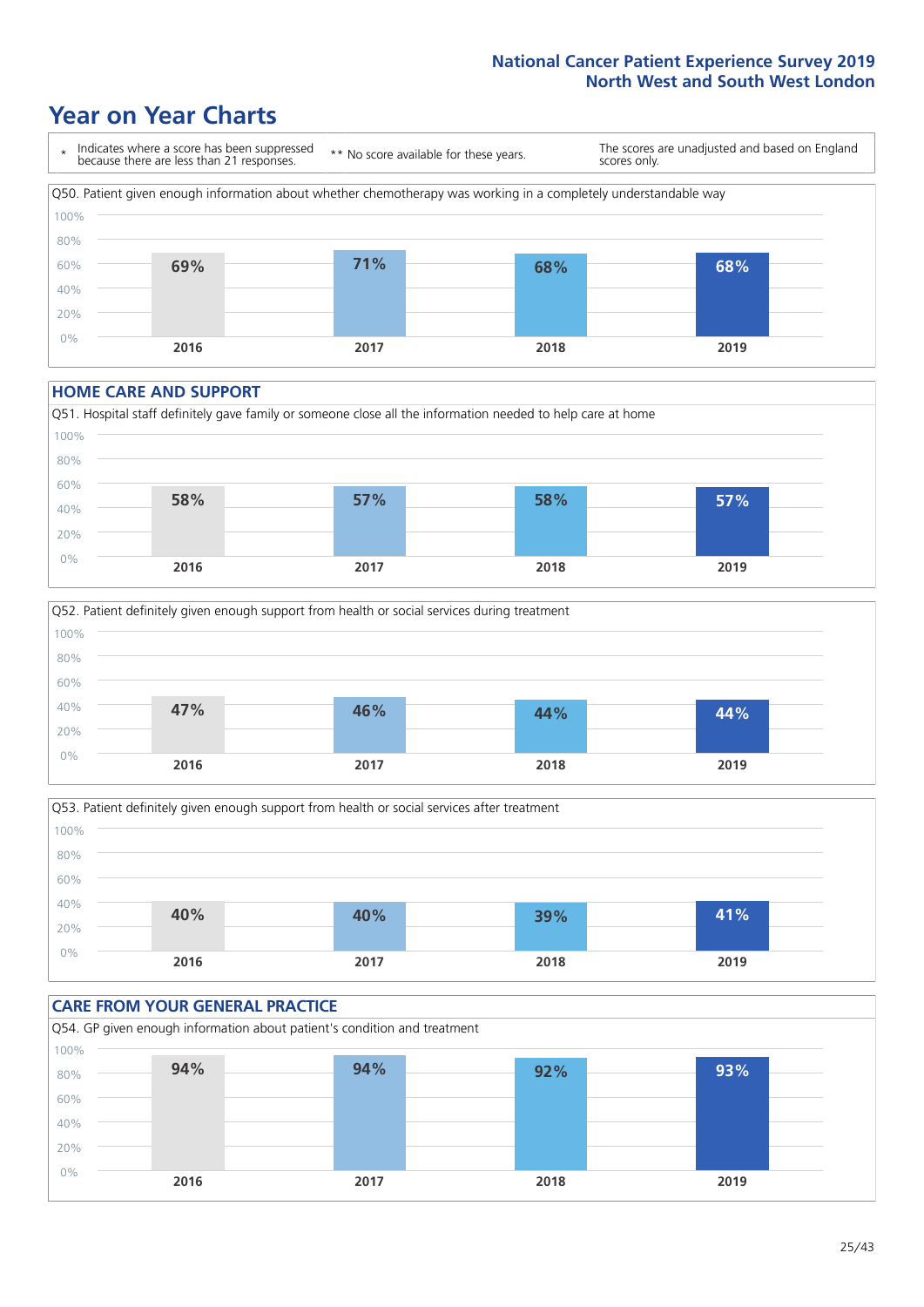### **Year on Year Charts**



#### **YOUR OVERALL NHS CARE**







Q59. Patient felt length of time for attending clinics and appointments for cancer was about right 0% 20% 40% 60% 80% 100% **2016 2017 2018 2019 60% 63% 62% 63%**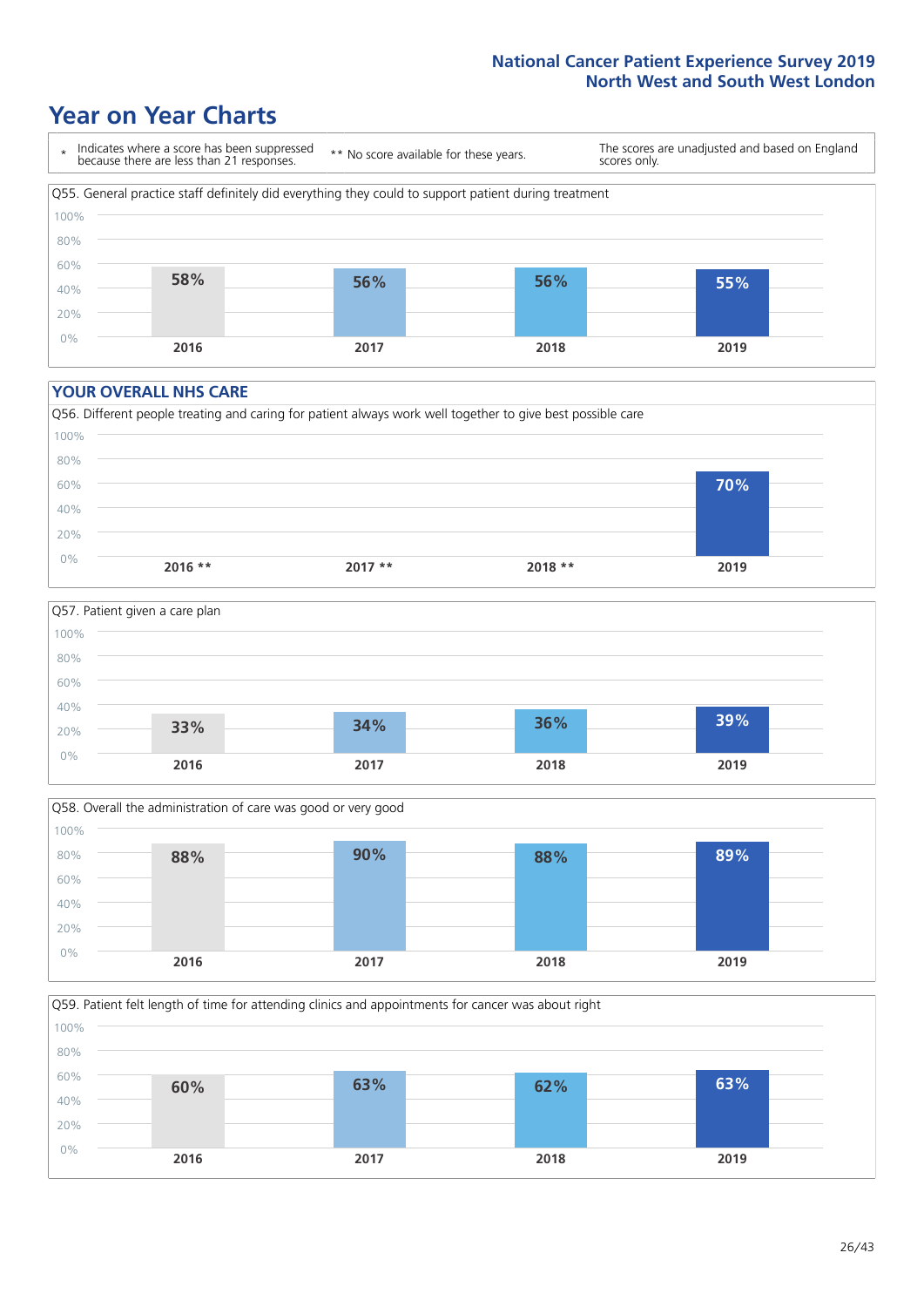### **Year on Year Charts**



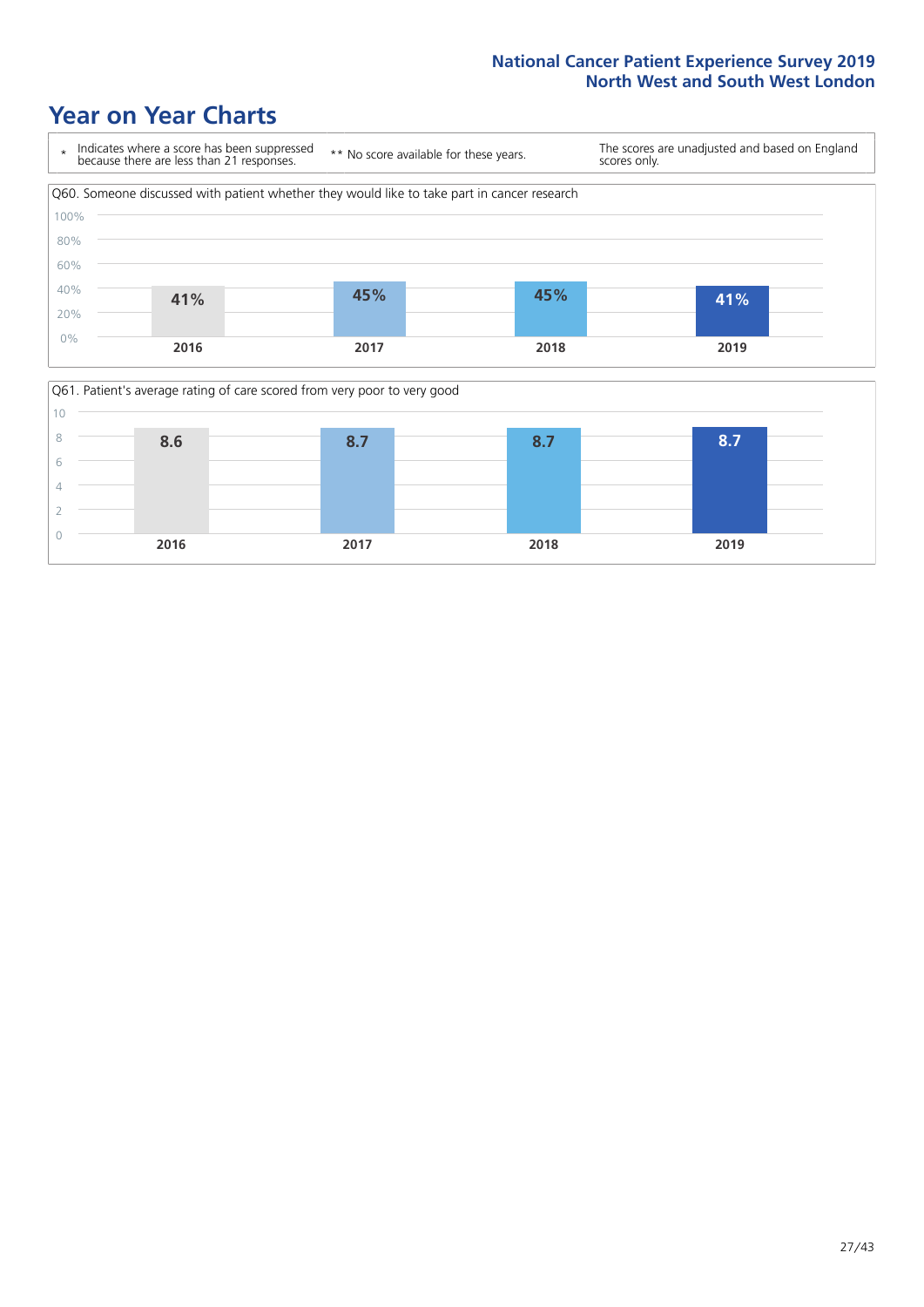# **Trust Expected Range Summary**

|                  | Alliance                                              | <b>Expected Range Classification</b> |    |    |  |  |  |  |
|------------------|-------------------------------------------------------|--------------------------------------|----|----|--|--|--|--|
| <b>RPY</b>       | The Royal Marsden NHS Foundation Trust                | $\overline{4}$                       | 27 | 21 |  |  |  |  |
| RJ7              | St George's University Hospitals NHS Foundation Trust |                                      | 46 | 5  |  |  |  |  |
| RT3              | Royal Brompton & Harefield NHS Foundation trust       |                                      | 42 | 2  |  |  |  |  |
| RAS              | The Hillingdon Hospitals NHS Foundation Trust         | 2                                    | 50 |    |  |  |  |  |
| RJ6              | Croydon Health Services NHS Trust                     | $\overline{\mathbf{3}}$              | 46 |    |  |  |  |  |
| RAX              | Kingston Hospital NHS Foundation Trust                | $\overline{3}$                       | 49 |    |  |  |  |  |
| <b>RQM</b>       | Chelsea and Westminster Hospital NHS Foundation Trust | 6                                    | 46 |    |  |  |  |  |
| <b>RVR</b>       | Epsom and St Helier University Hospitals NHS Trust    | 8                                    | 44 |    |  |  |  |  |
| R <sub>1</sub> K | London North West University Healthcare NHS Trust     | 10                                   | 42 |    |  |  |  |  |
| <b>RYJ</b>       | Imperial College Healthcare NHS Trust                 | 17                                   | 34 |    |  |  |  |  |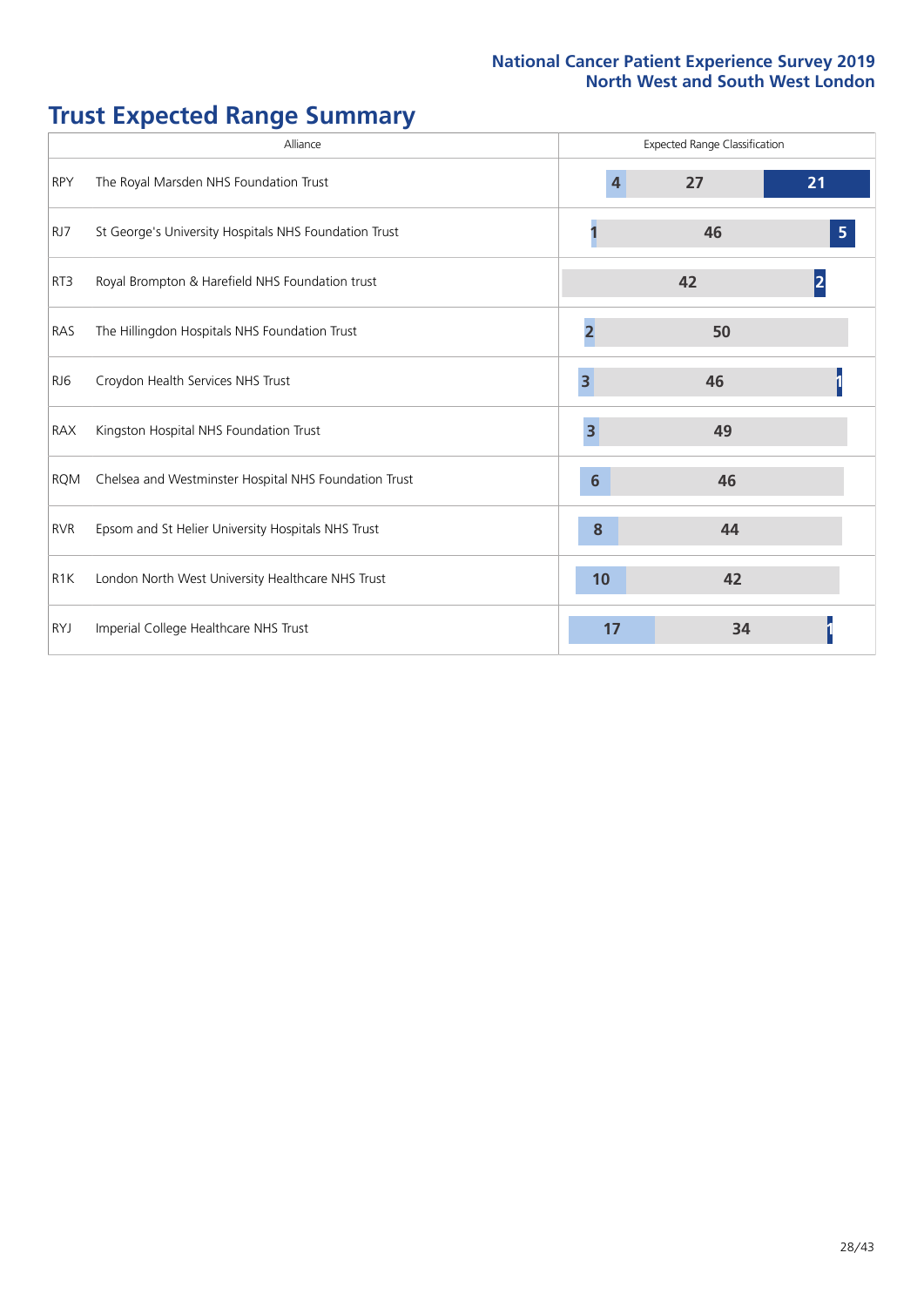| Q61. Patient's average rating of care scored from very poor to very good |                                                       |        |       |  |  |  |  |  |
|--------------------------------------------------------------------------|-------------------------------------------------------|--------|-------|--|--|--|--|--|
| Code                                                                     | Name                                                  | Base   | Score |  |  |  |  |  |
| All                                                                      | National                                              | 65,135 | 8.8   |  |  |  |  |  |
| E56000021                                                                | North West and South West London                      | 3,326  | 8.8   |  |  |  |  |  |
| <b>RPY</b>                                                               | The Royal Marsden NHS Foundation Trust                | 1,539  | 9.1   |  |  |  |  |  |
| RT3                                                                      | Royal Brompton & Harefield NHS Foundation trust       | 41     | 9.0   |  |  |  |  |  |
| RJ7                                                                      | St George's University Hospitals NHS Foundation Trust | 675    | 8.8   |  |  |  |  |  |
| <b>RQM</b>                                                               | Chelsea and Westminster Hospital NHS Foundation Trust | 196    | 8.8   |  |  |  |  |  |
| <b>RVR</b>                                                               | Epsom and St Helier University Hospitals NHS Trust    | 157    | 8.8   |  |  |  |  |  |
| <b>RYJ</b>                                                               | Imperial College Healthcare NHS Trust                 | 707    | 8.8   |  |  |  |  |  |
| RAX                                                                      | Kingston Hospital NHS Foundation Trust                | 202    | 8.7   |  |  |  |  |  |
| RJ6                                                                      | Croydon Health Services NHS Trust                     | 83     | 8.6   |  |  |  |  |  |
| RAS                                                                      | The Hillingdon Hospitals NHS Foundation Trust         | 115    | 8.6   |  |  |  |  |  |
| R <sub>1</sub> K                                                         | London North West University Healthcare NHS Trust     | 298    | 8.5   |  |  |  |  |  |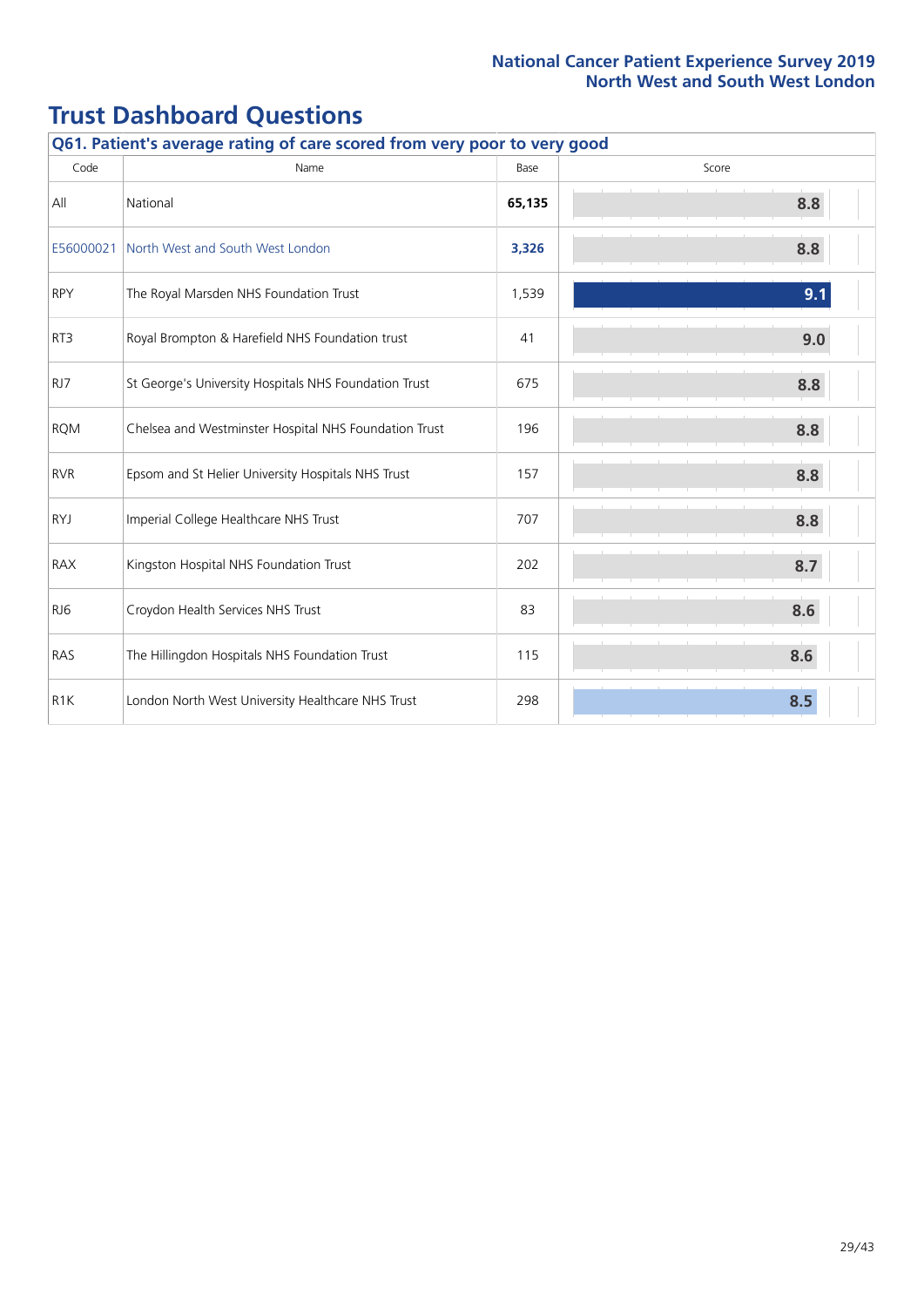| Code             | Q18. Patient definitely involved as much as they wanted in decisions about care and treatment<br>Name | Base   | Score |
|------------------|-------------------------------------------------------------------------------------------------------|--------|-------|
| All              | National                                                                                              | 65,989 | 81%   |
| E56000021        | North West and South West London                                                                      | 3,383  | 81%   |
| RJ6              | Croydon Health Services NHS Trust                                                                     | 85     | 92%   |
| RJ7              | St George's University Hospitals NHS Foundation Trust                                                 | 692    | 85%   |
| RT3              | Royal Brompton & Harefield NHS Foundation trust                                                       | 43     | 84%   |
| <b>RPY</b>       | The Royal Marsden NHS Foundation Trust                                                                | 1,559  | 83%   |
| R <sub>1</sub> K | London North West University Healthcare NHS Trust                                                     | 304    | 81%   |
| <b>RYJ</b>       | Imperial College Healthcare NHS Trust                                                                 | 725    | 78%   |
| <b>RQM</b>       | Chelsea and Westminster Hospital NHS Foundation Trust                                                 | 194    | 78%   |
| RAX              | Kingston Hospital NHS Foundation Trust                                                                | 200    | 78%   |
| RAS              | The Hillingdon Hospitals NHS Foundation Trust                                                         | 120    | 76%   |
| <b>RVR</b>       | Epsom and St Helier University Hospitals NHS Trust                                                    | 159    | 73%   |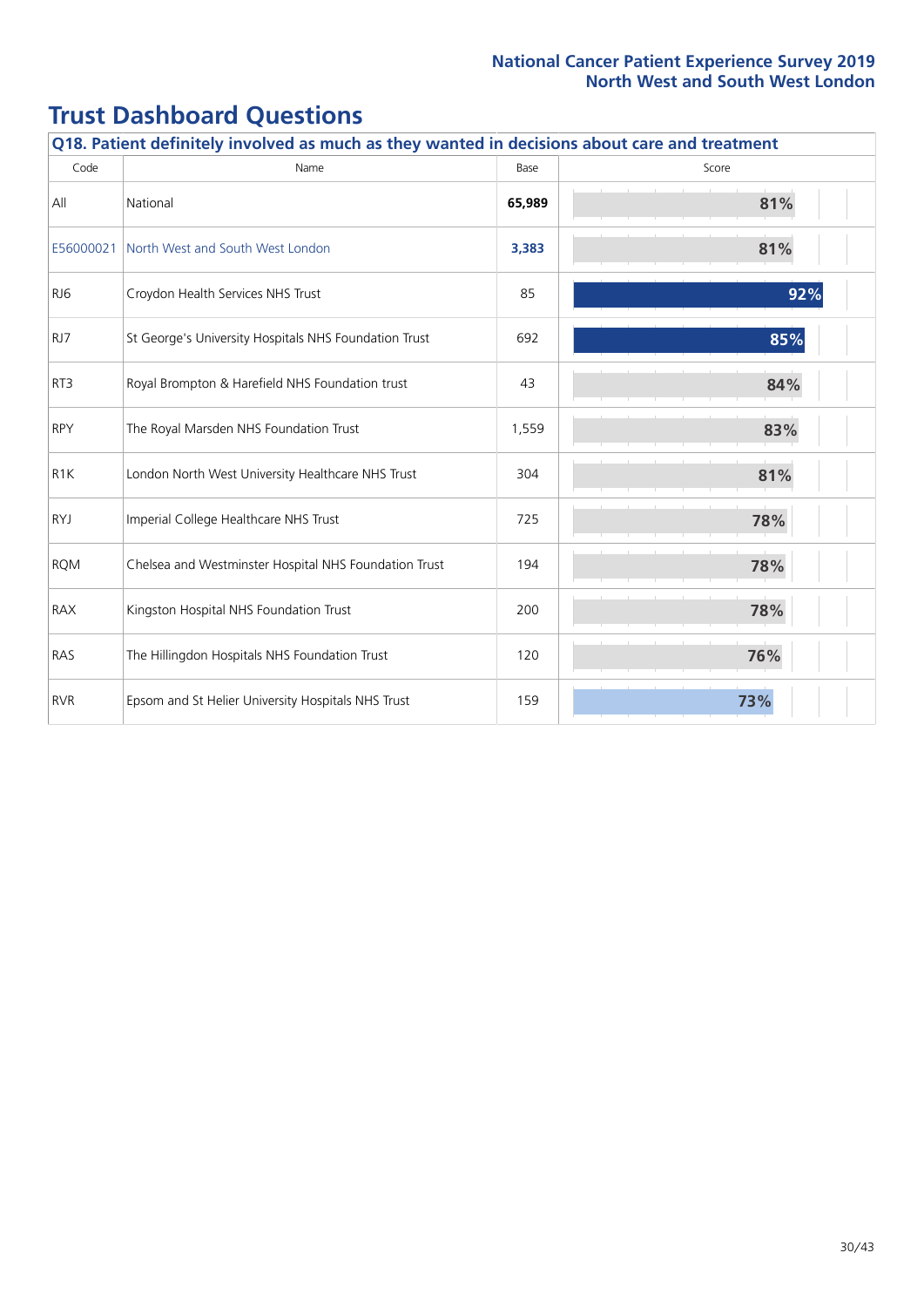| Q19. Patient given the name of a CNS who would support them through their treatment |                                                       |        |       |  |
|-------------------------------------------------------------------------------------|-------------------------------------------------------|--------|-------|--|
| Code                                                                                | Name                                                  | Base   | Score |  |
| All                                                                                 | National                                              | 64,196 | 92%   |  |
| E56000021                                                                           | North West and South West London                      | 3,287  | 93%   |  |
| RT3                                                                                 | Royal Brompton & Harefield NHS Foundation trust       | 42     | 97%   |  |
| <b>RYJ</b>                                                                          | Imperial College Healthcare NHS Trust                 | 697    | 95%   |  |
| RJ7                                                                                 | St George's University Hospitals NHS Foundation Trust | 671    | 94%   |  |
| <b>RPY</b>                                                                          | The Royal Marsden NHS Foundation Trust                | 1,520  | 94%   |  |
| RAX                                                                                 | Kingston Hospital NHS Foundation Trust                | 201    | 93%   |  |
| R <sub>1</sub> K                                                                    | London North West University Healthcare NHS Trust     | 305    | 93%   |  |
| <b>RVR</b>                                                                          | Epsom and St Helier University Hospitals NHS Trust    | 152    | 92%   |  |
| RAS                                                                                 | The Hillingdon Hospitals NHS Foundation Trust         | 116    | 90%   |  |
| <b>RQM</b>                                                                          | Chelsea and Westminster Hospital NHS Foundation Trust | 186    | 89%   |  |
| RJ6                                                                                 | Croydon Health Services NHS Trust                     | 81     | 86%   |  |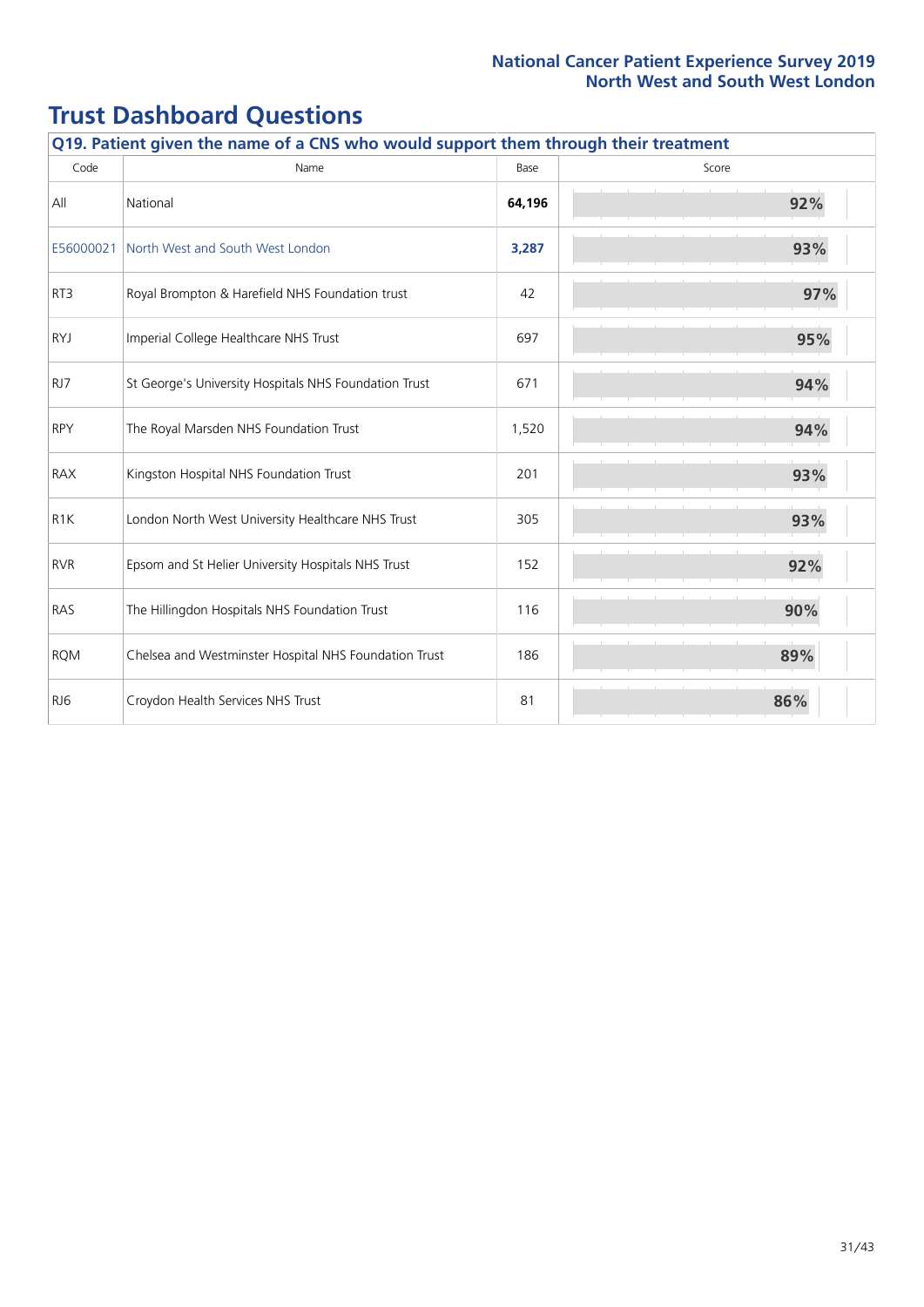| Q20. Patient found it very or quite easy to contact their CNS |                                                       |        |       |  |
|---------------------------------------------------------------|-------------------------------------------------------|--------|-------|--|
| Code                                                          | Name                                                  | Base   | Score |  |
| All                                                           | National                                              | 52,999 | 85%   |  |
| E56000021                                                     | North West and South West London                      | 2,795  | 83%   |  |
| RJ6                                                           | Croydon Health Services NHS Trust                     | 59     | 89%   |  |
| <b>RAX</b>                                                    | Kingston Hospital NHS Foundation Trust                | 163    | 89%   |  |
| RT3                                                           | Royal Brompton & Harefield NHS Foundation trust       | 30     | 89%   |  |
| R <sub>1</sub> K                                              | London North West University Healthcare NHS Trust     | 252    | 87%   |  |
| RJ7                                                           | St George's University Hospitals NHS Foundation Trust | 589    | 86%   |  |
| <b>RVR</b>                                                    | Epsom and St Helier University Hospitals NHS Trust    | 123    | 86%   |  |
| RAS                                                           | The Hillingdon Hospitals NHS Foundation Trust         | 100    | 84%   |  |
| <b>RPY</b>                                                    | The Royal Marsden NHS Foundation Trust                | 1,294  | 83%   |  |
| <b>RQM</b>                                                    | Chelsea and Westminster Hospital NHS Foundation Trust | 160    | 83%   |  |
| <b>RYJ</b>                                                    | Imperial College Healthcare NHS Trust                 | 592    | 81%   |  |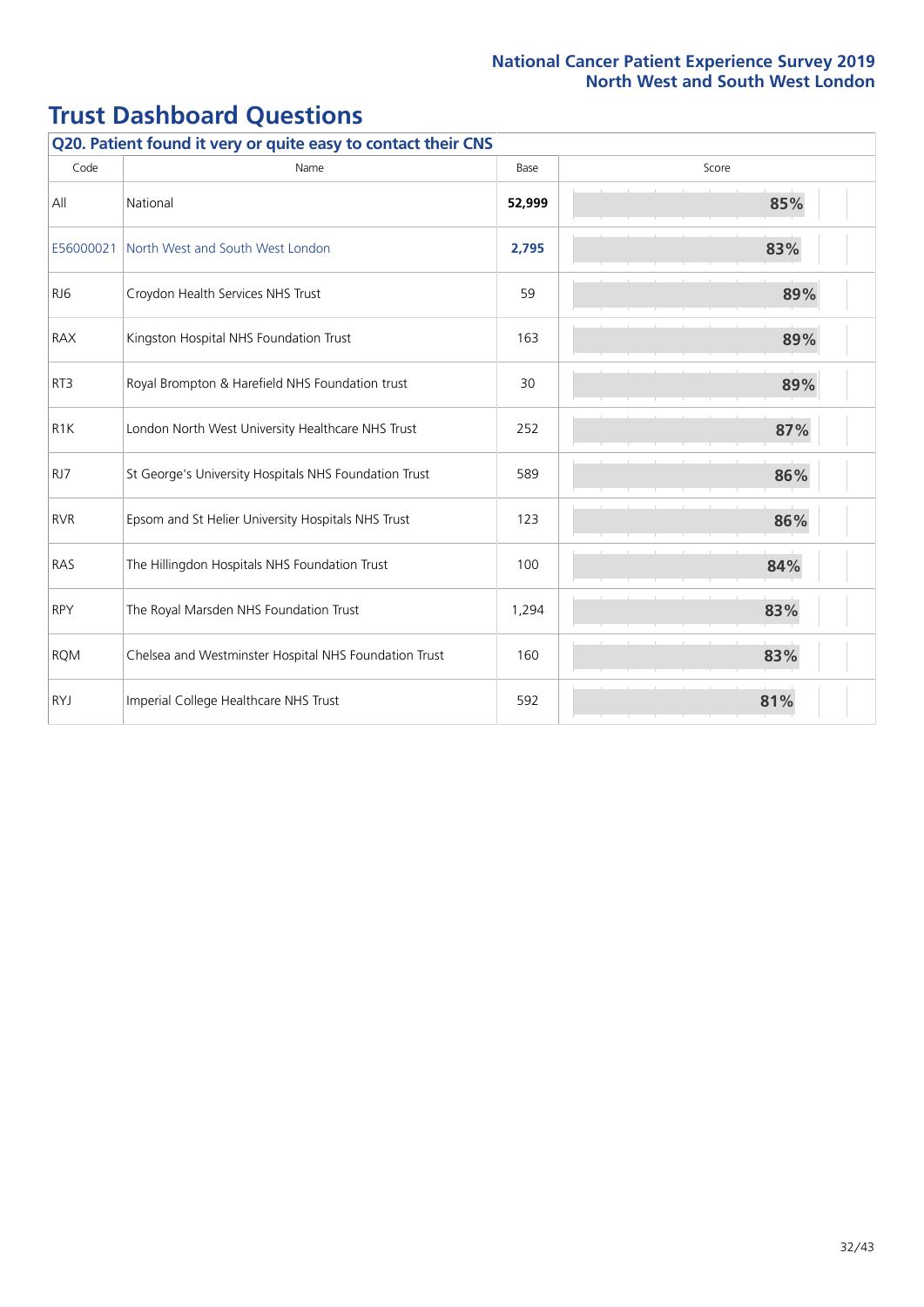|                  | Q39. Patient always felt they were treated with respect and dignity while in hospital |        |       |  |  |
|------------------|---------------------------------------------------------------------------------------|--------|-------|--|--|
| Code             | Name                                                                                  | Base   | Score |  |  |
| All              | National                                                                              | 32,875 | 88%   |  |  |
| E56000021        | North West and South West London                                                      | 1,585  | 89%   |  |  |
| RT3              | Royal Brompton & Harefield NHS Foundation trust                                       | 39     | 95%   |  |  |
| <b>RPY</b>       | The Royal Marsden NHS Foundation Trust                                                | 609    | 93%   |  |  |
| RJ6              | Croydon Health Services NHS Trust                                                     | 31     | 89%   |  |  |
| R <sub>1</sub> K | London North West University Healthcare NHS Trust                                     | 157    | 89%   |  |  |
| <b>ROM</b>       | Chelsea and Westminster Hospital NHS Foundation Trust                                 | 85     | 89%   |  |  |
| <b>RAS</b>       | The Hillingdon Hospitals NHS Foundation Trust                                         | 57     | 88%   |  |  |
| <b>RVR</b>       | Epsom and St Helier University Hospitals NHS Trust                                    | 73     | 87%   |  |  |
| <b>RAX</b>       | Kingston Hospital NHS Foundation Trust                                                | 88     | 86%   |  |  |
| RJ7              | St George's University Hospitals NHS Foundation Trust                                 | 343    | 86%   |  |  |
| <b>RYJ</b>       | Imperial College Healthcare NHS Trust                                                 | 421    | 86%   |  |  |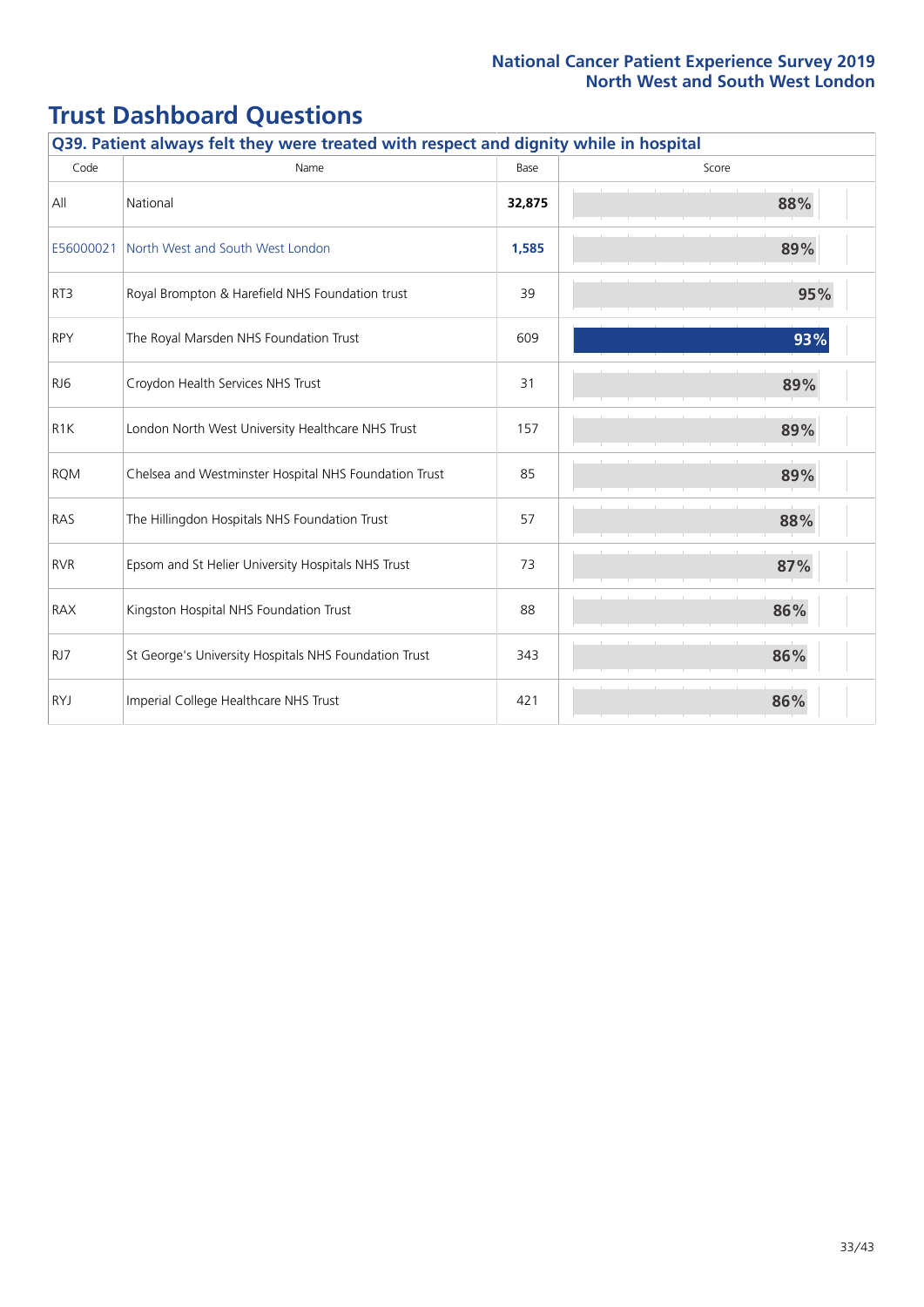| Q41. Hospital staff told patient who to contact if worried about condition or treatment after leaving<br>hospital |                                                       |        |       |  |  |
|-------------------------------------------------------------------------------------------------------------------|-------------------------------------------------------|--------|-------|--|--|
| Code                                                                                                              | Name                                                  | Base   | Score |  |  |
| All                                                                                                               | National                                              | 31,541 | 94%   |  |  |
| E56000021                                                                                                         | North West and South West London                      | 1,504  | 93%   |  |  |
| RT3                                                                                                               | Royal Brompton & Harefield NHS Foundation trust       | 37     | 98%   |  |  |
| <b>RPY</b>                                                                                                        | The Royal Marsden NHS Foundation Trust                | 595    | 98%   |  |  |
| RJ6                                                                                                               | Croydon Health Services NHS Trust                     | 30     | 96%   |  |  |
| <b>RQM</b>                                                                                                        | Chelsea and Westminster Hospital NHS Foundation Trust | 82     | 96%   |  |  |
| RJ7                                                                                                               | St George's University Hospitals NHS Foundation Trust | 324    | 95%   |  |  |
| <b>RAX</b>                                                                                                        | Kingston Hospital NHS Foundation Trust                | 87     | 94%   |  |  |
| <b>RVR</b>                                                                                                        | Epsom and St Helier University Hospitals NHS Trust    | 69     | 91%   |  |  |
| <b>RYJ</b>                                                                                                        | Imperial College Healthcare NHS Trust                 | 390    | 91%   |  |  |
| RAS                                                                                                               | The Hillingdon Hospitals NHS Foundation Trust         | 56     | 89%   |  |  |
| R <sub>1</sub> K                                                                                                  | London North West University Healthcare NHS Trust     | 148    | 89%   |  |  |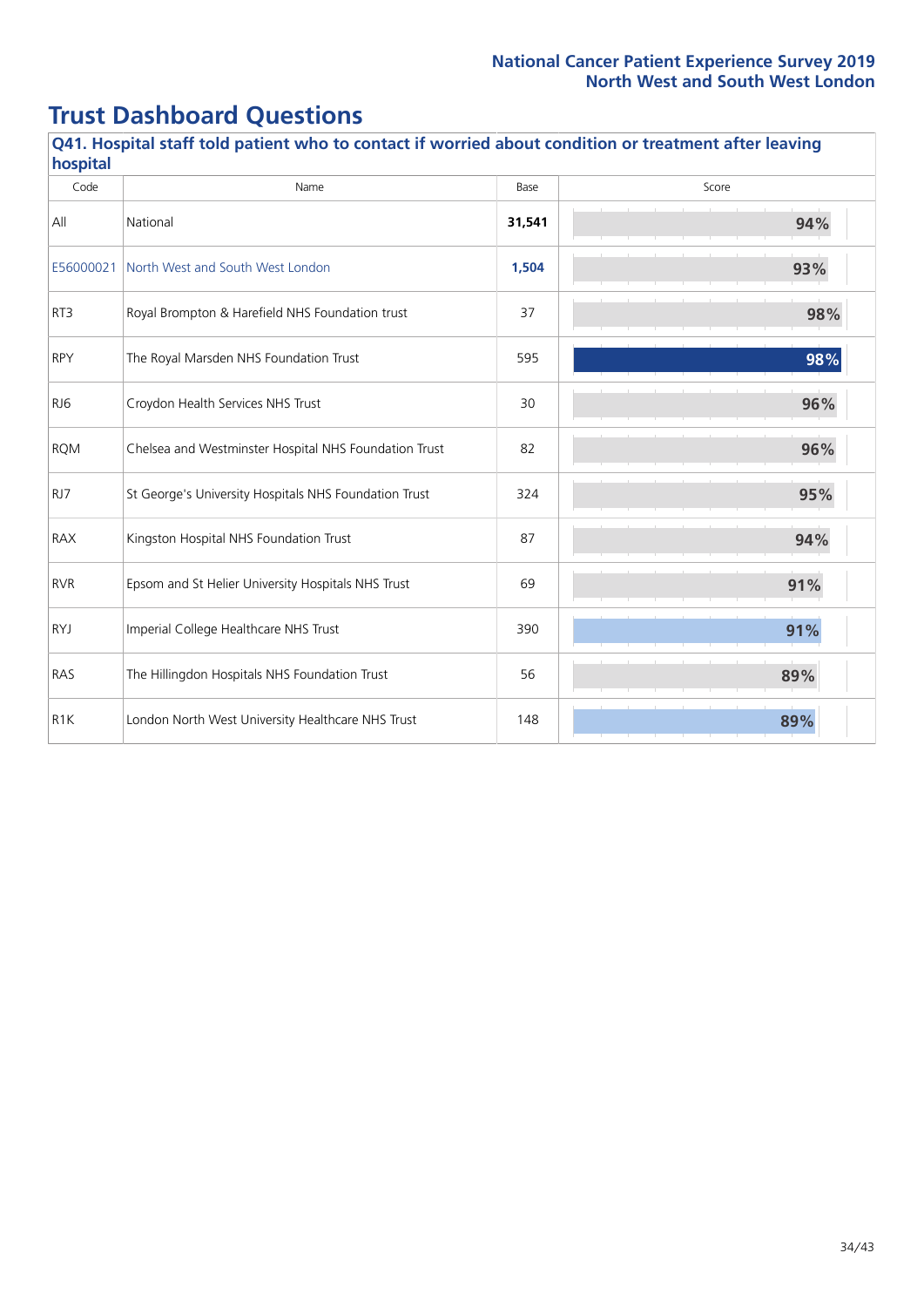| Q55. General practice staff definitely did everything they could to support patient during treatment |                                                       |        |       |  |  |
|------------------------------------------------------------------------------------------------------|-------------------------------------------------------|--------|-------|--|--|
| Code                                                                                                 | Name                                                  | Base   | Score |  |  |
| All                                                                                                  | National                                              | 44,055 | 58%   |  |  |
| E56000021                                                                                            | North West and South West London                      | 2,273  | 56%   |  |  |
| <b>RVR</b>                                                                                           | Epsom and St Helier University Hospitals NHS Trust    | 92     | 65%   |  |  |
| RT3                                                                                                  | Royal Brompton & Harefield NHS Foundation trust       | 23     | 64%   |  |  |
| RAS                                                                                                  | The Hillingdon Hospitals NHS Foundation Trust         | 83     | 62%   |  |  |
| RJ7                                                                                                  | St George's University Hospitals NHS Foundation Trust | 438    | 58%   |  |  |
| <b>RAX</b>                                                                                           | Kingston Hospital NHS Foundation Trust                | 133    | 56%   |  |  |
| <b>RQM</b>                                                                                           | Chelsea and Westminster Hospital NHS Foundation Trust | 142    | 55%   |  |  |
| <b>RPY</b>                                                                                           | The Royal Marsden NHS Foundation Trust                | 1,021  | 55%   |  |  |
| <b>RYJ</b>                                                                                           | Imperial College Healthcare NHS Trust                 | 505    | 53%   |  |  |
| RJ6                                                                                                  | Croydon Health Services NHS Trust                     | 48     | 53%   |  |  |
| R <sub>1</sub> K                                                                                     | London North West University Healthcare NHS Trust     | 208    | 51%   |  |  |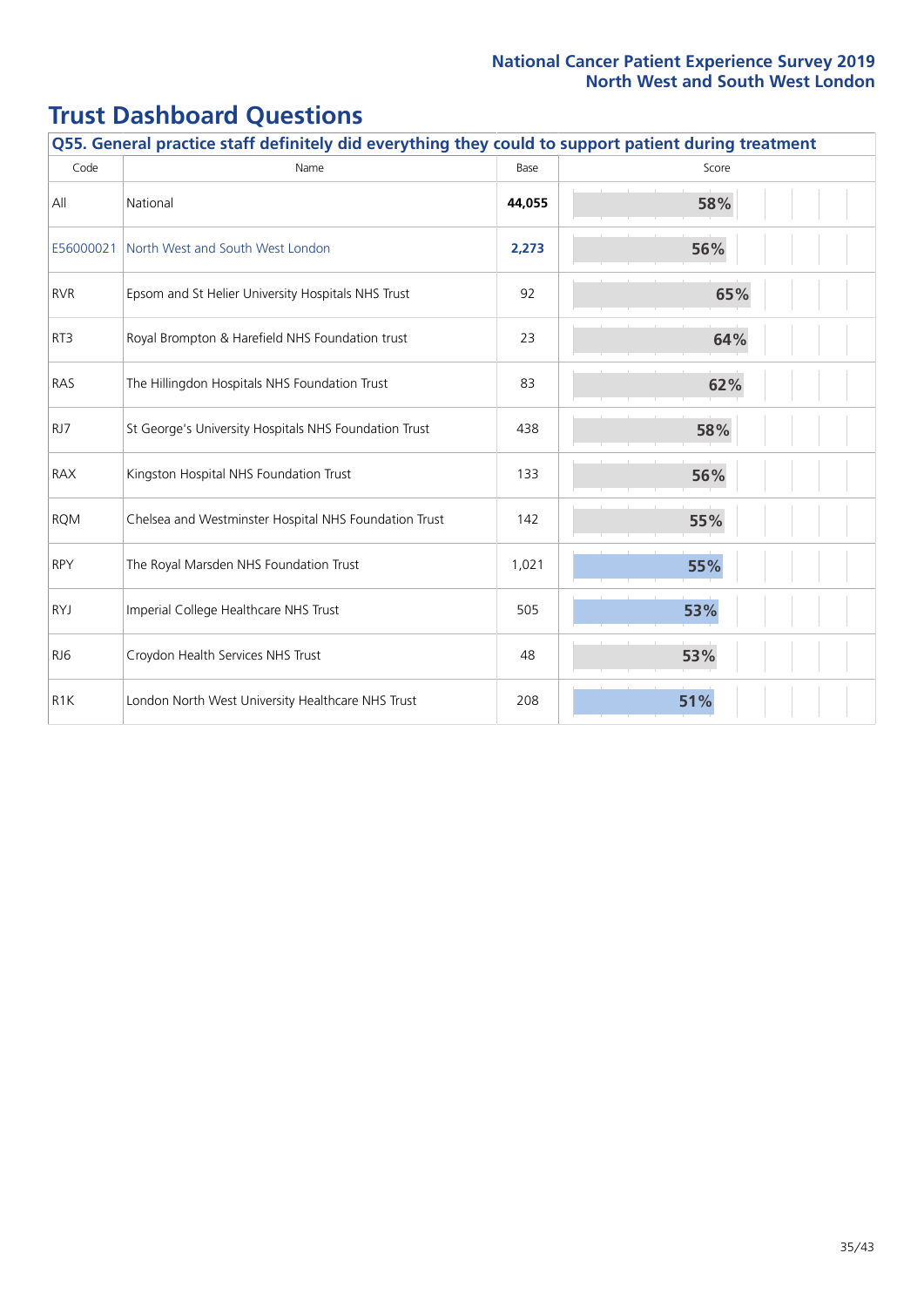# **CCG Expected Range Summary**

|     | CCG                                  |                         | <b>Expected Range Classification</b> |                  |
|-----|--------------------------------------|-------------------------|--------------------------------------|------------------|
| 08T | NHS Sutton CCG                       |                         | 44                                   | $\overline{7}$   |
| 08J | NHS Kingston CCG                     |                         | 48                                   | $\boldsymbol{4}$ |
| 07V | NHS Croydon CCG                      | $\overline{2}$          | 47                                   | $\vert$ 3        |
| 08R | NHS Merton CCG                       |                         | 51                                   | ı                |
| 08P | NHS Richmond CCG                     | $\overline{\mathbf{c}}$ | 50                                   |                  |
| 08X | NHS Wandsworth CCG                   | $\overline{\mathbf{2}}$ | 50                                   |                  |
| 08Y | NHS West London CCG                  | $\overline{4}$          | 48                                   |                  |
| 07W | NHS Ealing CCG                       | $6\phantom{1}$          | 45                                   |                  |
| 08C | NHS Hammersmith and Fulham CCG       | 5                       | 47                                   |                  |
| 08G | NHS Hillingdon CCG                   | 5                       | 47                                   |                  |
| 09A | NHS Central London (Westminster) CCG | $\overline{7}$          | 43                                   | 2                |
| 07Y | NHS Hounslow CCG                     | $6\phantom{1}$          | 46                                   |                  |
| 07P | NHS Brent CCG                        | $\boldsymbol{8}$        | 43                                   |                  |
| 08E | NHS Harrow CCG                       | 8                       | 44                                   |                  |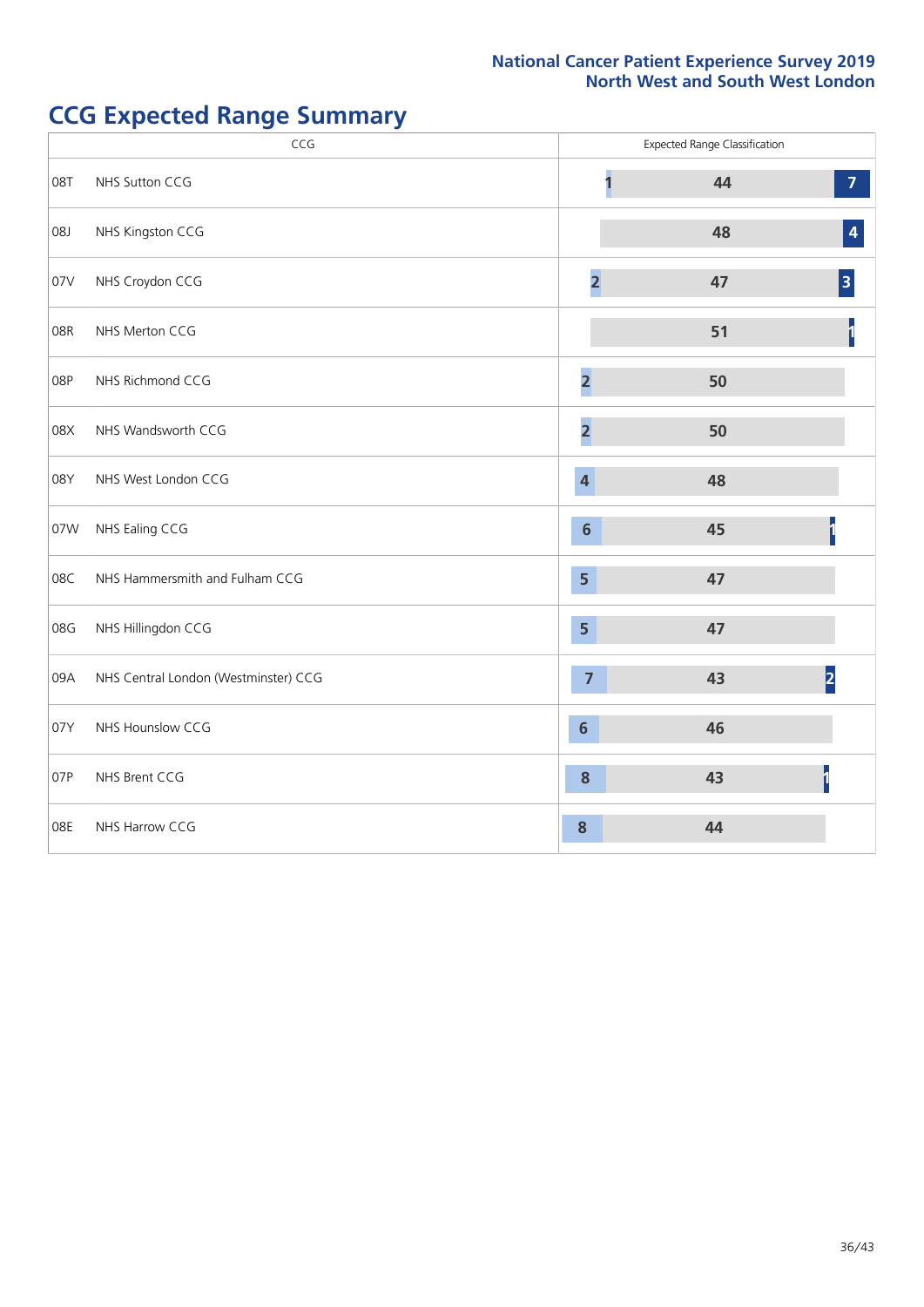| Q61. Patient's average rating of care scored from very poor to very good |                                      |        |       |  |
|--------------------------------------------------------------------------|--------------------------------------|--------|-------|--|
| Code                                                                     | Name                                 | Base   | Score |  |
| All                                                                      | National                             | 65,135 | 8.8   |  |
| E56000021                                                                | North West and South West London     | 3,326  | 8.8   |  |
| 08T                                                                      | NHS Sutton CCG                       | 295    | 9.0   |  |
| 08R                                                                      | NHS Merton CCG                       | 220    | 8.9   |  |
| 08J                                                                      | NHS Kingston CCG                     | 233    | 8.9   |  |
| 08P                                                                      | NHS Richmond CCG                     | 285    | 8.9   |  |
| 07V                                                                      | NHS Croydon CCG                      | 395    | 8.8   |  |
| 08Y                                                                      | NHS West London CCG                  | 135    | 8.8   |  |
| 08C                                                                      | NHS Hammersmith and Fulham CCG       | 123    | 8.8   |  |
| 07W                                                                      | NHS Ealing CCG                       | 284    | 8.7   |  |
| 09A                                                                      | NHS Central London (Westminster) CCG | 121    | 8.7   |  |
| 07Y                                                                      | NHS Hounslow CCG                     | 225    | 8.7   |  |
| 08E                                                                      | NHS Harrow CCG                       | 219    | 8.7   |  |
| 08X                                                                      | NHS Wandsworth CCG                   | 288    | 8.7   |  |
| 07P                                                                      | NHS Brent CCG                        | 222    | 8.7   |  |
| 08G                                                                      | NHS Hillingdon CCG                   | 281    | 8.6   |  |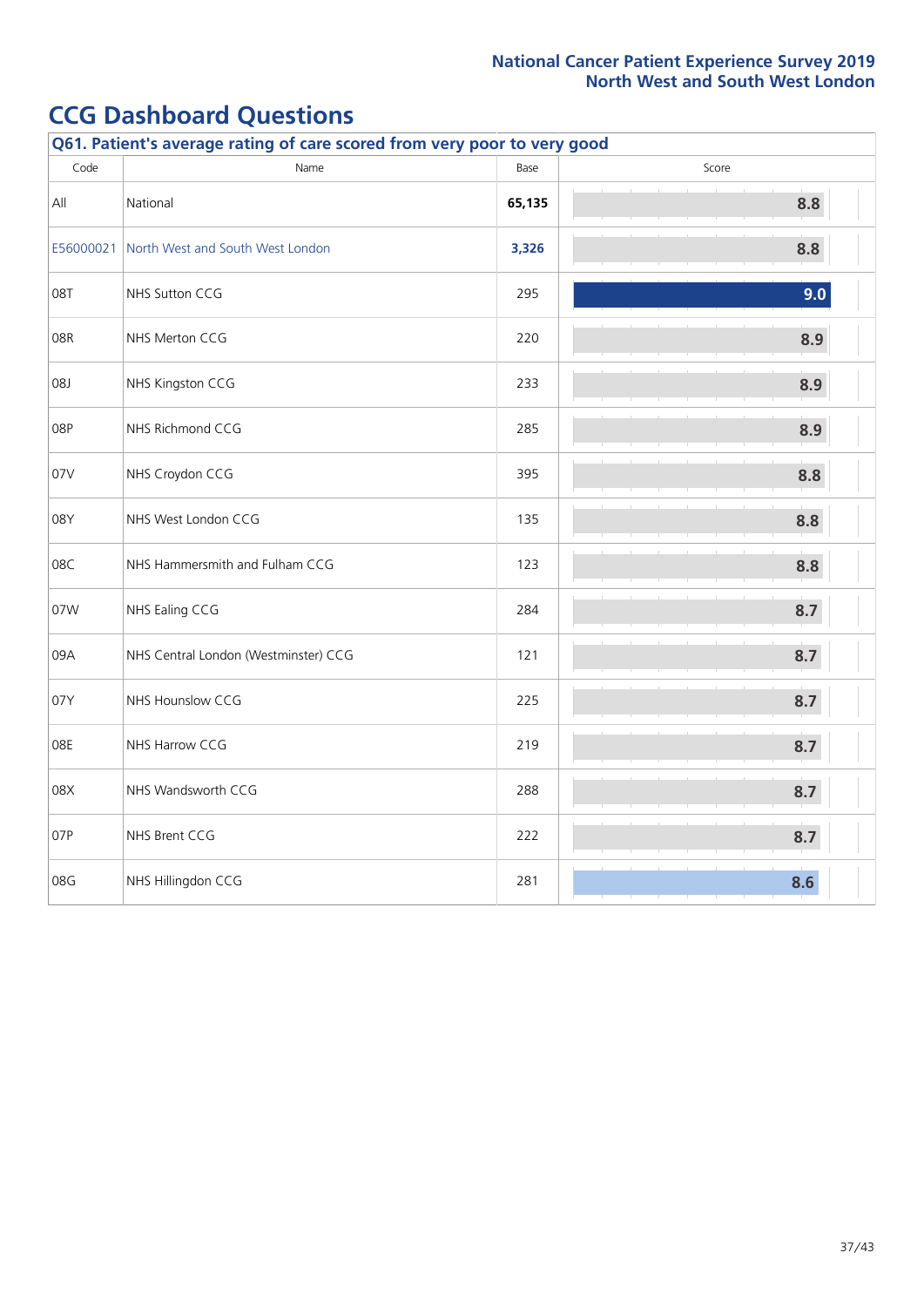| Q18. Patient definitely involved as much as they wanted in decisions about care and treatment |                                      |        |       |  |  |
|-----------------------------------------------------------------------------------------------|--------------------------------------|--------|-------|--|--|
| Code                                                                                          | Name                                 | Base   | Score |  |  |
| $\mathsf{All}$                                                                                | National                             | 65,989 | 81%   |  |  |
| E56000021                                                                                     | North West and South West London     | 3,383  | 81%   |  |  |
| 07V                                                                                           | NHS Croydon CCG                      | 404    | 84%   |  |  |
| 08T                                                                                           | NHS Sutton CCG                       | 296    | 83%   |  |  |
| 08P                                                                                           | NHS Richmond CCG                     | 287    | 82%   |  |  |
| 08R                                                                                           | NHS Merton CCG                       | 223    | 82%   |  |  |
| 08J                                                                                           | NHS Kingston CCG                     | 235    | 82%   |  |  |
| 07P                                                                                           | NHS Brent CCG                        | 230    | 81%   |  |  |
| 08Y                                                                                           | NHS West London CCG                  | 138    | 81%   |  |  |
| 07W                                                                                           | NHS Ealing CCG                       | 289    | 81%   |  |  |
| 08X                                                                                           | NHS Wandsworth CCG                   | 294    | 81%   |  |  |
| 09A                                                                                           | NHS Central London (Westminster) CCG | 126    | 77%   |  |  |
| 08G                                                                                           | NHS Hillingdon CCG                   | 287    | 77%   |  |  |
| 08C                                                                                           | NHS Hammersmith and Fulham CCG       | 125    | 77%   |  |  |
| 07Y                                                                                           | NHS Hounslow CCG                     | 226    | 77%   |  |  |
| 08E                                                                                           | NHS Harrow CCG                       | 223    | 76%   |  |  |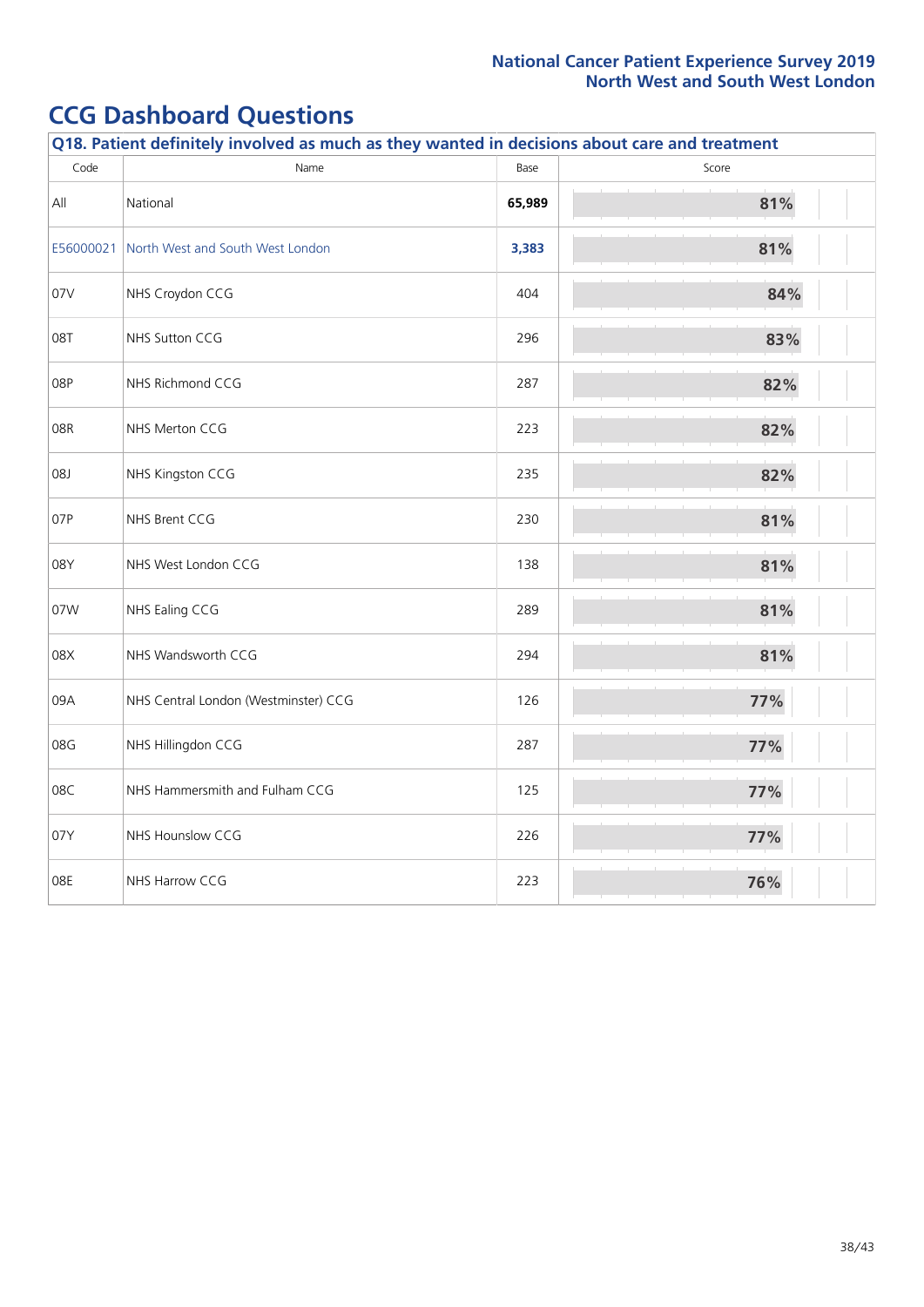| Q19. Patient given the name of a CNS who would support them through their treatment |                                      |        |       |  |  |
|-------------------------------------------------------------------------------------|--------------------------------------|--------|-------|--|--|
| Code                                                                                | Name                                 | Base   | Score |  |  |
| $\mathsf{All}$                                                                      | National                             | 64,196 | 92%   |  |  |
| E56000021                                                                           | North West and South West London     | 3,287  | 93%   |  |  |
| 08R                                                                                 | NHS Merton CCG                       | 217    | 97%   |  |  |
| 07P                                                                                 | NHS Brent CCG                        | 226    | 95%   |  |  |
| 08J                                                                                 | NHS Kingston CCG                     | 227    | 95%   |  |  |
| 08E                                                                                 | NHS Harrow CCG                       | 219    | 94%   |  |  |
| 08P                                                                                 | NHS Richmond CCG                     | 282    | 94%   |  |  |
| 08Y                                                                                 | NHS West London CCG                  | 131    | 94%   |  |  |
| 09A                                                                                 | NHS Central London (Westminster) CCG | 119    | 94%   |  |  |
| 08C                                                                                 | NHS Hammersmith and Fulham CCG       | 123    | 93%   |  |  |
| 08X                                                                                 | NHS Wandsworth CCG                   | 284    | 93%   |  |  |
| 08G                                                                                 | NHS Hillingdon CCG                   | 283    | 93%   |  |  |
| 08T                                                                                 | NHS Sutton CCG                       | 289    | 92%   |  |  |
| 07W                                                                                 | NHS Ealing CCG                       | 281    | 92%   |  |  |
| 07V                                                                                 | NHS Croydon CCG                      | 389    | 92%   |  |  |
| 07Y                                                                                 | NHS Hounslow CCG                     | 217    | 91%   |  |  |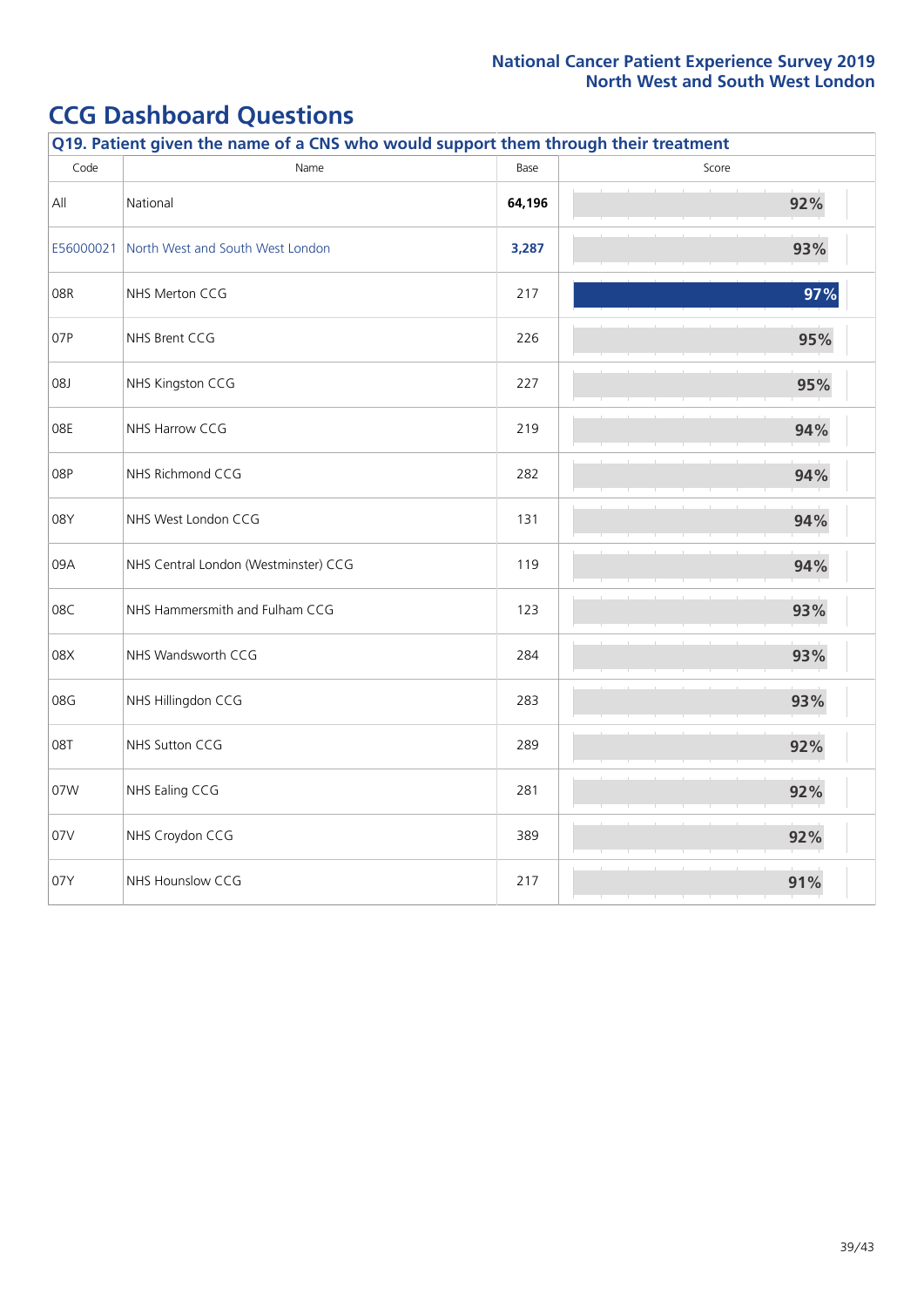| Q20. Patient found it very or quite easy to contact their CNS |                                      |        |       |  |  |
|---------------------------------------------------------------|--------------------------------------|--------|-------|--|--|
| Code                                                          | Name                                 | Base   | Score |  |  |
| $\mathsf{All}$                                                | National                             | 52,999 | 85%   |  |  |
| E56000021                                                     | North West and South West London     | 2,795  | 83%   |  |  |
| 08J                                                           | NHS Kingston CCG                     | 191    | 91%   |  |  |
| 08X                                                           | NHS Wandsworth CCG                   | 251    | 86%   |  |  |
| 07P                                                           | NHS Brent CCG                        | 193    | 85%   |  |  |
| 08T                                                           | NHS Sutton CCG                       | 237    | 85%   |  |  |
| 08G                                                           | NHS Hillingdon CCG                   | 245    | 85%   |  |  |
| 08E                                                           | NHS Harrow CCG                       | 180    | 85%   |  |  |
| 07V                                                           | NHS Croydon CCG                      | 319    | 84%   |  |  |
| 08R                                                           | NHS Merton CCG                       | 197    | 84%   |  |  |
| 08C                                                           | NHS Hammersmith and Fulham CCG       | 102    | 83%   |  |  |
| 08P                                                           | NHS Richmond CCG                     | 235    | 82%   |  |  |
| 07Y                                                           | NHS Hounslow CCG                     | 192    | 81%   |  |  |
| 07W                                                           | NHS Ealing CCG                       | 236    | 80%   |  |  |
| 08Y                                                           | NHS West London CCG                  | 111    | 75%   |  |  |
| 09A                                                           | NHS Central London (Westminster) CCG | 106    | 71%   |  |  |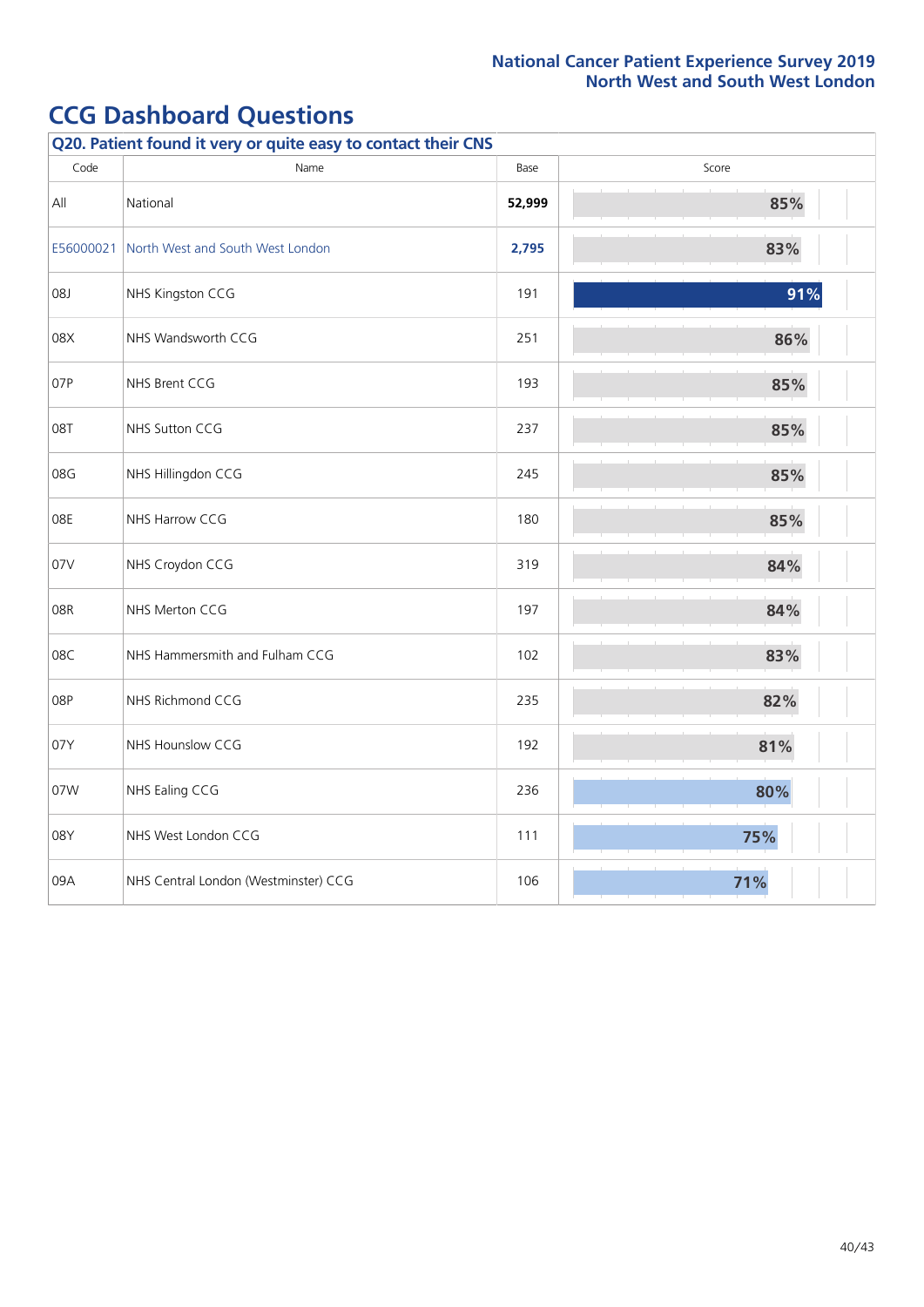| Q39. Patient always felt they were treated with respect and dignity while in hospital |                                      |        |       |  |
|---------------------------------------------------------------------------------------|--------------------------------------|--------|-------|--|
| Code                                                                                  | Name                                 | Base   | Score |  |
| $\mathsf{All}$                                                                        | National                             | 32,875 | 88%   |  |
| E56000021                                                                             | North West and South West London     | 1,585  | 89%   |  |
| 08T                                                                                   | NHS Sutton CCG                       | 138    | 94%   |  |
| 08J                                                                                   | NHS Kingston CCG                     | 93     | 91%   |  |
| 08G                                                                                   | NHS Hillingdon CCG                   | 144    | 90%   |  |
| 08Y                                                                                   | NHS West London CCG                  | 76     | 90%   |  |
| 08C                                                                                   | NHS Hammersmith and Fulham CCG       | 60     | 89%   |  |
| 08X                                                                                   | NHS Wandsworth CCG                   | 139    | 89%   |  |
| 08P                                                                                   | NHS Richmond CCG                     | 117    | 88%   |  |
| 07V                                                                                   | NHS Croydon CCG                      | 171    | 88%   |  |
| 08R                                                                                   | NHS Merton CCG                       | 100    | 88%   |  |
| 08E                                                                                   | NHS Harrow CCG                       | 107    | 88%   |  |
| 07P                                                                                   | NHS Brent CCG                        | 119    | 88%   |  |
| 07W                                                                                   | NHS Ealing CCG                       | 138    | 87%   |  |
| 07Y                                                                                   | NHS Hounslow CCG                     | 115    | 86%   |  |
| 09A                                                                                   | NHS Central London (Westminster) CCG | 68     | 85%   |  |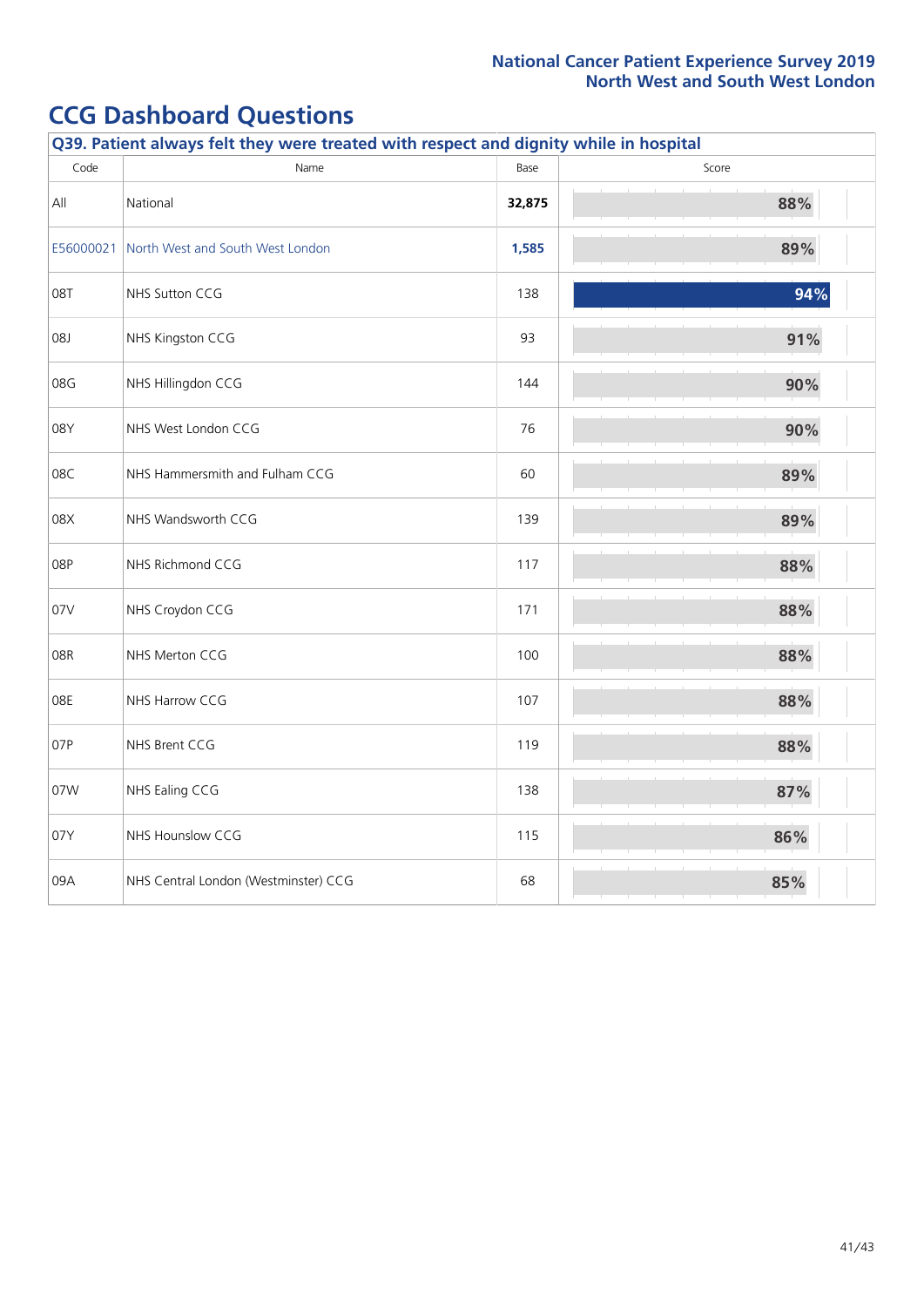| Q41. Hospital staff told patient who to contact if worried about condition or treatment after leaving<br>hospital |                                      |        |       |  |
|-------------------------------------------------------------------------------------------------------------------|--------------------------------------|--------|-------|--|
| Code                                                                                                              | Name                                 | Base   | Score |  |
| All                                                                                                               | National                             | 31,541 | 94%   |  |
| E56000021                                                                                                         | North West and South West London     | 1,504  | 93%   |  |
| 07V                                                                                                               | NHS Croydon CCG                      | 165    | 96%   |  |
| 08X                                                                                                               | NHS Wandsworth CCG                   | 134    | 95%   |  |
| 07Y                                                                                                               | NHS Hounslow CCG                     | 108    | 95%   |  |
| 08C                                                                                                               | NHS Hammersmith and Fulham CCG       | 56     | 95%   |  |
| 08T                                                                                                               | NHS Sutton CCG                       | 128    | 95%   |  |
| 08R                                                                                                               | NHS Merton CCG                       | 95     | 95%   |  |
| 08J                                                                                                               | NHS Kingston CCG                     | 92     | 95%   |  |
| 08P                                                                                                               | NHS Richmond CCG                     | 114    | 94%   |  |
| 08Y                                                                                                               | NHS West London CCG                  | 69     | 94%   |  |
| 08E                                                                                                               | NHS Harrow CCG                       | 96     | 93%   |  |
| 07W                                                                                                               | NHS Ealing CCG                       | 130    | 90%   |  |
| 07P                                                                                                               | NHS Brent CCG                        | 115    | 90%   |  |
| 09A                                                                                                               | NHS Central London (Westminster) CCG | 64     | 90%   |  |
| 08G                                                                                                               | NHS Hillingdon CCG                   | 138    | 88%   |  |